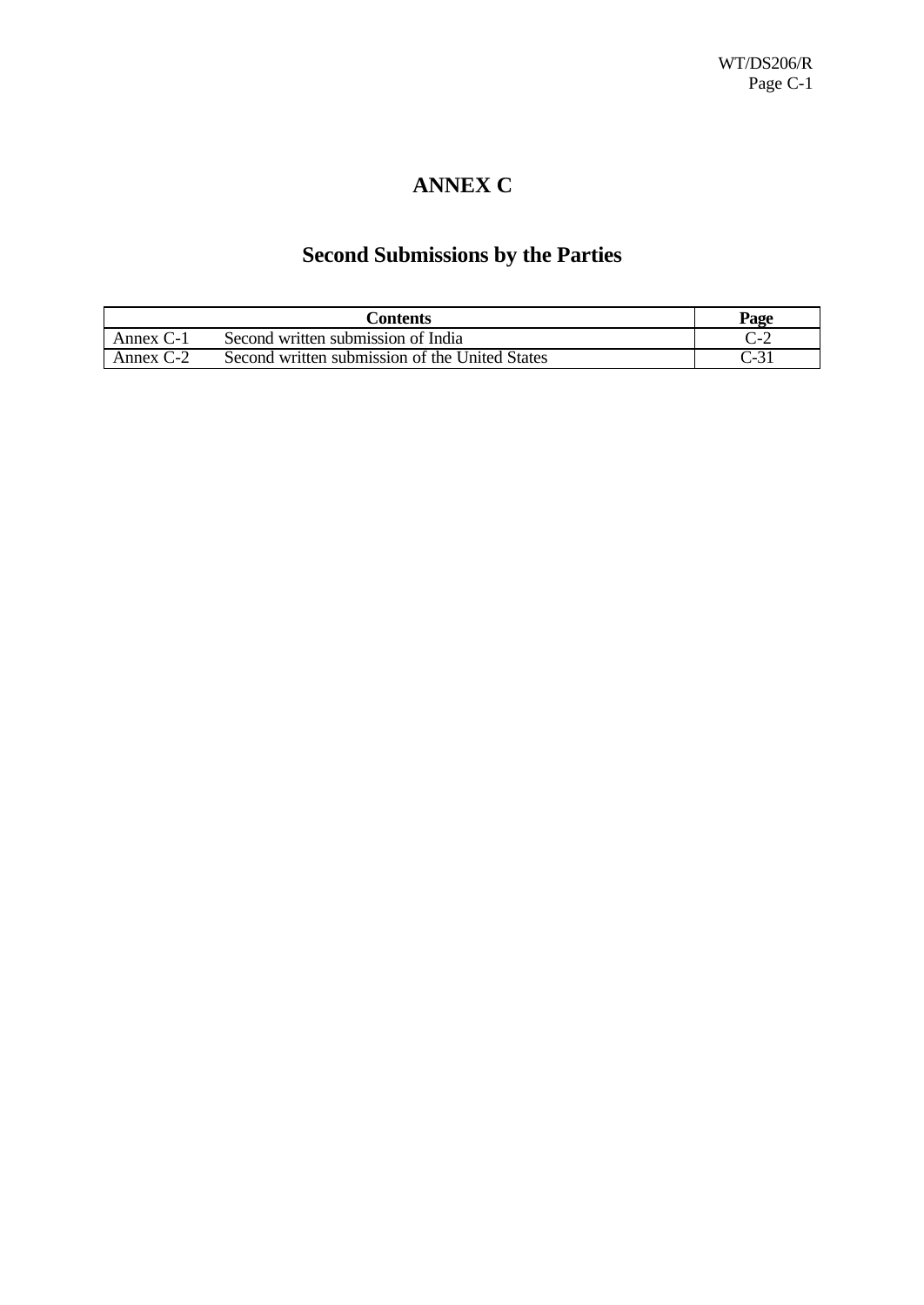# **ANNEX C-1**

# SECOND WRITTEN SUBMISSION OF INDIA

(12 February 2002)

### TABLE OF CONTENTS

Page

| I.              |                                                                                                                                                                               |  |  |  |
|-----------------|-------------------------------------------------------------------------------------------------------------------------------------------------------------------------------|--|--|--|
| II.             |                                                                                                                                                                               |  |  |  |
| III.            | <b>INTERPRETATION OF THE PHRASE IN ARTICLE 6.8 "PRELIMINARY</b><br>AND FINAL DETERMINATIONS  MAY BE MADE ON THE BASIS                                                         |  |  |  |
| IV.             | USDOC COULD HAVE USED SAIL'S SUBMITTED US SALES DATA<br>WITHOUT UNDUE DIFFICULTY IN COMBINATION WITH                                                                          |  |  |  |
| A.              | PROPER INTERPRETATION OF THE TERM "UNDUE DIFFICULTY"C-7                                                                                                                       |  |  |  |
| B <sub>1</sub>  | THE PANEL SHOULD REJECT THE UNITED STATES' ATTEMPT TO<br>HAVE THE PANEL CONDUCT A DE NOVO EVALUATION OF THE                                                                   |  |  |  |
| 1.              |                                                                                                                                                                               |  |  |  |
| 2.              |                                                                                                                                                                               |  |  |  |
| $\mathcal{C}$ . | THE UNITED STATES ERRS IN ASSERTING THAT THE LACK OF VERIFIED<br>COST DATA RENDERED SAIL'S US SALES DATABASE UNUSABLE,<br>BECAUSE THE COST DATA ARE USED ONLY TO CALCULATE AN |  |  |  |
| D.              | USDOC COMMONLY FILLS GAPS THAT ARE SIMILAR IN SCOPE TO THE<br>MISSING COST DATA IDENTIFIED BY THE UNITED STATES IN SAIL'S                                                     |  |  |  |
| E.              | THERE ARE NUMEROUS METHODS THROUGHWHICH USDOC COULD<br>HAVE USED SAIL'S US SALES INFORMATION TO CALCULATE SAIL'S<br><b>MARGINS</b>                                            |  |  |  |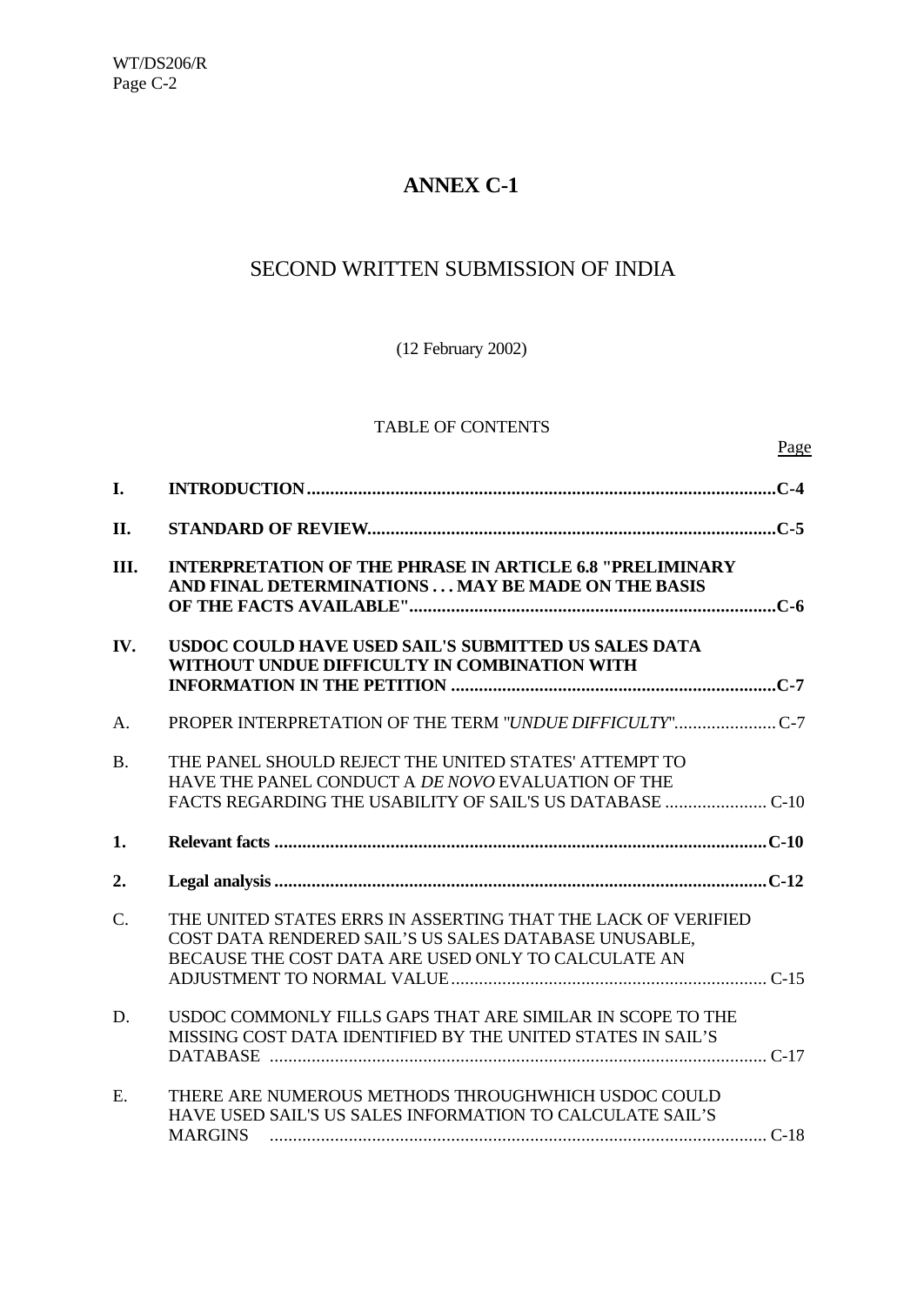| $\mathbf{V}_{\bullet}$ | NO UNBIASED AND OBJECTIVE INVESTIGATING AUTHORITY COULD<br>HAVE CONCLUDED THAT SAIL'S SUBMITTED US SALES INFORMATION                                                                  |         |
|------------------------|---------------------------------------------------------------------------------------------------------------------------------------------------------------------------------------|---------|
|                        |                                                                                                                                                                                       | $.C-20$ |
| $\mathsf{A}$ .         |                                                                                                                                                                                       |         |
| <b>B.</b>              | THE VERIFICATION OF SAIL'S US SALES COMPUTER DATABASE                                                                                                                                 |         |
| $C_{\cdot}$            | USDOC IMPROPERLY FOUND THAT SAIL'S US SALES DATA WAS NOT<br>VERIFIABLE BECAUSE OF THE UNVERIFIABILITY OF INFORMATION<br>IN THE HOME MARKET SALES AND COST OF PRODUCTION DATABASE C-25 |         |
| VI.                    | MEANING OF "DOES NOT COOPERATE" IN ANNEX II, PARAGRAPH 7C-26                                                                                                                          |         |
| VII.                   | USDOC IMPROPERLY DREW ADVERSE INFERENCES IN THE FINAL<br><b>DETERMINATION BY USING THE \$251 OFFER AS THE EXPORT PRICE  C-28</b>                                                      |         |
|                        |                                                                                                                                                                                       |         |
|                        |                                                                                                                                                                                       |         |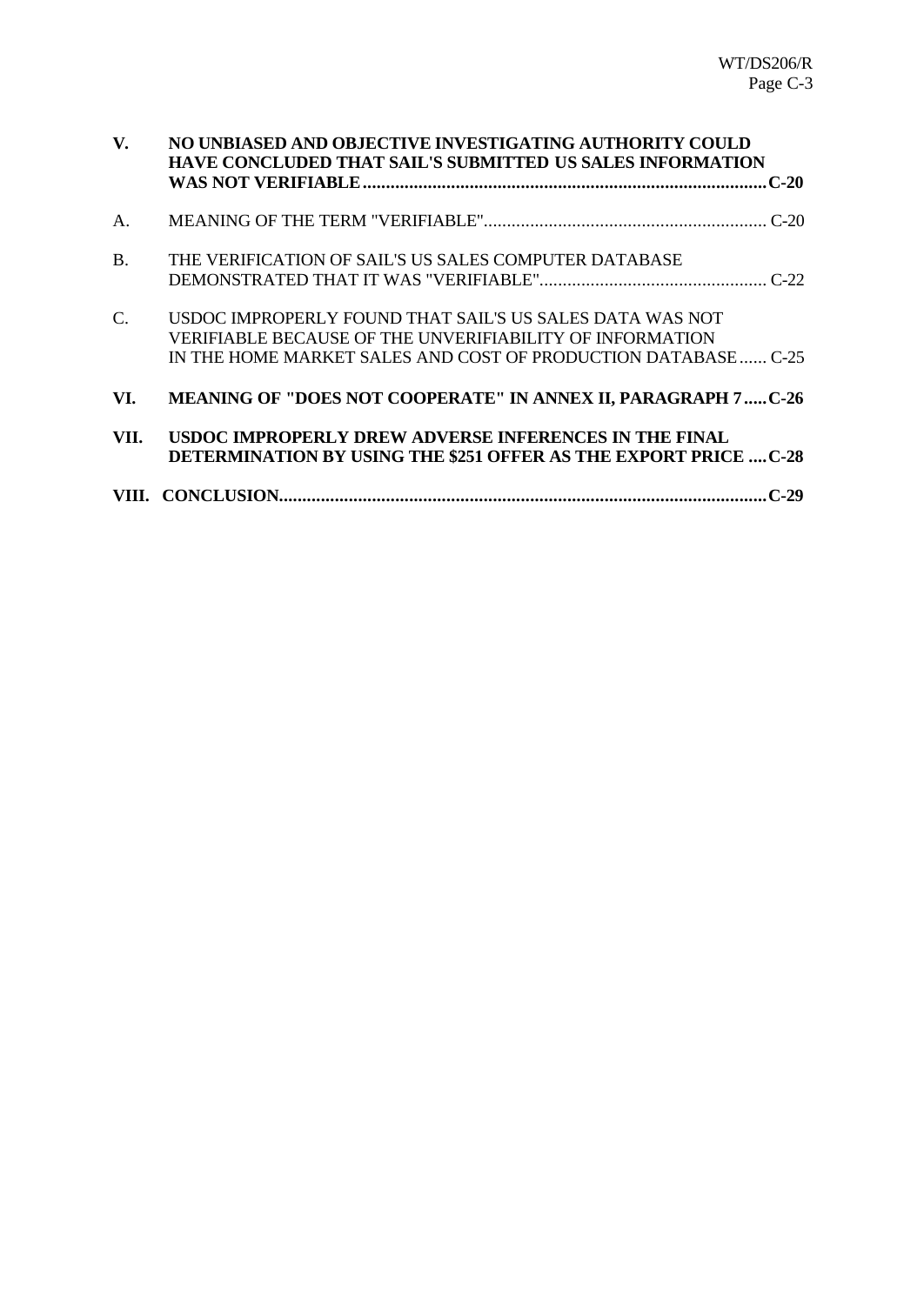## **I. INTRODUCTION**

1. The record at this stage of the proceeding shows with increasing clarity that USDOC's final determination on cut-to-length plate from India, discarding SAIL's verified, timely produced and usable US sales data, violated India's rights under the Anti-dumping Agreement. That final determination adopted wholesale the worst-case calculation offered by the petitioning domestic industry -- based primarily on an export price of \$251 per ton<sup>1</sup> that was contradicted by the very evidence claimed as corroboration by USDOC. USDOC's adoption of the petitioners' calculation using the unsupported US price did not provide a fair comparison between the export price and the normal value as required by Article 2.4, first sentence. Nor did USDOC's rejection of SAIL's US sales data comply with the facts available provisions of Article 6.8 and Annex II, paragraph 3. The record shows that the US sales data were timely produced, were in the requested computer format, were exhaustively verified and thus were "verifiable". Most importantly, they could have been used in a number of methods together with normal value information in the petition to calculate -- without any difficulty -- a final dumping margin.

2. India will focus on several key issues in its rebuttal submission. First, India responds to US arguments concerning the standard of review. Second, India addresses US arguments that the text of Article 6.8 permits anti-dumping authorities to apply total facts available. Third, India discusses the important question of "undue difficulty," as follows:

• First, India discusses the meaning of the phrase "can be used without undue difficulty," responding to the Panel's questions during the First Meeting, written questions 33 and 34, and arguments raised by the United States during that meeting.

- Second, India raises a fundamental procedural objection under AD Agreement Article 17.6 to the United States' newly asserted evaluation of the facts regarding the usability of SAIL's US sales data, which differs from the evaluation it made in the Final Determination.
- Third, India points out that the novel US assertion regarding SAIL's US sales database− that the lack of cost data from which "difference in merchandise" (or "difmer") adjustment could be calculated rendered SAIL's database unusable− is inconsistent with the United States' own anti-dumping law. In fact, "difmer" adjustments under the US anti-dumping statute are applied only to normal value (NV)– never to US price– so the lack of data to calculate the "difmer" adjustment for SAIL cannot undermine the validity of its US sales database.
- Fourth, even accepting the relevance of the US argument, India further points out that USDOC routinely fills in gaps in respondents' submitted databases, including expressly accepting a respondent's database from which DIFMER data was absent. USDOC recently used the submitted data in a way that limited the importance of the missing information, just as India has proposed in this case.
- Fifth, even accepting for purposes of argument that the cost issue is relevant to the usability of SAIL's US sales data, India sets out a number of different methods by which the margins could be calculated "without undue difficulty," using NV and cost data from the petition.

 $<sup>1</sup>$  Ex. IND-1, at figure 5, page 000040 (public version).</sup>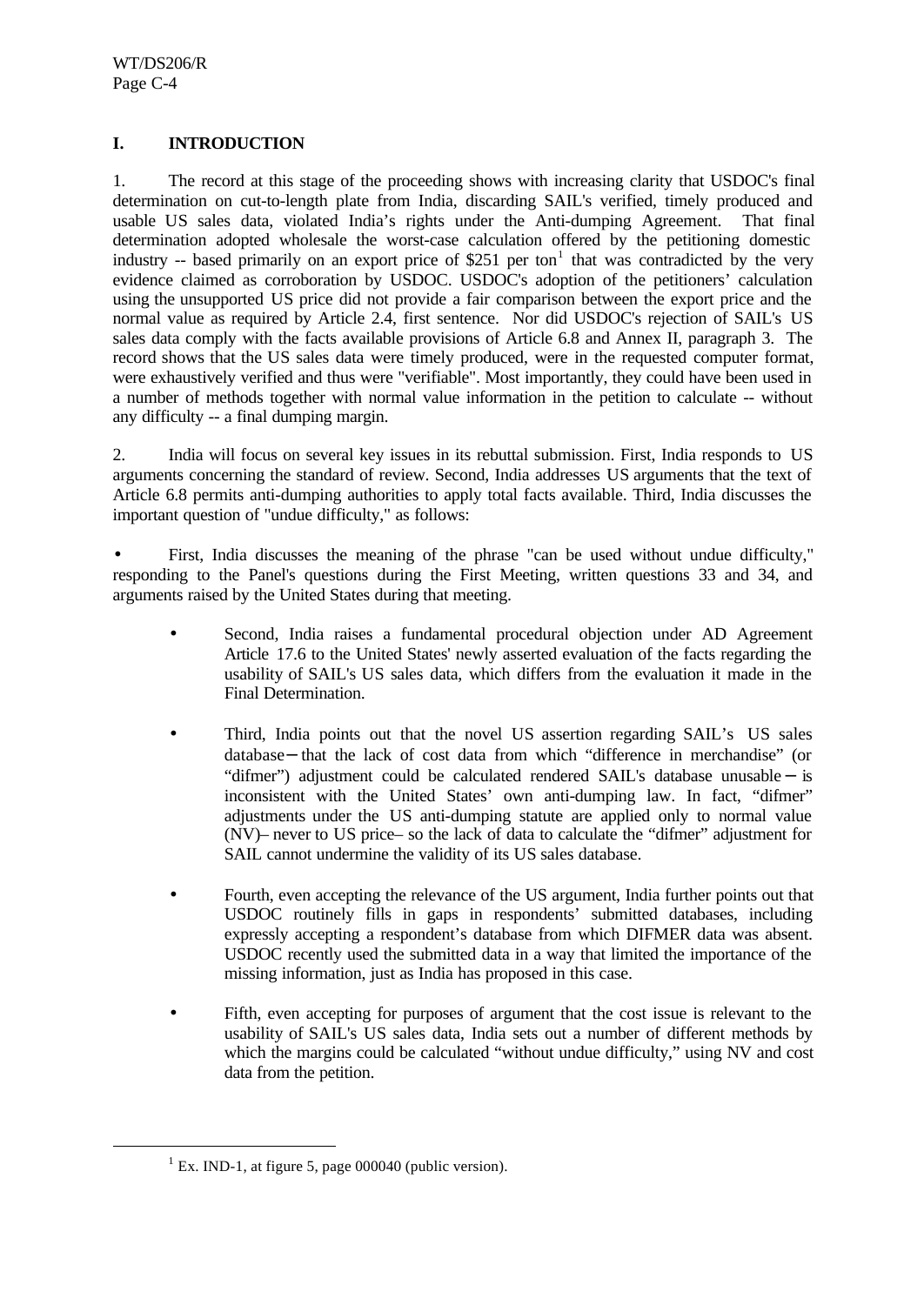3. In Section V of this submission, India addresses the issue of the meaning of the terms "verified" and "verifiable." India discusses how SAIL's US sales data was actually verif*ied* during the intensive, multi-week verification process in India. Using USDOC's own description of that process, India demonstrates how SAIL's US sales data met the criterion of being "verifiable" in Annex II, paragraph 3.

4. Finally, in sections VI India responds to US arguments that a respondent who does not act to the best of its ability under Annex II, paragraph 5 necessarily "does not cooperate" within the meaning of Annex II, paragraph 7, and in Section VII to arguments that USDOC properly drew adverse inferences in its Final Determination. India summarizes the key measures and claims at issue in this dispute in Section VIII in the Conclusion.

5. India has provided extensive answers to the Panel's questions in a separate document. These answers set forth, *inter alia*, evidence, argument and discussion related to many of India's claims. India will not repeat that discussion in this submission. Among the claims addressed in the Answers include the following:

- Article 2.4 USDOC's failure to make a fair comparison between export price and normal value (Answer to Question 20).
- Article 15, first sentence USDOC's failure to adhere to its obligation to give special regard to SAIL (Answer to Question 25).
- Article 6.8, Annex II, paragraph 3 "as applied" claim relating to USDOC's practice of applying total facts available in this case (Answer to Questions 35-36).

6. India will respond at the Second Meeting of the Panel to any comments made regarding these and other claims in the United States submission of 18 February addressing India's answers to the Panel's questions.

# **II. STANDARD OF REVIEW**

l

7. The United States suggests in paragraph 66 of its First Submission that the Panel may not focus on only particular facts in the investigative record, but instead "are directed to look to the entire administrative record of an investigation." India disagrees with this suggestion. The entire investigative record in this case is enormous, as it is in many anti-dumping investigations. The Panel's "objective assessment of the facts of the *matter*" under AD Agreement Article 17.6(i) (as well as DSU Article 11) necessarily involves the relevant and pertinent facts related to the measures and legal claims at issue. Any other standard of review would be unworkable. Because this dispute focuses on particular facts in an anti-dumping investigation, the Panel must make, in the words of the Appellate Body, "an active review or examination of the *pertinent* facts."<sup>2</sup>

8. Applying this "active review" of "pertinent facts" standard under Article 17.6(i), the Panel should determine that USDOC's establishment of certain facts was not proper, and USDOC's evaluation of the facts was not unbiased and objective. The following are some of the key factual evaluations that could not have been made by an unbiased and objective investigating authority:

• USDOC's determination to use a \$251 per ton offer price in the petition as the export price in calculating a final dumping margin, when the allegedly corroborating

<sup>2</sup> *Japan Hot-Rolled*, WT/DS184/AB/R at para 55 (emphasis added).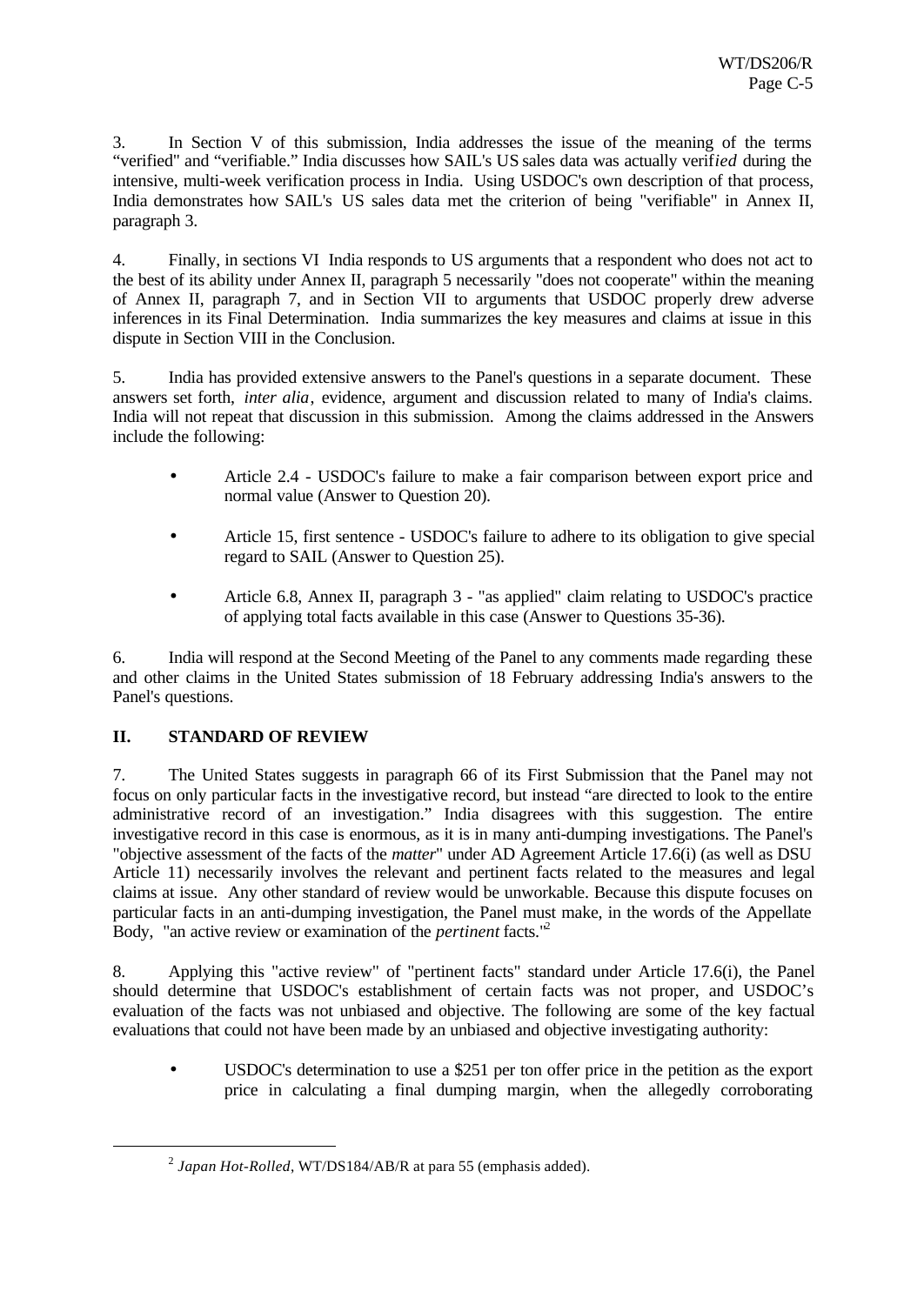evidence in the petition showed an average unit price of \$354 per ton<sup>3</sup> during the period of investigation, and SAIL's own verifiable data showed an average price of  $$346$  per ton<sup>4</sup> during the period of investigation;

- USDOC's finding that SAIL's US sales data "failed verification" because of the unreliability of information in *other* categories of information, and without regard for the fact that the information had actually been verified, as reflected in USDOC's own verification report; and
- USDOC's determination not to use SAIL's US sales database in the calculation of a final dumping margin, despite its own statement that the data were "useable" if errors "susceptible to correction" were corrected, and despite the fact that SAIL provided USDOC with a variety of methods to use the data, and that the methods could have been used without undue difficulty.

### **III. INTERPRETATION OF THE PHRASE IN ARTICLE 6.8 "PRELIMINARY AND FINAL DETERMINATIONS . . . MAY BE MADE ON THE BASIS OF THE FACTS AVAILABLE"**

9. The United States argues at paragraphs 93-97 of its First Submission that the phrase, "preliminary and final determinations may be made on the basis of the facts available" in AD Article 6.8 means that investigating authorities have the authority to make such determinations using total facts available without any limits. This argument, like the US argument concerning "information" at paragraphs 82-92 of the US First Submission, totally ignores the mandate in the AD Agreement that Annex II, paragraph 3 must be observed in the application of Article 6.8. As India has repeatedly argued<sup>5</sup>, the last sentence of Article 6.8 makes it clear that Article 6.8 cannot be read in a vacuum. The terms of Article 6.8 can *only* be understood and applied in light of Annex II. And the phrase "all information which" meets the four conditions of Annex II, paragraph 3 has been interpreted by the Appellate Body to require the use of such information.

10. Nor does the text of Article 6.8 authorize the application of "total facts available", *i.e. rejection* of all of the information submitted by respondent. The text does not say that the final or preliminary determination may be made on the basis of "total," "all" or "only" facts from the petition or adverse facts. Rather, the text uses the expression "may be made on the basis of *the* facts available" (emphasis added). This phrase does not mean that any information provided by the respondent which meets the requirements of Annex II, paragraph 3 can be rejected if other information submitted by a respondent does not meet these requirements. Read in the context of Annex II, paragraph 3, the pool of "facts available" that can be used to make a preliminary or final determination in Article 6.8 is limited to filling the gap for the piece or component of necessary information that the respondent has not been able to supply consistent with Annex II, paragraphs 3 and 5. For that particular information, the pool of "available" facts would include facts from the petition or from other available sources.

 $3$  Ex. IND-31; figure based on publicly available data from US Customs Service.

<sup>4</sup> Ex. IND-32.

<sup>&</sup>lt;sup>5</sup> India First Submission at paras. 50-79; India First Oral Statement paras. 25-43.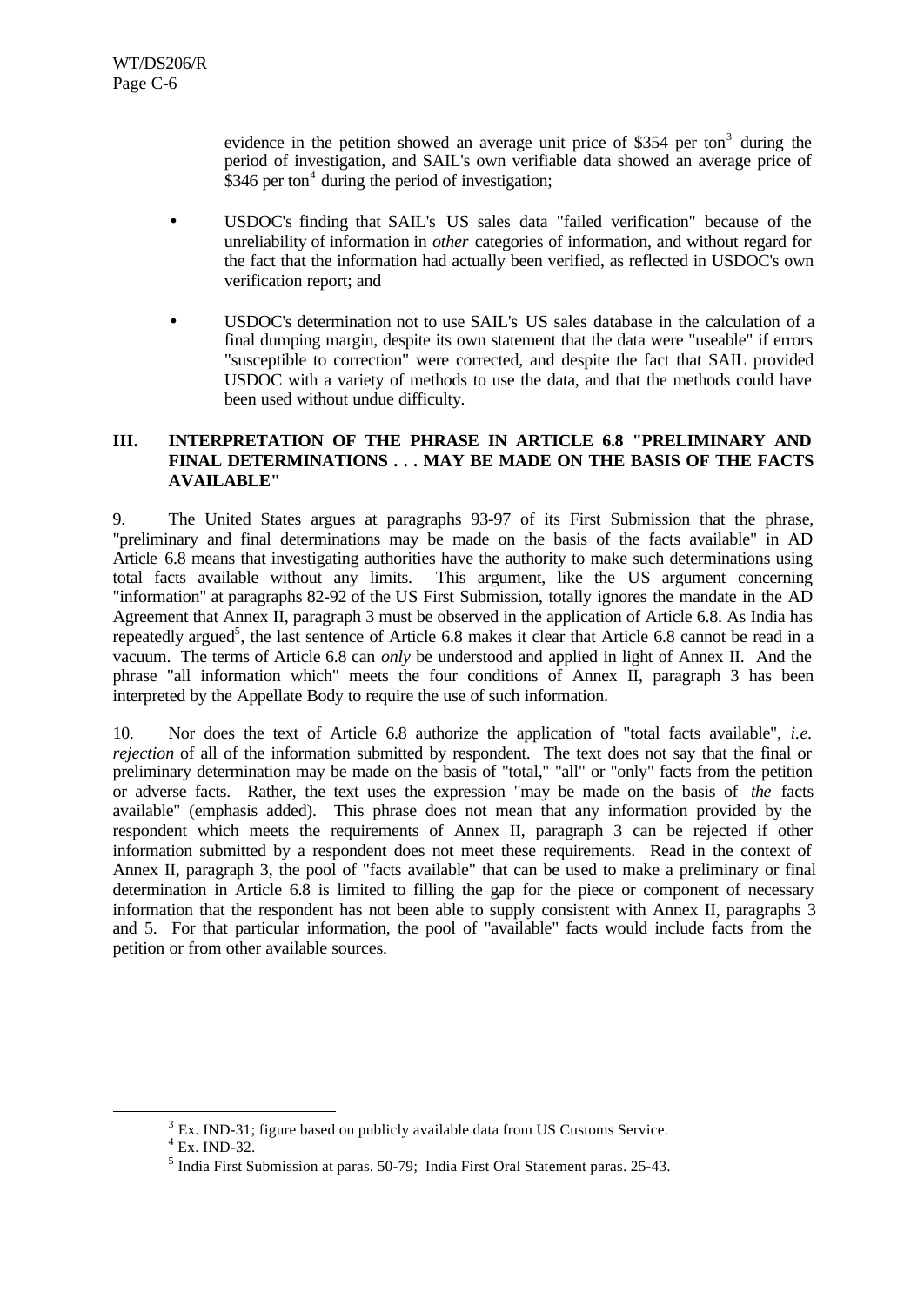#### **IV. USDOC COULD HAVE USED SAIL'S SUBMITTED US SALES DATA WITHOUT UNDUE DIFFICULTY IN COMBINATION WITH INFORMATION IN THE PETITION**

### A. PROPER INTERPRETATION OF THE TERM "*UNDUE DIFFICULTY*"

11. One of the key issues in this case is the proper interpretation of the phrase "can be used without undue difficulty" in Annex II, paragraph 3. A key word in this phrase is "used." The ordinary meaning of the term "used," in the context of the AD Agreement, is that the data are "used" to establish a dumping margin.<sup>6</sup> The entire purpose of collecting the necessary information (and, indeed, in conducting a dumping investigation) from both the domestic industry and the interested foreign parties is to "use" the information to determine if the product investigated is "introduced into the commerce of another country at less than its normal value."<sup>7</sup> In the dumping phase of an investigation, there is simply no other reason to collect the information, and no other "use" for the information<sup>8</sup>

12. The term "difficulty" suggests that the information at issue in an Annex II, paragraph 3 situation may not be perfect. If perfection were the requirement, then the text would not have included the element of "difficulty." So, it can be presumed that if this criterion is at issue, there are some difficulties in using the data that must be overcome through efforts of the investigating authorities before it becomes "usable" for the purpose of calculating the dumping margins. These difficulties could include gaps in the information submitted by the respondent -- for example, missing data on freight expenses, missing product characteristics, missing cost data, incorrect customer information, etc. These gaps in the submitted information are those that USDOC regularly "fills" through the application of its "filling the gap" doctrine. Another issue that may require some effort on the part of the investigating authorities before the information is "usable" would be to account for errors or revisions to data encountered at verification. For example, the documents reviewed at verification may reveal that a particular freight expense amount is different from that reported in the respondent's questionnaire response. Or it may be discovered that certain customers were identified with an incorrect level of trade. Or it may be determined that certain general expenses were incorrectly allocated among home market, **US**, and third country sales. These items can generally be handled by the investigating authority through revisions to, or the insertion of additional lines in, the computer programme used to calculate the respondent's margins.

13. Another key qualifier is the term "undue." The ordinary meaning of this term is "going beyond what is warranted or natural, excessive, disproportionate."<sup>9</sup> The importance of this word can be seen by considering the text *without* it. If the text simply read "can be used without difficulty", the text would require investigating authorities to take efforts to use the verifiable and timely produced information but to stop trying if any difficulty arose in their efforts to use the information. But with the addition of the word "undue", the text suggests an even higher degree of effort is required on the part of investigating authorities to use the verified (or verifiable) and timely produced information.

 $6$  The information need only "contribute" to the calculation of a dumping margin because the entire thrust of Annex II, paragraph 3 relates to "all information which" can be used to calculate a dumping margin - not all information requested by investigating authorities (as argued incorrectly by the United States). *See* India First Submission at paras. 56-67, India Oral Statement at the First Meeting of the Panel with the Parties ("First Oral Statement") at XX.

 $7$  AD Agreement Article 2.1.

<sup>&</sup>lt;sup>8</sup> The United States argues at paragraph 113 of its First Submission that information meeting the requirement of Annex II, paragraph 3 "should be taken into account, although it need not be used to calculate a margin." India finds it difficult to understand how information can be used in the sense of being "taken into account" but then not used for the purpose of calculating a margin.

<sup>&</sup>lt;sup>9</sup> New Shorter Oxford English Dictionary, Clarendon Press 1993.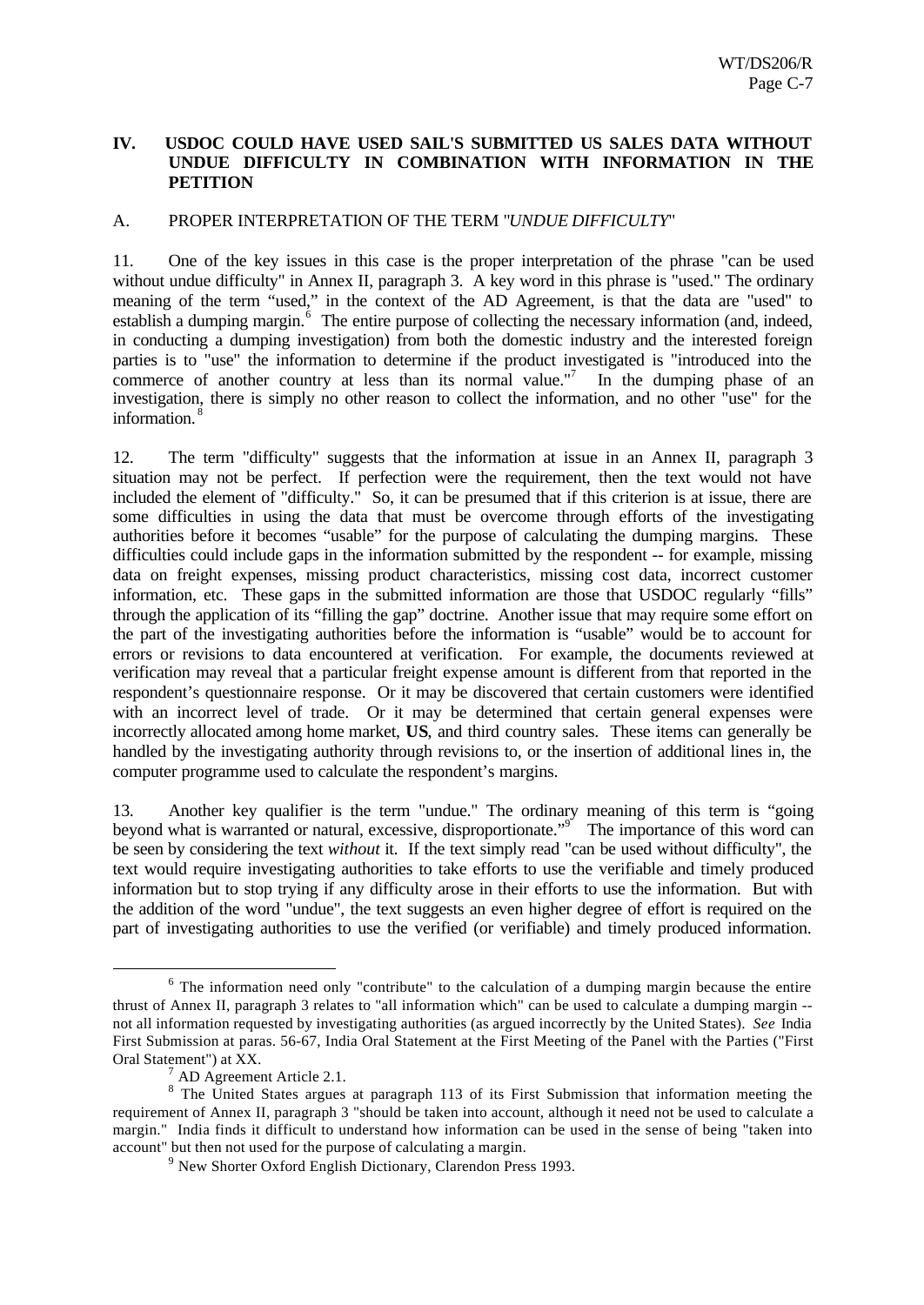This includes, as discussed below, the requirement to use information that may not be perfect, or information that may have to be combined with other data to become usable. This interpretation is consistent with the disciplines in the AD Agreement: on the one hand, the Agreement sets minimum standards for the information required in an application, and on the other hand, the Agreement limits the investigating authorities' ability to use that information to calculate dumping margins if respondents have provided verified and timely produced information.<sup>10</sup>

14. India offers the following suggestions for criteria to be used in interpreting the meaning of the phrase "can be used without undue difficulty". Not all of these criteria may be applicable in every case, but these criteria could be used to assess whether information that is already timely produced, verified (or verifiable) and in the required computer format, can be used "without undue difficulty" to contribute to the calculation of a dumping margin. These criteria are as follows:

- (a) The extent to which the component/category/set of information requested is complete;
- (b) The extent and ease with which gaps in the information can be filled with other available information in the record;
- (c) The amount of information that is available to be used;
- (d) The amount of time and effort required from the authorities to use the data in calculating a dumping margin;
- (e) The accuracy and reliability of alternative information that would be used if the respondent's information were discarded.

15. We discuss each of these suggested criteria below.

16. (*a) Completeness of component/category/set of information:* Investigating authorities (including USDOC) request information from interested foreign parties in components and sections. The largest components are entire data sets for home market sales, export sales, cost of production, and constructed value. However, data is frequently requested and provided in much smaller groupings. One consideration in assessing "undue difficulty" is the completeness of the information requested. The more complete the information, the easier it will be to use in connection with other information to calculate the respondent's margins. For example, SAIL's US sales database was complete except for the VCOMU and TCOMU data used to calculate the "difmer" adjustment, which in any event, as noted below, does not affect the calculation of US price. The US sales database contained complete information on all 1284 of SAIL's US sales into the US market during the period of investigation, including information regarding 26 different characteristics of SAIL's US sales, including quantity shipped, prices, physical characteristics, movement expenses, credit expense, etc. As described in section IV.E below, this US sales database was easily capable of being used to contribute to the calculation of a dumping margin.

17. (*b) Extent the information can be used with other information:* Another important consideration is the extent to which the particular information can be combined with other information to calculate a dumping margin. No particular piece or category of information collected in an investigation, standing alone, can be used to calculate a dumping margin. Rather, a dumping margin can only be calculated by using this information in conjunction with *other* information provided either by the respondent or from other sources, including the petition. SAIL's US database can be used when combined with the NV data supplied in the petition – either the petition's estimated

<sup>10</sup> *See* India First Oral Statement, paragraphs 48-54.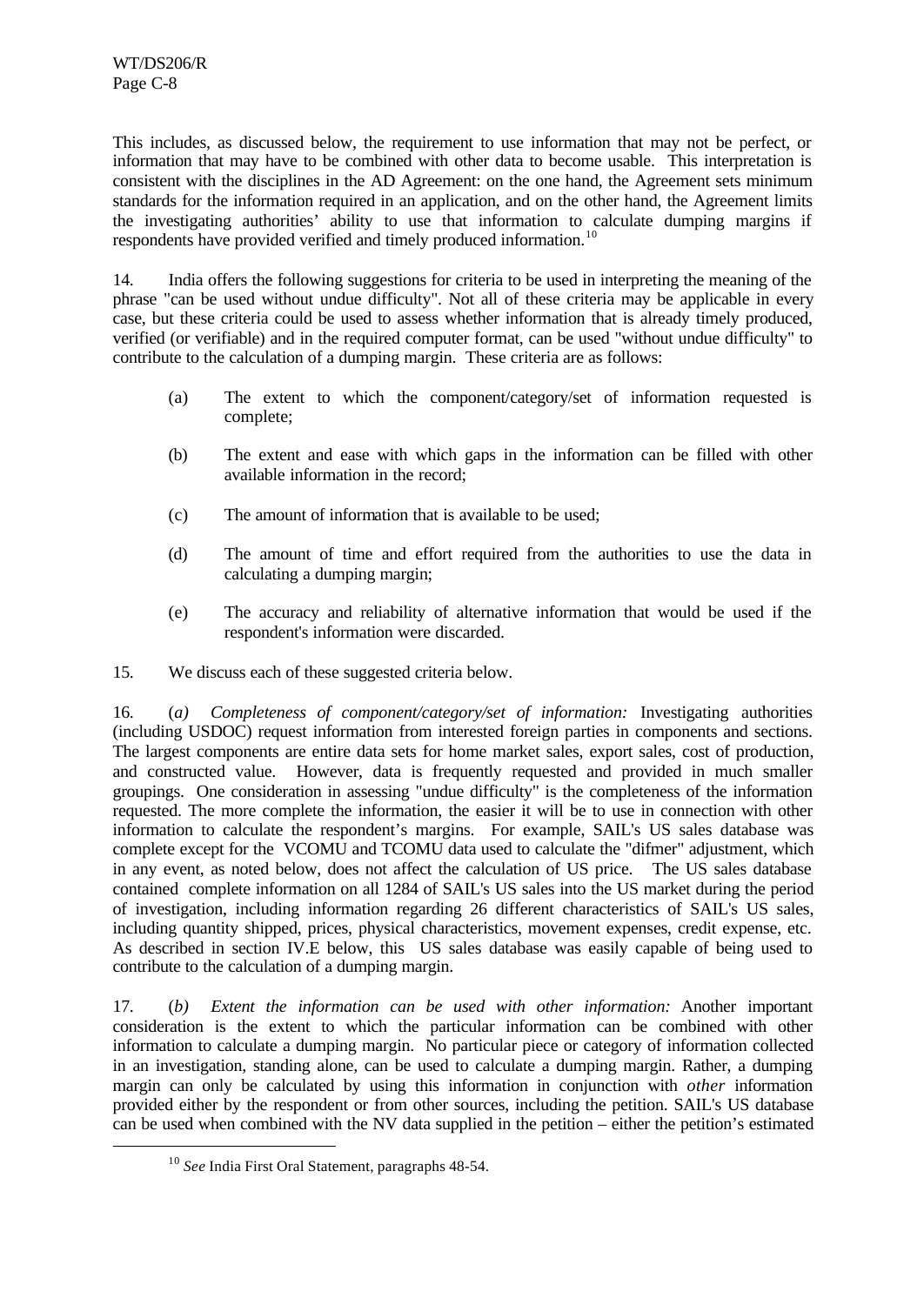home market prices (from a market research report submitted by petitioners) or its estimated constructed value. Margins could easily be calculated from the combination of these sources of information, as described in Mr. Hayes' first affidavit and as he described further during the First Meeting. If USDOC were to insist (unnecessarily, in India's view) that a "difmer" adjustment must be made to the NV before the NV could be compared to SAIL's reported US sales database, the information necessary to calculate a "difmer" adjustment is likewise to be found in the petition. Further details regarding margin calculation options are found in Mr. Hayes' second affidavit, attached to this rebuttal brief as India Exhibit 34.

18. (*c) Amount of information available to be used*: The amount of information available to be used in calculating a dumping margin is a further criterion that could be considered in assessing undue difficulty. If the information provided constitutes complete information, but it covers only a relatively small aspect of the sales involved (such as brokerage fees, freight or credit expense), then the administering authority would not be expected to spend a significant time attempting to correct any errors or otherwise to use considerable efforts to make the information usable without undue difficulty.

19. But if the information at issue is a largely complete set or category of information, then it cannot be so easily ignored. If the information provided represents *one* entire component of an equation that involves two components necessary to calculate a dumping margin, then investigating authorities must take considerable steps to attempt to use this verified (or verifiable) and timely produced information, before determining that they cannot use it.

20. In this case, SAIL's US sales information represented effectively the entire database required in order to calculate the export price component (*one* side) of the two-sided dumping calculation equation. USDOC could therefore be expected to expend considerable efforts to use the database. These efforts should be measured not only in terms of the number of hours of work involved, but also in the flexibility of the efforts undertaken by USDOC to make the submitted data "usable" – for example, as it did to overcome the missing "difmer" data in the *Stainless Steel Bar from India* case, discussed in detail below.

21. (*d) Amount of time and effort required from investigating authorities:* Another element that could be considered in assessing "undue difficulty" is the amount of time and effort required by the investigating authorities to use the information. As a general matter, the fewer or less complex the changes required to correct or modify data, the easier the data would be to use. In the case of SAIL's US database, the effort required to make the information usable in conjunction with information in the petition does not involve very much time. As Mr. Hayes' Second Affidavit indicates, in the case of each of the suggested methods for using SAIL's US sales data, he estimates it would take from between a half-hour to three hours of an experienced USDOC analyst's time to calculate SAIL's margins. This is a very short period of time, compared to the thousands of hours demanded from respondents for responding to anti-dumping questionnaires and collecting and formatting the requested information.

22. (*e) Accuracy of alternative information if the information in question is not used:* A final factor to consider, in deciding whether information can be used without undue difficulty, is the quality and accuracy of the alternative information in the petition, or other sources of information that would be used in the event that the submitted data is disregarded. This analysis responds to the Panel's question 33. The concept of "undue difficulties" must be read in light of the object and purpose of the AD Agreement, which is to use the most accurate information possible in calculating a dumping margin. The level of effort required to use information should be considered in connection with the accuracy of alternative available information. If investigating authorities know that if they do *not* use the verifiable and timely produced information from the respondents, they will instead use information in the petition which is *not* verified and can *not* be corroborated by other information,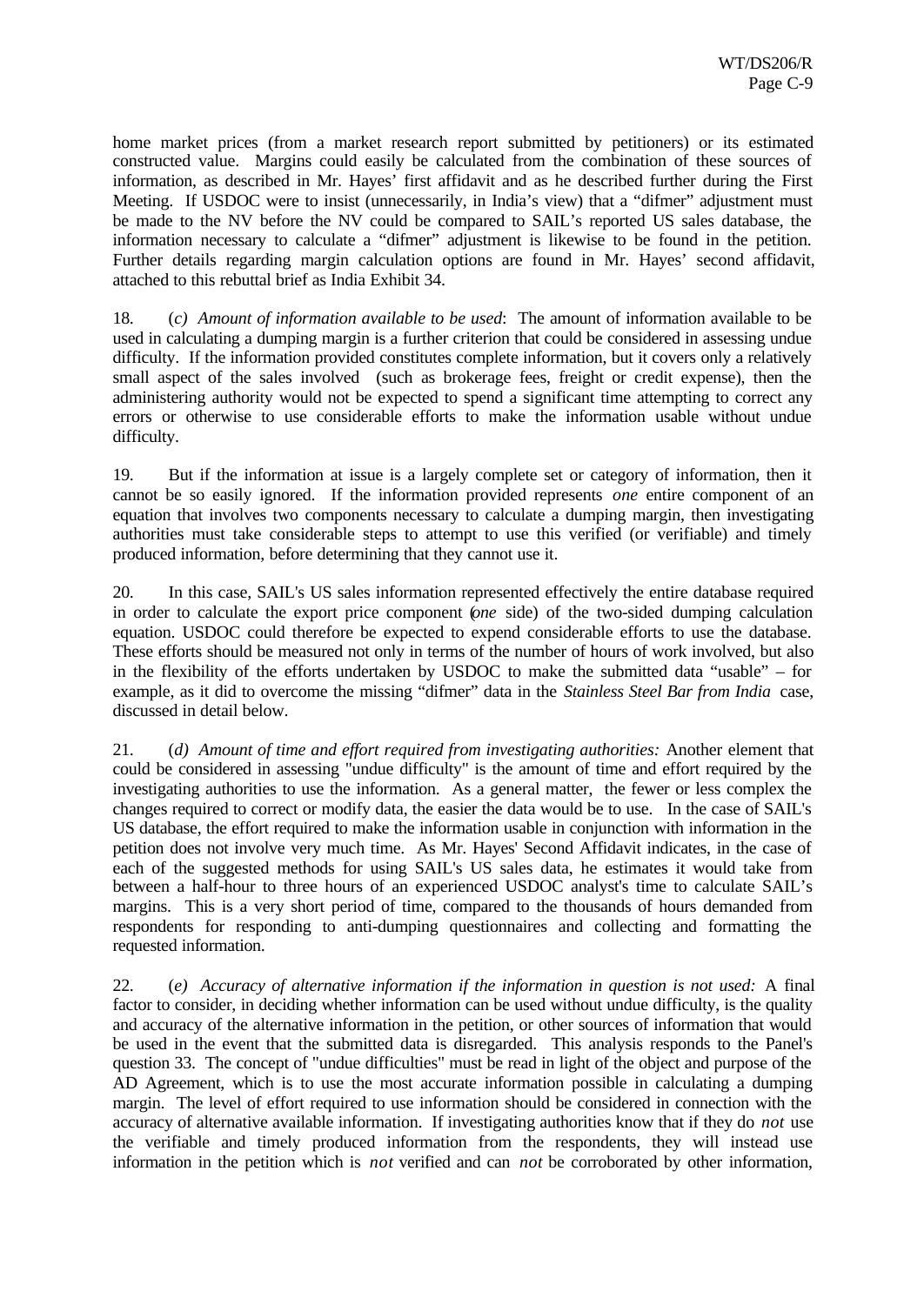then they must use particular efforts to make the submitted information "usable". The amount of effort required from investigating authorities as well as the quality of the information that can be used without undue difficulty may well differ in each case.

23. In the current case, USDOC knew that the single \$251 per ton offer that was the basis of the export price in the petition never resulted in a sale, and was \$100 less per ton than the average unit value of the US Customs data against which USDOC claimed to have corroborated that offer.<sup>11</sup> India submits that in these circumstances USDOC was obligated to use particular efforts to make SAIL's US sales data usable to calculate its margins. The situation here is especially stark because USDOC made no efforts to use SAIL's US sales information, despite the fact that USDOC concluded in its Final Determination that the information could be "used" with some minor corrections to the database.

24. In conclusion, the determination of whether verifiable and timely produced information is usable "without undue difficulty" is a critical stage of the process by which an investigating authority calculates a respondent's margins. It demands significant cooperation and effort on the part of investigating authorities. It requires that they undertake efforts to use the information submitted by a respondent, including seeking ways to use the information, if necessary, in conjunction with other information. It also requires investigating officials to make corrections in data and to request and obtain information from respondents needed to make such corrections.

### B. THE PANEL SHOULD REJECT THE UNITED STATES' ATTEMPT TO HAVE THE PANEL CONDUCT A *DE NOVO* EVALUATION OF THE FACTS REGARDING THE USABILITY OF SAIL'S US DATABASE

25. During the First Meeting of the Panel with the parties, the United States raised for the first time a new argument that India's US sales data was not usable to calculate a dumping margin because of problems that spilled over from India's cost database. In particular, the United States asserted that the absence of cost information from which a "difmer" adjustment could be calculated on SAIL's US sales made all of SAIL's US export price data unusable to calculate a margin. The Panel should reject the new US "difmer" argument on the merits, if the Panel considers it must address that argument's merits in order not to leave a void in the event of an appeal. However, first and foremost the Panel should reject the United States' new argument as an attempt to have the Panel make a *de novo* finding that SAIL's US sales data are not "usable." Fundamental systemic considerations for the WTO dispute resolution process, far more important than this case standing alone, compel such a finding by the Panel.

## **1. Relevant facts**

l

26. The facts relevant to India's objection based on AD Article 17.6(i) are described below. Because section 782(e) of the US anti-dumping statute contains three of the conditions of Annex II, paragraph 3 (as well as two others), SAIL's arguments before the USDOC on the "usability" of SAIL's US database were very similar to the arguments advanced by India before this Panel. Five weeks before USDOC issued its final determination on 29 December 1999, SAIL's counsel presented oral arguments to USDOC. After discussing the width error in the data and the extensive and successful verification process regarding SAIL's US sales database, SAIL's counsel made the following statement:

It would be unreasonable and irrational for the Department, in any context -- in this case or in any other case -- for the Department to knowingly say, well, let's use information that we know is wrong in place of information that we know and we have verified to be correct. But that is, in essence, what you are being urged to do here.

<sup>11</sup> *See* Ex. IND-8 (public version), Ex. IND-31 (public version).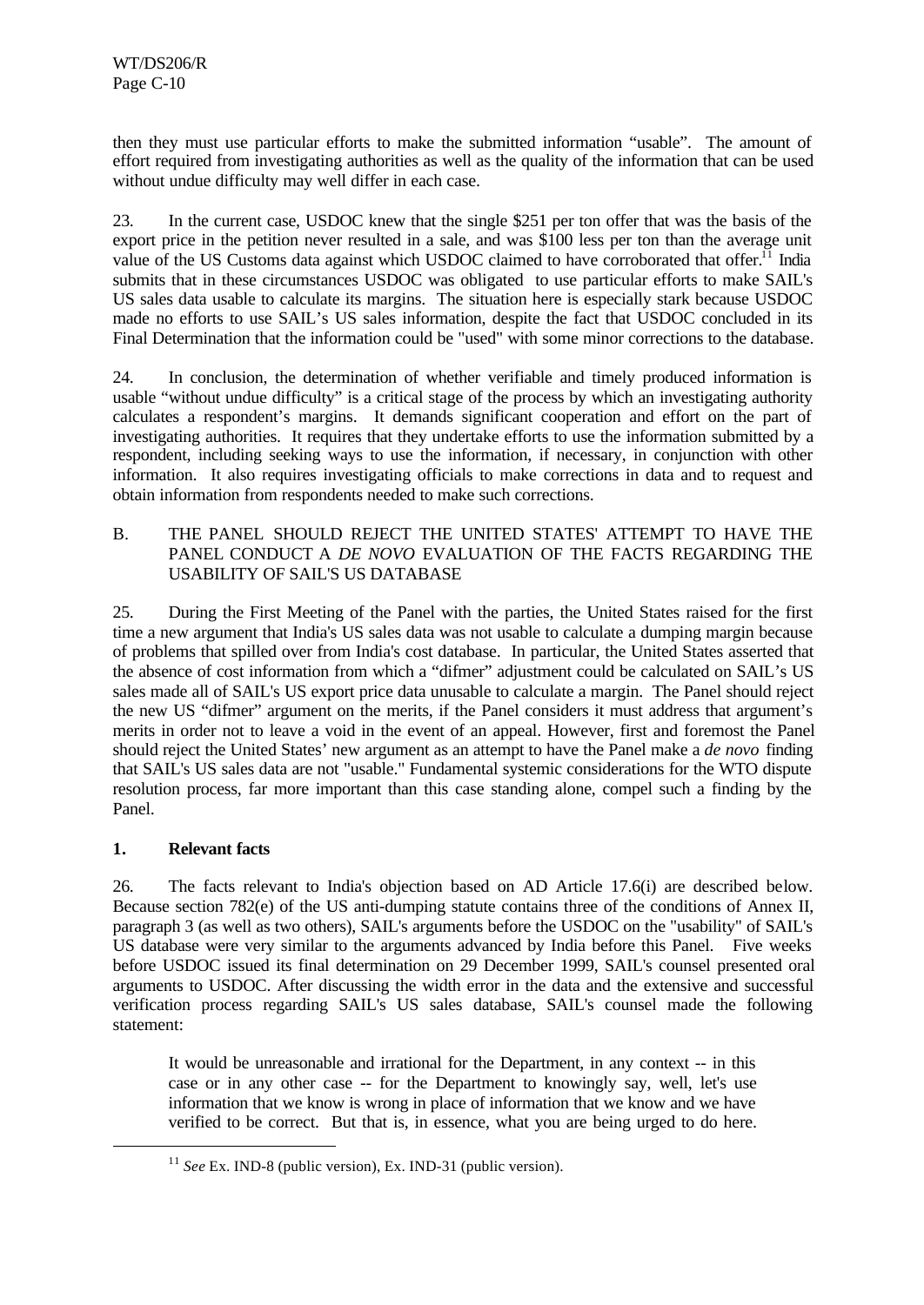You're being asked to use the Petitioner's -- clearly and, I think, beyond doubt -inaccurate estimate of US sales data in place of the actual US sales information that you know, without question, is accurate, timely, and verified. I do not think the Department or any other government agency can say, even though we know the answer is four, we are going to say that two plus two equals five. But that is, in effect, what you're being asked to do, to submit something you know is incorrect for information that you know is verified without question to be accurate.

'The basic purpose . . . of the [US] anti-dumping law is to calculate dumping margins as accurately as possible.' . . . All the authorities that we have referred to in our brief are clear, that with respect to discrete, particular pieces of information, such as the US sales database that we submitted, if the information is timely, if it is verified, if it is complete, if it is submitted with that party's best of its ability, and if it can be used without any undue difficulties, then the Department is required to use it. It is another way of saying, the Department is required to act rationally.<sup>12</sup>

27. In addition, SAIL's counsel proposed to USDOC that one method for calculating a margin was "based on [SAIL's submitted] information and US sales list and the constructed value information based on the petition."<sup>13</sup> In SAIL's case and rebuttal briefs to USDOC dated 12 and 18 November 1999, SAIL repeated the arguments that the information in SAIL's US database, standing alone, was verified and could be used by the Department in its final determination. In its submission of 12 November, SAIL made the following arguments:

Were the Department to use information other than SAIL's home-market sales and cost data, it would be appropriate for the Department to calculate the dumping margin using (1) the verified US sales data submitted by SAIL and (2) the average of the normal value and constructed value alleged in the Petition. Alternatively, the Department might reasonably calculate the dumping margin by using (1) the verified US sales data submitted by SAIL and (2) the single largest home-market sale by value of [ ], the home-market product that is the "most similar" product for over [ ] per cent of [ ]. What the Department cannot do is ignore the verified US sales data submitted by SAIL and use in its stead the US sales price information alleged in the Petition. The US sales price alleged in the Petition is unquestionably much less accurate than the verified US sales data submitted by SAIL. Accordingly, the Department is required to use SAIL's US sales data when calculating SAIL's dumping  $\text{margin.}^{14}$ 

28. Thus, at the time that USDOC issued its Final Determination on 29 December 1999, the issue of exactly how SAIL's US sales data could be used by USDOC was squarely before it.

29. The Final Determination evaluated the facts regarding SAIL's US database as follows:

Finally, with respect to section  $782(e)(5)$ , the US sales database contained errors that, *while in isolation were susceptible to correction*, however when combined with the other pervasive flaws in SAIL's data lead us to conclude that SAIL's data *on the whole* is unreliable.<sup>15</sup>

<sup>12</sup> Ex. IND-15 at 28-30.

 $\frac{13}{1}$ *Id.* at 54-56.

 $14$  Ex. IND-14 at 14-15 (November 12, 1999) (emphasis in original).

 $15$  Ex. IND-17 at 73127 (emphasis added).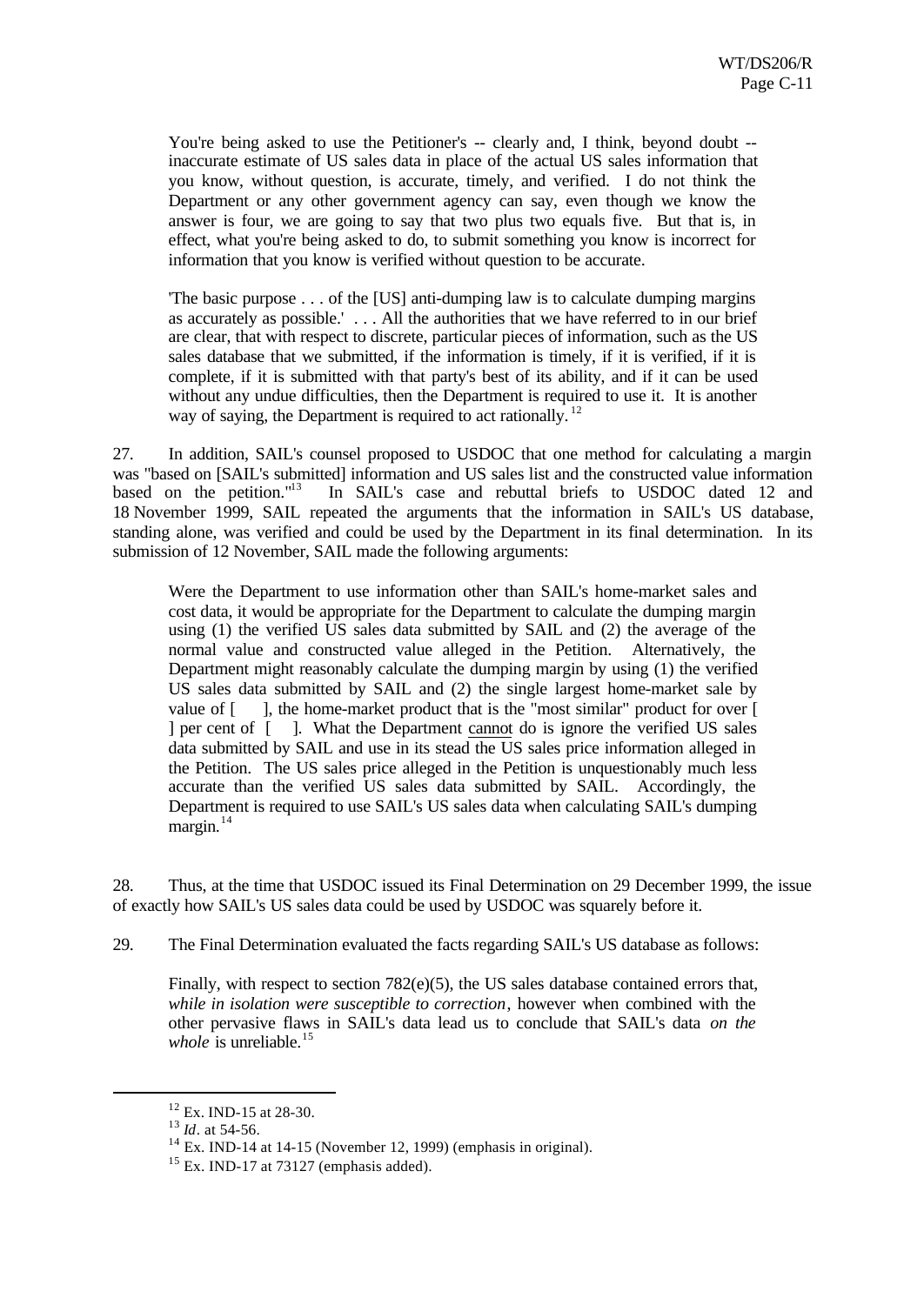Furthermore, we disagree with SAIL's characterization of its US sales as accurate, timely, and verified. In fact, the US sales database contained certain errors, as revealed at verification. *See Sales Report*; *see also Verification Memo.<sup>16</sup>*

Yet SAIL has not provided a useable home market sales database, cost of production database, or constructed value database. Moreover, the US sales database would require some revisions and corrections in order to be *useable*. 17

30. Thus, USDOC focused its evaluation of the facts regarding SAIL's US sales data on two aspects -- the errors ("revisions and corrections") that were found in SAIL's database and the useable nature of that database. As set forth in USDOC's Sales Verification Report, and its Memorandum on Verification Failure, the only error that rose to the level of a "significant" issue was the width coding error which Mr. Hayes has indicated would take a short amount of time to correct, and for which USDOC had all the corrected information as set out in Exhibit S-8 of its Verification Report. Indeed, given that this was the only error USDOC considered "significant," it properly stated in the Final Determination that, *inter alia*, SAIL's US sales database was "susceptible to correction."

31. USDOC also stated in the Final Determination that SAIL's US sales database "would require some revisions and corrections in order to be useable." India notes the inter-related nature of these two statements, *i.e.,* that the "revisions and corrections" were "susceptible to correction." Contrary to the United States' new assertions, nothing in the Final Determination states that the US sales database needed "additions" in order to be usable. Nor does the Final Determination suggest that the US sales database was infirm because of missing data required to calculate a "difmer" adjustment. It is significant that USDOC did *not* make any such assertion despite the fact that SAIL had proposed several methodologies in its case brief on 12 November 1999 that would have combined SAIL's US sales data with the information on constructed value in the petition. This is exactly the same basic methodology that India has proposed to the Panel since its First Submission and which it continues to assert would be an appropriate method to calculate SAIL's margins in this case.

32. The United States raised the "difmer" issue for the very first time at the First Meeting of the Panel with the parties in January 2002. In orally responding then to India's objection that this was a new argument not found in the record or in the Final Determination, the United States stated it was making the argument because of calculations made by Mr. Hayes in his affidavit. But the methodology proposed by Mr. Hayes for calculating a dumping margin was exactly the same as that proposed two years earlier by SAIL before USDOC -- to combine SAIL's actual US sales data with the data in the petition on normal value.

33. A plain reading of the Final Determination shows that the United States' argument that the lack of "difmer" data undermines the usability of SAIL's US sales database is a new evaluation of the facts in the record generated *post hoc* by USDOC. But this new evaluation is directly at odds with its own evaluation *in the Final Determination* that the database was "useable" if "some revisions and corrections" were made, and its acknowledgement in the same Final Determination that the errors in SAIL's US sales database were "susceptible to correction."

# **2. Legal analysis**

l

34. As the United States has argued in this dispute, AD Article 17.6 precludes panels from conducting *de novo* evaluation of the facts.<sup>18</sup> Yet the new argument by the United States, in effect, either asks the panel to conduct a *de novo* review of USDOC's evaluation of the facts− by asking the

<sup>16</sup> Ex. IND-17 at 73130.

 $17$  Ex. IND-17 at 73130 (emphasis added).

<sup>&</sup>lt;sup>18</sup> Oral Statement of the United States, First Meeting of the Panel, para. 2.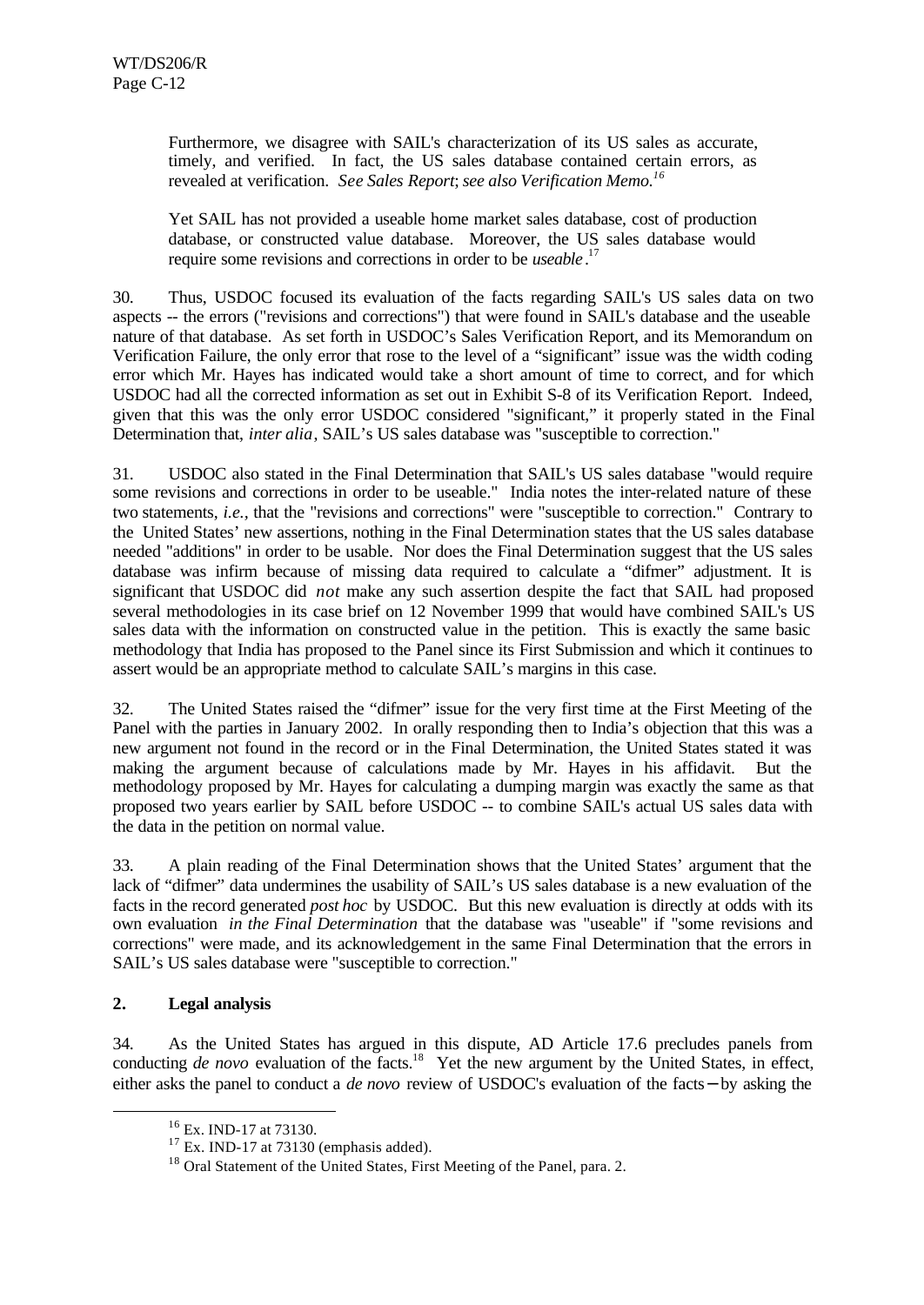panel to find that SAIL's US sales database can*not* be used by USDOC at all− or admits that the USDOC actually reached its decisions during the investigation for reasons not reflected in its final determination. GATT and WTO panels have rightly found such arguments unacceptable. For instance, the panel on *Korea – Anti-Dumping Duties on Imports of Polyacetal Resins from the United States* rejected an attempt by Korea to justify an injury determination by reference to considerations not reflected in the public statement of reasons accompanying the determination:

An explanation of how in a given case investigating authorities had evaluated the factual evidence before them pertaining to the factors to be considered under Article 3 [of the Tokyo Round Anti-Dumping Agreement] clearly fell within the scope of the requirement in Article 8:5 that authorities articulate in a public notice "the findings and conclusions reached on all issues of fact and law considered material by the investigating authorities, and the reasons and basis therefor." This provision served the important purpose of transparency by requiring duly motivated public decisions as the basis for the imposition of anti-dumping duties. In the view of the Panel, the purpose of this provision would be frustrated if in a dispute settlement proceeding under Article 15 of the Agreement a Party were allowed to defend a challenged injury determination by reference to alleged reasons for such determination which were not part of a public statement of reasons accompanying that determination. The Panel therefore did not accept Korea's argument that the Agreement did not limit an investigating authority's ability to demonstrate that it considered all of the required factors, and to demonstrate that dumped imports caused material injury, to the text of the public notice which announced its determination.

Furthermore, for a panel to review a determination by reference to considerations not actually reflected in a public statement of reasons accompanying such determination would also be inconsistent with the requirements of an orderly and efficient conduct of the dispute settlement process under Article 15. A full and public statement of reasons underlying an affirmative determination at the time of that determination enabled Parties to the Agreement to assess whether recourse to the dispute settlement mechanism under Article 15 was appropriate and provided a basis for a delimitation of the object of such dispute settlement proceedings. In this connection the Panel noted that, in light of the wording of the public notice given by the Korean authorities at the time of the imposition of the anti-dumping duties, Parties to the Agreement and exporters affected by these measures had no reason to believe that the injury determination of the KTC was based on considerations not reflected in that notice.<sup>1</sup>

35. One of India's claims in this matter focuses entirely on the fact that the Final Determination is inconsistent with, *inter alia*, Annex II, paragraph 3 of the AD Agreement. Another is that USDOC made an unfair comparison between export price and normal value. As the Panel can see from India's panel request, from its First Submission, and from its Oral Statement to the Panel on 23 January 2002, India has focused its arguments on the fact that SAIL's US sales database should have been used by USDOC because while it contained minor errors, USDOC itself had admitted that these were "susceptible to correction" and USDOC itself had indicated that the information was "useable" if those corrections were made. India made the decision to bring this case to this Panel, in part, because of these findings and evaluations of facts by USDOC regarding the quality of SAIL's US sales database. USDOC is estopped from now claiming a different reason for its determination than that which appeared in the Final Determination.

36. AD Agreement Article 17.6(i) requires that in assessing the facts of the matter, a panel "shall determine whether the authorities' establishment of the facts was proper and whether their evaluation

<sup>19</sup> ADP/92, adopted 27 April 1993, BISD 40S/205, 275-276, paras. 209-10 (footnote 19 omitted).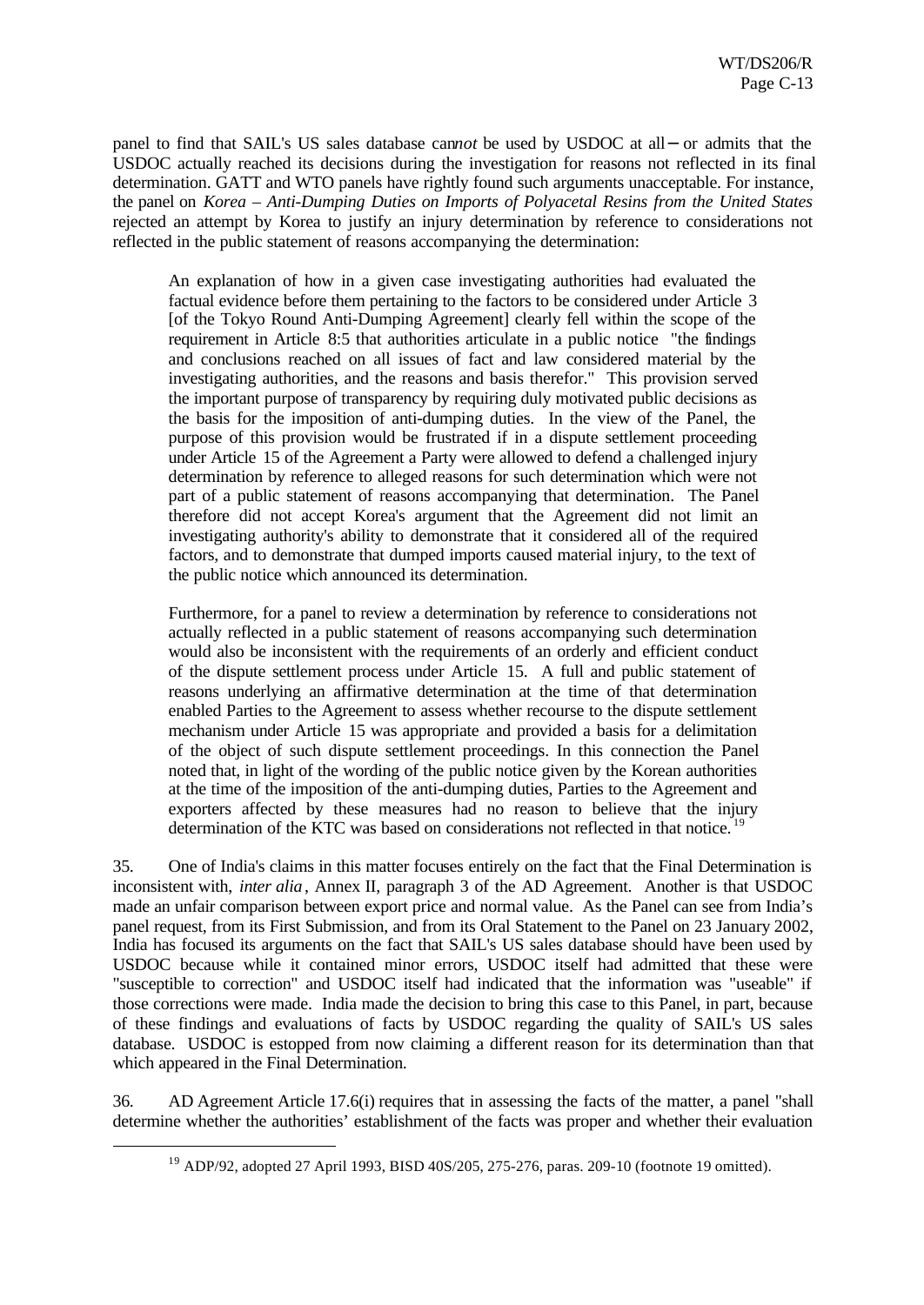of those facts was unbiased and objective." The use of the past tense in this sentence indicates it is focused on an "evaluation" that has already occurred. The "evaluation" of the facts established during an anti-dumping investigation is reflected in the Final Determination. It does not take place two years after the Final Determination has been issued.

37. The context for this interpretation of Article 17.6(i) is Article 12.2 of the AD Agreement requiring that public notice of any final determination must "set forth, or otherwise make available through a separate report, in sufficient detail the findings and conclusions reached on all issues of fact and law considered material by the investigating authorities." In other words, the "evaluation" of facts by an investigating authority may not be modified once the Final Determination is issued. Additional context is provided by Annex II, paragraph 6, which states that "the reasons for the rejection of such evidence or information should be given in any published determinations." These reasons and the evaluation of the facts simply cannot be performed *post hoc* to create *different* factual evaluations where an investigating authority has already made an *evaluation* of a particular fact and provided reasons for the rejection of the data.

38. Another relevant legal authority is the panel report in *United States - Measure Affecting Imports of Woven Wool Shirts and Blouses from India*, WT/DS33/R where the panel stressed that it could not conduct a *de novo* review of the evidence before the US textile authorities. In that case, the United States attempted to introduce with its first written submission an Annex setting forth the "relevant evidence" applicable to a USDOC final determination in a textile transitional safeguard investigation.<sup>20</sup> This Annex contained additional facts and explanations regarding the final determination issued by US textile officials. In its findings, the panel repeatedly declined to accept this *post hoc* evidence and explanations offered by the United States.<sup>21</sup> Instead, the panel relied only on the evaluation of the facts contained in the final determination.

39. This is not the first time that the United States has been confronted in WTO proceedings with an allegation that it was attempting to introduce into the record *post hoc* findings. In the *Korean Line Pipe* dispute, Korea argued that the United States had presented new arguments on certain issues regarding the WTO compatibility of the final safeguard measure which had not been found in the US notices or decision memoranda regarding the safeguard. In responding to this argument, the United States made the following statement:

Of course, one way Korea might prevail is if the United States were precluded from presenting a defense . . . As Korea has acknowledged, arguments concerning consistency with WTO obligations were not an issue in the domestic proceeding. Therefore the absence of any arguments concerning WTO consistency in the notices is not surprising. *A rationale that was never required in the first place is not post*  $hoc.^{\cdot,22}$ 

40. Assuming for the sake of argument that India agrees with the latter statement by the United States, there can be no doubt that in the current case, USDOC was presented with arguments during the investigation concerning the usability of SAIL's US database. And the language of subsections 782(e) (1), (2), and (5) of the US anti-dumping statute largely track the language of Annex II, paragraph 3. There is no question that the issues before USDOC, while conducted under US law, involved the same "facts available" issues (and evidence) that India has presented to this Panel.<sup>23</sup> Therefore, US law *and* the WTO rules both required the United States to make a finding regarding the usability of SAIL's US sales data. USDOC's only finding in this regard is quoted above.

 $^{20}$  WT/DS33/R at para. 7.33.

<sup>21</sup> *Id*. at paras. 7.33, 7.37, 7.40, 7.41, 7.44.

 $22$  WT/DS/179/R at 333, para. 4 (emphasis added).

<sup>23</sup> *See* Ex. IND-15.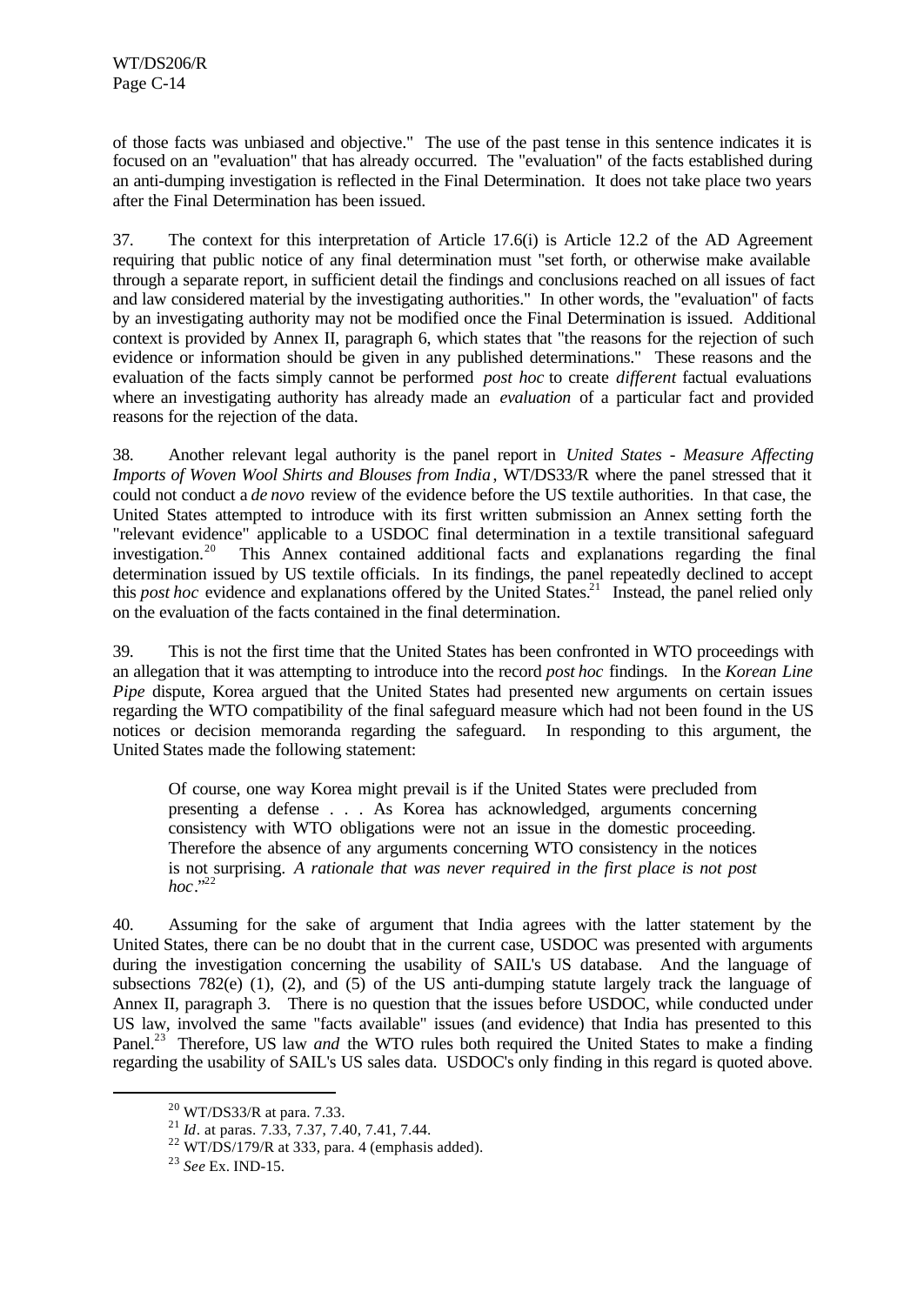Having made that evaluation of the facts, the United States must accept it -- not seek to change it. Alternatively, to the extent the Panel finds that USDOC did *not* make any finding on the usability of SAIL's data to calculate a dumping margin, USDOC cannot now *post hoc* develop and introduce a new evaluation of the facts to support the conclusion that it could not use that data at the time of its Final Determination.

41. India does not contest the evaluation of the facts by USDOC that "the US sales database would require some revisions and corrections in order to be *useable.*" In fact, the "revisions and corrections" contemplated by this statement are the kinds of corrections and revisions that USDOC routinely makes to data submitted by interested foreign parties (see Section IV.D *infra).* Nor does India contest the evaluation of the facts by USDOC that the revisions and corrections needed to be made to SAIL's US database "in isolation were susceptible to correction . . .". Mr. Hayes has demonstrated exactly how "susceptible to correction" these errors were.

42. However, India strongly opposes the United States' attempt to have this Panel conduct a *de novo* evaluation on these particular aspects of USDOC's original evaluation. This is simply not permitted by AD Agreement 17.6. The United States cannot have it both ways; it cannot insist that the Panel apply a very narrow standard of review under Article 17.6(i) for those findings it wishes to be upheld, and then argue for the Panel to accept a new evaluation of the findings it would like to change or supplement. Accordingly, in conducting its review of India's claims under AD Agreement 17.6, this Panel should find, in accordance with the Final Determination, that (1) SAIL's US database contained errors that were susceptible of correction, and (2) that SAIL's US database could be used by USDOC if some corrections and revisions were made.

43. Finally, India urges the Panel to find in the alternative that it rejects the US "difmer" arguments on the merits− even if the Panel agrees with India's arguments above under Article 17.6− in order to avoid a legal vacuum in the event of an appeal. India presents evidence below demonstrating that no unbiased and objective investigating authority could have concluded that SAIL's US sales data was not usable. This evidence demonstrates that SAIL's US sales database -- either in part or in full can be used in a number of methods to calculate a dumping margin when combined with information in the petition. This analysis is detailed below and in Mr. Hayes' Second Affidavit.

### C. THE UNITED STATES ERRS IN ASSERTING THAT THE LACK OF VERIFIED COST DATA RENDERED SAIL'S US SALES DATABASE UNUSABLE, BECAUSE THE COST DATA ARE USED ONLY TO CALCULATE AN ADJUSTMENT TO NORMAL VALUE

44. There is a good reason why USDOC did not take the position during the administrative proceedings or in its Final Determination that the United States has now attempted to raise before the Panel – i.e., that the absence of verified cost data rendered SAIL's US sales database unusable. Put simply, it is because such an assertion suggests an interaction between cost data and the US sales database that is contrary to US law.

45. Specifically, the adjustment for which the missing cost data is used – the so-called "difference in merchandise" (or "difmer") adjustment – is required by US law to be an adjustment *only to normal value, not US price*. Thus, although USDOC requires respondents to include two cost-based data fields in the US sales database, these fields are only used, as discussed below, in the calculation of normal value. In the current case, however, USDOC has already rejected SAIL's NV data (based on both submitted home market sales prices and costs of production). The fact that there may be yet another reason why SAIL's submitted NV data is unusable – the inability to calculate a difmer adjustment on the basis of submitted cost data – can have no effect on the outcome of this case. More importantly for the issue at hand, the inability to calculate a difmer adjustment to NV cannot have any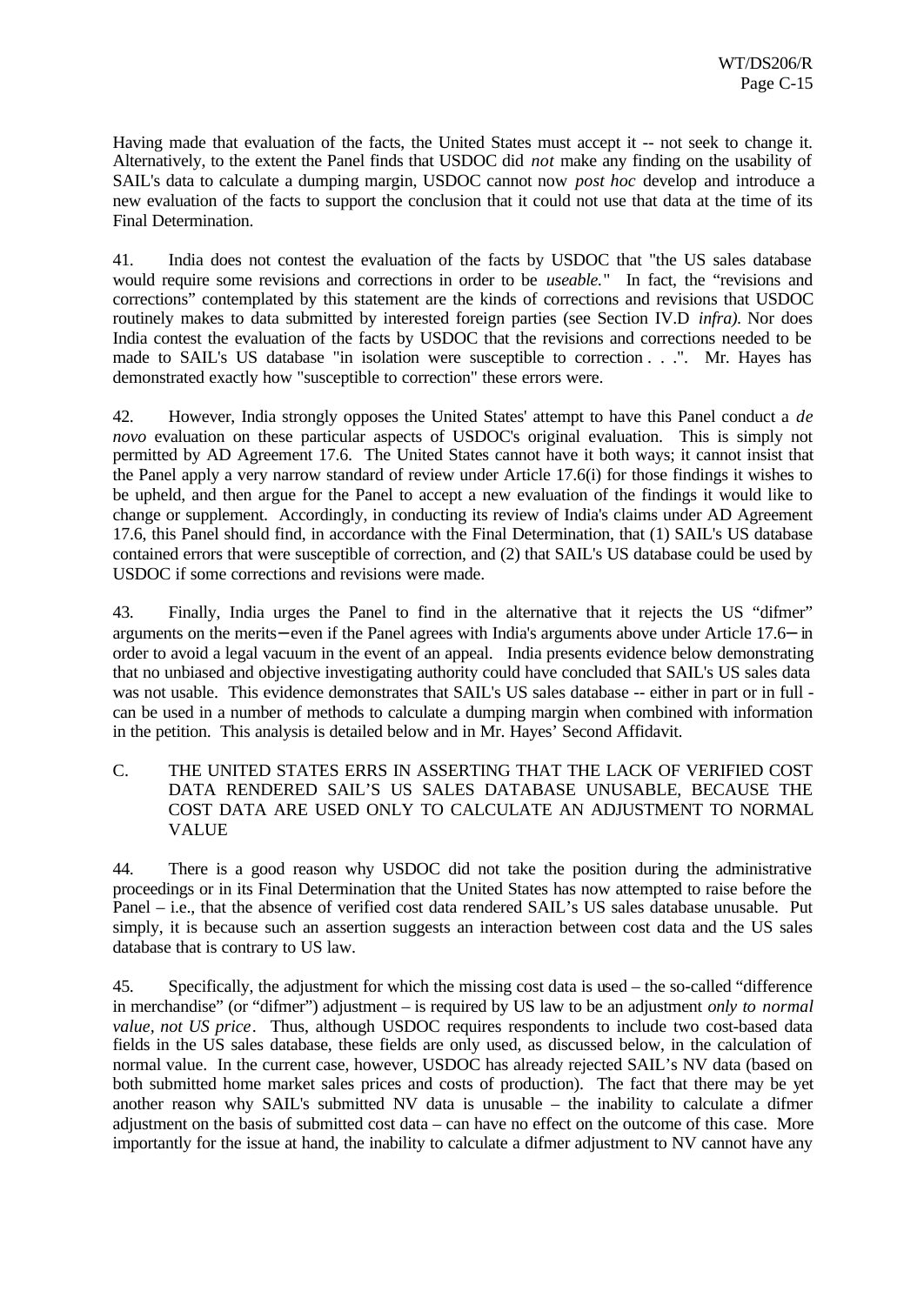effect on the usability of SAIL's US sales database for the purpose of calculating US prices on which margins can be based. We review this reasoning in greater detail below.

46. The United States' argument is that the verification failure of SAIL's cost of production database means that there is an absence of data for two fields in the US sales database – variable and total cost of manufacture (often referred to by their computer field names, VCOMU and TCOMU). As was discussed during the First Meeting, these two data fields are used for one purpose – to calculate a so-called "difference in merchandise" adjustment that is authorized by the Agreement and US law when a margin is calculated through the comparison of merchandise in the US and home markets that is not identical. Although the Agreement and US law both authorize such an adjustment, neither specifies the manner in which the adjustment is to be calculated. The Agreement, for example, simply notes in Article 2.4 that "Due allowance shall be made in each case, on its merits, for differences which affect price comparability, including differences in . . . physical characteristics . . .." USDOC's practice has been to calculate the adjustment on the basis of the difference in the variable cost of manufacture of the specific models that are being compared in the US and home markets (VCOMU and VCOMH).

47. The US anti-dumping statute provides very precisely for the place in the dumping margin calculation in which the difmer adjustment is to be applied – and that place is in the calculation of NV, not US price. Specifically, subsection 773 of the Trade Act of 1930 as amended (19 U.S.C. § 1677b) governs the calculation of normal value. Subsection (a)(6) of that statutory provision states:

Section 773. Normal Value.

 $(a) \ldots$ 

- (6) ADJUSTMENTS.-The price [on which NV is based] described in paragraph  $(1)(B)$  shall be-
- . . .

(C) increased or decreased by the amount of any difference (or lack thereof) between the export price or constructed export price and the [normal value] price described in paragraph (1)(B)(other than a difference for which allowance is otherwise provided under this section) that is established to the satisfaction of the administering authority to be wholly or partly due to-

. . .

(ii) the fact that merchandise described in subparagraph  $(B)$  or  $(C)$  of section 771(16) is used in determining normal value . . . .

48. In other words, the statute provides that an adjustment is to be made to the price on which normal value is based, if the merchandise used to determine NV is merchandise described in subparagraphs (B) and (C) of section 771(16) (19 U.S.C. §1677(16)). Those subsections, in turn, describe the merchandise, other than identical merchandise, that may serve as a basis for comparison in calculating dumping margins. Thus, when NV is based on different merchandise (hence, "difmer") from the merchandise sold in the United States that is the basis of export price, the statute authorizes an adjustment – *but that adjustment can only be made to the NV side of the calculation.*

49. On the basis of this unambiguous statutory directive, USDOC's uniform practice has been to apply the difmer adjustment factor calculated as described above to the adjusted NV of the model sold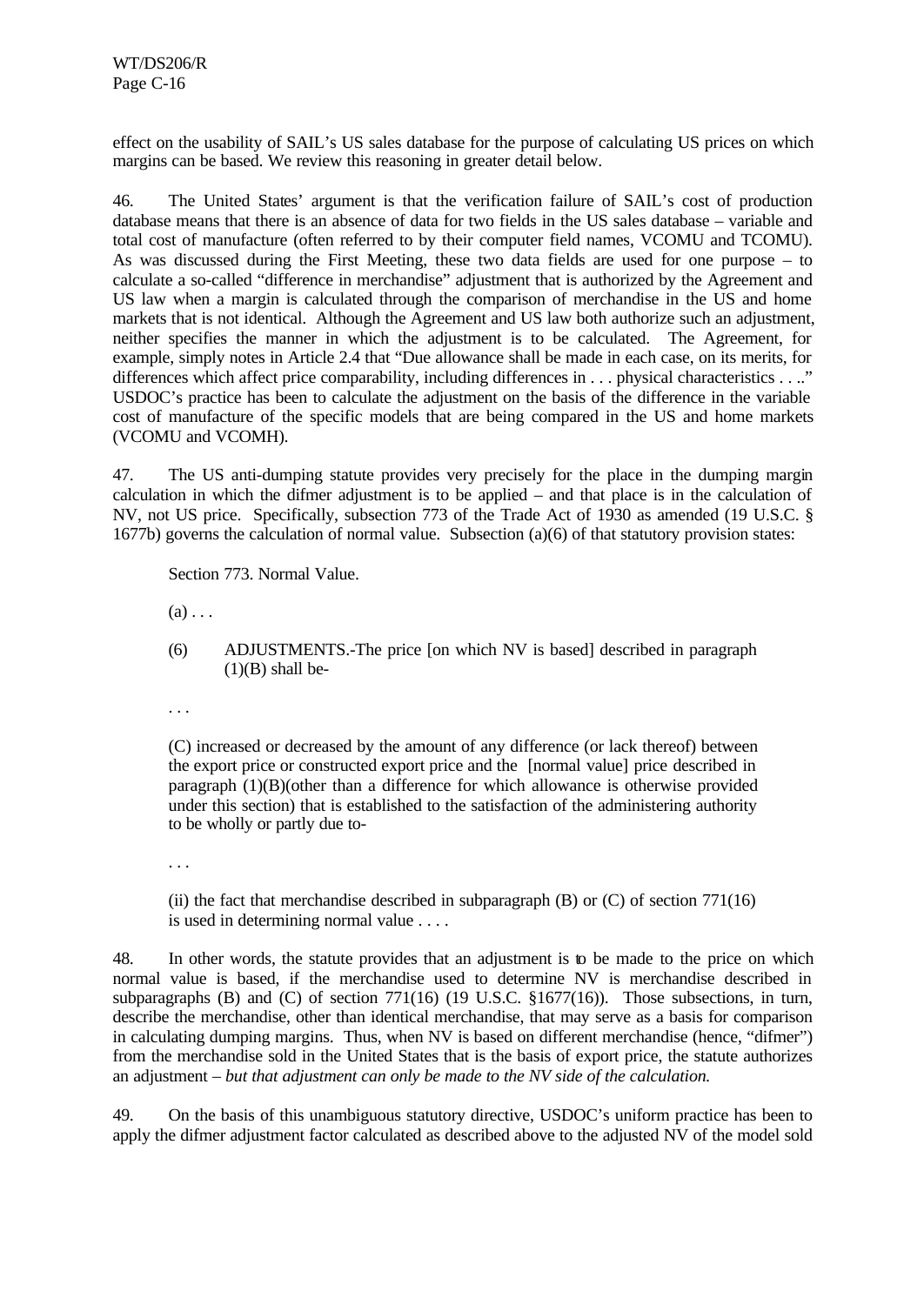in the *home* market.<sup>24</sup> Conversely, under USDOC practice as mandated by the statute above, the difmer adjustment has no bearing at all on the calculation of the US price of the model to which that home market model is matched. For this very basic reason, the United States' assertion that the lack of verified cost data on which a difmer adjustment could be calculated somehow undermines the usability of SAIL's US sales database, is simply incorrect.

#### D. USDOC COMMONLY FILLS GAPS THAT ARE SIMILAR IN SCOPE TO THE MISSING COST DATA IDENTIFIED BY THE UNITED STATES IN SAIL'S DATABASE

50. Even accepting the United States' argument that the unusable VCOMU and TCOMU data somehow infected the US sales database, it should be recalled that these are only two fields of information in a database of almost 30. The United States has argued to the Panel that the lack of information in these two cost fields renders the US sales database unusable in its entirety, but that simply is not correct. USDOC itself has developed the concept of "filling gaps" in a database, as an exercise of "partial facts available," when necessary to calculate dumping margins. In these cases, USDOC has determined that the magnitude of the gaps (i.e., the missing information) is not so large that it undermines the usability of the database involved. The United States in the current case has argued that the gaps here are too large to be filled through the application of the "filling the gap" doctrine, but in fact the situation in this case is similar to others in which USDOC has done so.

51. For example, in *Stainless Steel Bar From India*, USDOC rejected the home market sales database of one respondent (Viraj) entirely because it was found to be "incomplete and could not serve as a reliable basis for the calculation of normal value."<sup>25</sup> USDOC instead used the respondent's submitted database in which it reported sales to third country markets as the basis for NV. USDOC noted that the third country sales database was "lacking" in one respect – namely, the failure to report usable VCOM data. However, unlike the current case, USDOC *did not conclude that the lack of usable VCOM data rendered the entire database unusable.* To the contrary, it worked creatively with the respondent's submitted information in order to deal with the missing VCOM data in the third country database – specifically, by "band[ing] the company's sales of different stainless steel bar sizes in order to obtain more identical matches."<sup>26</sup> In other words, USDOC redefined what comprised a "product" to expand the scope of "identical" merchandise. And as discussed in detail above, no "difmer" adjustment is applied to matches of identical merchandise, so by revising its definition of "identical" merchandise to ensure that all US products are matched as identical to home market products, USDOC renders the lack of reported VCOM data moot.

52. Moreover, in *Stainless Steel Bar from India* (as in this case), not all products could be matched on an identical basis. But this did not stop USDOC from using the data. Instead, USDOC continued to make efforts to use even this data noting that "[i]n those instances where the banding of sizes did not produce an identical match for a US sale, we have, as facts available, assigned the "all others" rate established in the . . . investigation."<sup>27</sup>

53. USDOC's acceptance of the respondent's database in *Stainless Steel Bar from India* as a basis for calculating margins despite the absence of VCOM data in that database shows how USDOC (or other investigating authorities) can use such data without undue difficulty. As Mr. Hayes' second affidavit describes, a number of methodologies could have been used by USDOC to deal with the lack of usable difmer data, had USDOC desired to make use of them. It is simply incorrect for the

<sup>24</sup> *See* Mr. Hayes' Second Affidavit, para. 3.

<sup>&</sup>lt;sup>25</sup> Stainless Steel Bar From India: Final Results of Anti-dumping Duty Administrative Review and New Shipper Review and Partial Rescission of Administrative Review, 65 Fed. Reg. 48965 (10 August 2000) (Decision Memorandum, comment 4) (attached hereto in Ex. IND-35).

 $26$  Id.

 $^{27}$  *Id*.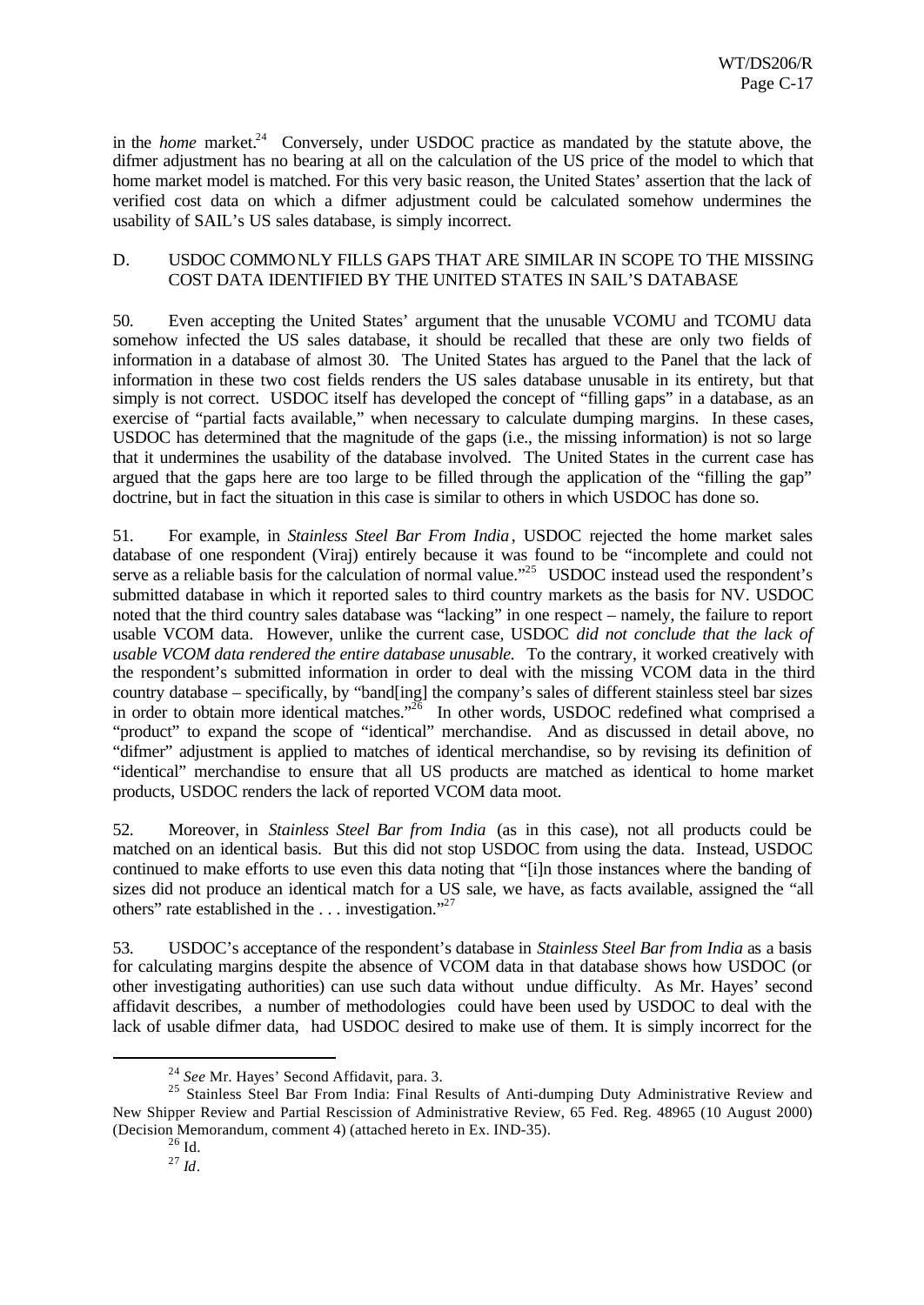United States now to claim that in *this* case the lack of the *same* difmer data in SAIL's US sales database rendered it unusable for calculating SAIL's margins.

54. USDOC applied its "filling the gap" methodology in many other cases of equal scope. For example, *Hot-Rolled Flat-Rolled Carbon-Quality Steel Products From the Russian Federation* involved a "non-market economy" country, requiring that NV be based on the respondent's "factors of production." The respondent was not able to report factors of production on a product-specific basis because of "limitations of its accounting system,"<sup>28</sup> and it "failed to develop a reasonable allocation methodology for purposes of this proceeding and instead reported" factors of production based on its records in the normal course of business.<sup>29</sup> As a result, USDOC rejected the NV database as submitted by the respondent. However, this decision did not lead USDOC to apply adverse facts available or to rely on the petition as the basis for NV. Instead, despite its concerns regarding the usability of the respondent's submitted NV data, USDOC retained the factors of production information submitted by the respondent, and used it to calculate a single weighted average NV, to which it compared all US prices.<sup>3</sup>

55. Likewise, in *Certain Circular Welded Carbon Pipe and Tubes from Taiwan*, one of the respondents failed to provide COP and CV information for some of the models sold in the United States and home market. USDOC did not conclude that this missing data undermined the validity of the entire COP and CV databases, but rather filled the gap by inserting for those models the highest average cost of models for which the respondent did provide data. USDOC noted that it was applying "adverse" facts available in doing so, and it rejected the respondent's arguments that it should have used a more "neutral" approach to filling the gap.<sup>31</sup> But USDOC did not assert that it should reject the databases entirely or that the missing information in the COP and CV databases undermined the validity of the other databases (US sales and home market sales).

56. In conclusion, India notes that there are many other cases where USDOC has filled gaps similar to those at issue in this dispute. It will supply additional citations to USDOC decisions if the Panel so requires. The point made is that these decisions illustrate that if USDOC has the will to use the information in calculating a dumping margin -- it can and will find the ways to do so without any undue difficulty.

### E. THERE ARE NUMEROUS METHODS THROUGH WHICH USDOC COULD HAVE USED SAIL'S US SALES INFORMATION TO CALCULATE SAIL'S MARGINS

57. Contrary to the United States' assertions, a broad range of methods exist by which it could have calculated SAIL's margins using its verified US sales database and NV information from the petition. Several of these methods are set out in detail in Mr. Hayes' Second Affidavit, attached hereto as Exhibit IND-34, and India reviews them below. However, a few introductory points should be noted. First, each of these methods is easy to implement – i.e., employing them, the US sales database is usable "without undue difficulty." Mr. Hayes estimates that none of them would take more than a few hours for an experienced USDOC analyst to draft and input the necessary computer programming language, to run the margins, and to evaluate the results.

<sup>&</sup>lt;sup>28</sup> Notice of Final Determination of Sales at Less Than Fair Value: Hot-Rolled Flat-Rolled Carbon-Quality Steel Products From the Russian Federation, 64 Fed. Reg. 38626, 38629-30 (19 July 1999) (attached hereto in Ex. IND-35).

<sup>29</sup> *Id.* at 38635.

<sup>30</sup> *Id*. at 38630.

<sup>&</sup>lt;sup>31</sup> Certain Circular Welded Carbon Steel Pipes and Tubes From Taiwan: Final Results of Antidumping Duty Administrative Review, 64 Fed. Reg. 69488, 69489-90 (13 December 1999) (attached hereto in Ex.IND-35).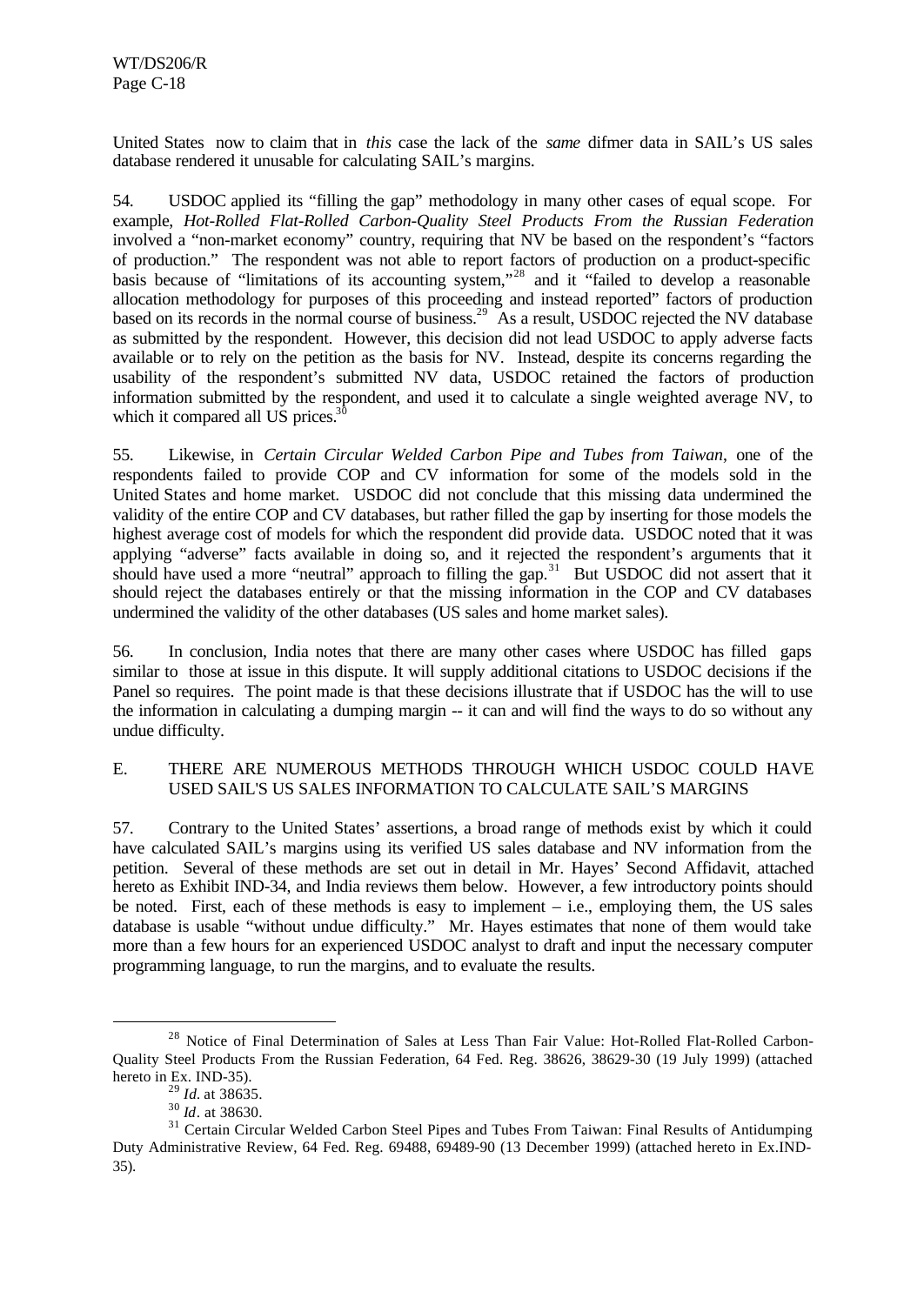58. Second, some of the methods are very similar to that used by the petition and adopted by  $USDOC - i.e., comparing US price with CV data in the petition. The only difference is that these$ proposed methods use SAIL's actual submitted, verified US sales data, instead of the price offer in the petition, which was known to be grossly inaccurate. And in adopting the petition's margin, USDOC did not express any concern regarding the fact that the petition did not account for the lack of "difmer" adjustment data in the petition's estimate of US price. Thus, there should be no reason why that factor has any relevance to the use of the alternative methodologies described below. However, the lack of "difmer" adjustment data was overcome by USDOC in *Stainless Steel Bar From India*, and a methodology such as was used in that case could be employed here as well, to overcome any lingering concerns regarding the lack of difmer adjustment data in this case.

59. The CV in the petition was based on the cost of producing certain cut-to-length carbon steel merchandise. As set forth in Mr. Hayes' Second Affidavit, a substantial proportion - 30 percent - of cut-to-length plate shipped by SAIL to the United States during the period of investigation was of the same merchandise as that for which the petition calculated  $CV<sup>32</sup>$  For the transactions involving these shipments, the absence of cost information from which a "difmer" adjustment could be calculated would be irrelevant, because no such adjustment need be applied to matches of "identical" merchandise.

60. Thus, one alternative method by which USDOC could calculate the margins using SAIL's verified US sales database would be simply to calculate the margins on those products for which an "identical" match exists between that database and the products on which the petition calculated NV.<sup>33</sup> The weighted average margin could then be applied to all of SAIL's US sales, including those for which there was no direct match to NV. This method would obviate the need for a difmer adjustment. It is also the method used by the petition and adopted by USDOC, but instead of using SAIL's actual verified data, USDOC used a fictitious price in the only price offer in the petition as the basis of US price. It is hard to understand why that method would be less accurate if the margin were calculated on the basis of SAIL's actual verified US sales data, as opposed to the inaccurate and fictitious price offer in the petition. $34$ 

61. Another option, which is closely similar to the first, would be to calculate the margins using all of SAIL's US sales transactions by calculating the weighted average USP for all the transactions on the basis of the information submitted in SAIL's US sales database, and comparing those USPs to the petition's CV. This methodology is the same as that shown in India's Exhibit 33, which Mr. Hayes presented to the Panel during the first day of the First Meeting. Although this option does not account for a "difmer" adjustment, it is very similar to the methodology applied by the petition and adopted by USDOC, again, without any apparent concern as to the lack of such an adjustment.

62. Yet another option would be to calculate the simple average NV from the two calculations shown in the petition (i.e., the price-based NV from the home market research report, shown in Figure 2 of the public version of the petition, and the CV-based NV). The prices for all the US transactions involving identical merchandise would be calculated on the basis of the information submitted in SAIL's US sales database. Those US prices would then be compared to the NV figure, to obtain the margins for the vast majority of SAIL's US sales. Given that only identical matches are involved, the absence of data on which a "difmer" adjustment could be calculated is moot under this option.<sup>35</sup>

<sup>32</sup> *See* Mr. Hayes' Second Affidavit (Ex. IND-34), para. 5.

<sup>&</sup>lt;sup>33</sup> The details of this option are presented in Mr. Hayes' Second Affidavit (Ex. IND-34), para. 7.

<sup>&</sup>lt;sup>34</sup> More complex versions of this option are presented in paragraphs 12-13 of Mr. Hayes' Second

Affidavit.

<sup>35</sup> *See* Mr. Hayes' Second Affidavit, para. 9.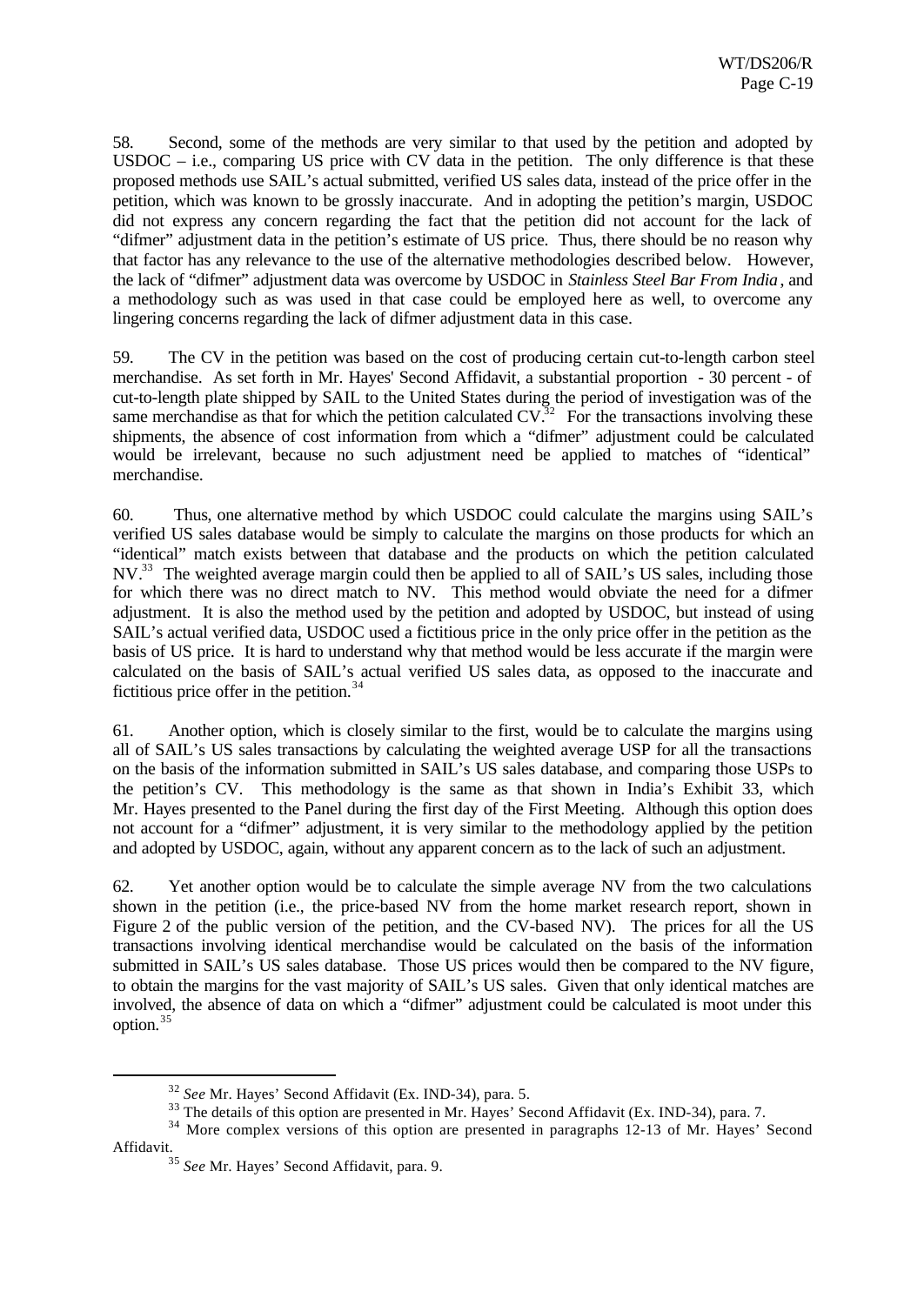63. Another possible methodology would be based on USDOC's determination in *Stainless Bar from India*, discussed in paragraph 51-53 above. USDOC could expand the definition of a "product" in the current case, by "banding together" products into larger groups. For example, this could involve comparing the US prices of all of SAIL's merchandise that is of the identical grade of steel and within plus or minus 0.5 inches (13 millimetres) in thickness as that of the petition's CV merchandise to the petition's CV-based NV of \$372. Again, it would be unnecessary to perform a "difmer" adjustment to NV, and margins would be calculated for a substantial majority of SAIL's shipments. For the remainder of SAIL's US sales, USDOC could apply the calculated margin, which is the same method by which the petition and USDOC applied a margin to SAIL's unmatched US sales, as noted at the end of paragraph  $64$  above.<sup>36</sup>

64. Finally, another option would be a variation on the first described above (in paragraph 63), in which, for the small quantity of SAIL's remaining, unmatched US sales, the Department would simply apply the highest margin calculated on the US sales whose margin is calculated using the CV as NV. A single weighted-average margin could then be calculated over all of SAIL's US sales by weight averaging the transaction margins calculated above.<sup>37</sup>

### **V. NO UNBIASED AND OBJECTIVE INVESTIGATING AUTHORITY COULD HAVE CONCLUDED THAT SAIL'S SUBMITTED US SALES INFORMATION WAS NOT VERIFIABLE**

65. The Panel has raised questions concerning the meaning of the term "verifiable" in the Agreement during the first meeting of the Panel with the parties and in various questions to India. The United States suggested at the first meeting that SAIL's US sales data were not verifiable. India disagrees with this argument, and describes below the meaning of the terms "verifiable", "verified", and "not verified". India also supplements arguments it made in its First Submission and during the first meeting of the panel with the parties to demonstrate how USDOC itself "verified" a considerable amount of SAIL's US sales data during the verification process.

## A. MEANING OF THE TERM "VERIFIABLE"

66. The term "verifiable" means "the fact of being capable of verification."<sup>38</sup> Section 782(e)(1) of the US anti-dumping statute uses the phrase "can be verified" to express this element of Annex II, paragraph 3. As India has explained, the term "verification", in turn, means the "action of establishing or testing the accuracy or correctness of something, esp. by investigation or by comparison of data."<sup>39</sup>

67. This definition leaves unanswered the *process* by which the verification takes place. An insight into the appropriate process is found in Annex I, paragraph 7, providing that the "main purpose of the on-the-spot investigation is to verify information provided or to obtain further details." A reasonable interpretation of the phrase "on-the-spot" verification is not that the investigating authorities visit every conceivable facility where source documents may be found, nor do they identify and examine every relevant source document and check every piece of submitted information. It would impossible for investigating authorities to examine every piece of information within any remotely realistic timeframe for completing the investigation. Instead, the on-the-spot verification functions like an "audit," by which the investigating authorities test samples of the information submitted by the respondent against source documents maintained by the company in the normal course of business, in particular the financial statements that have been subject to review by

<sup>36</sup> *See* Mr. Hayes' Second Affidavit, para. 10.

<sup>37</sup> *See id.* paragraph 11.

<sup>&</sup>lt;sup>38</sup> New Shorter Oxford English Dictionary, Clarendon Press 1993.

<sup>39</sup> India First Submission, para. 57.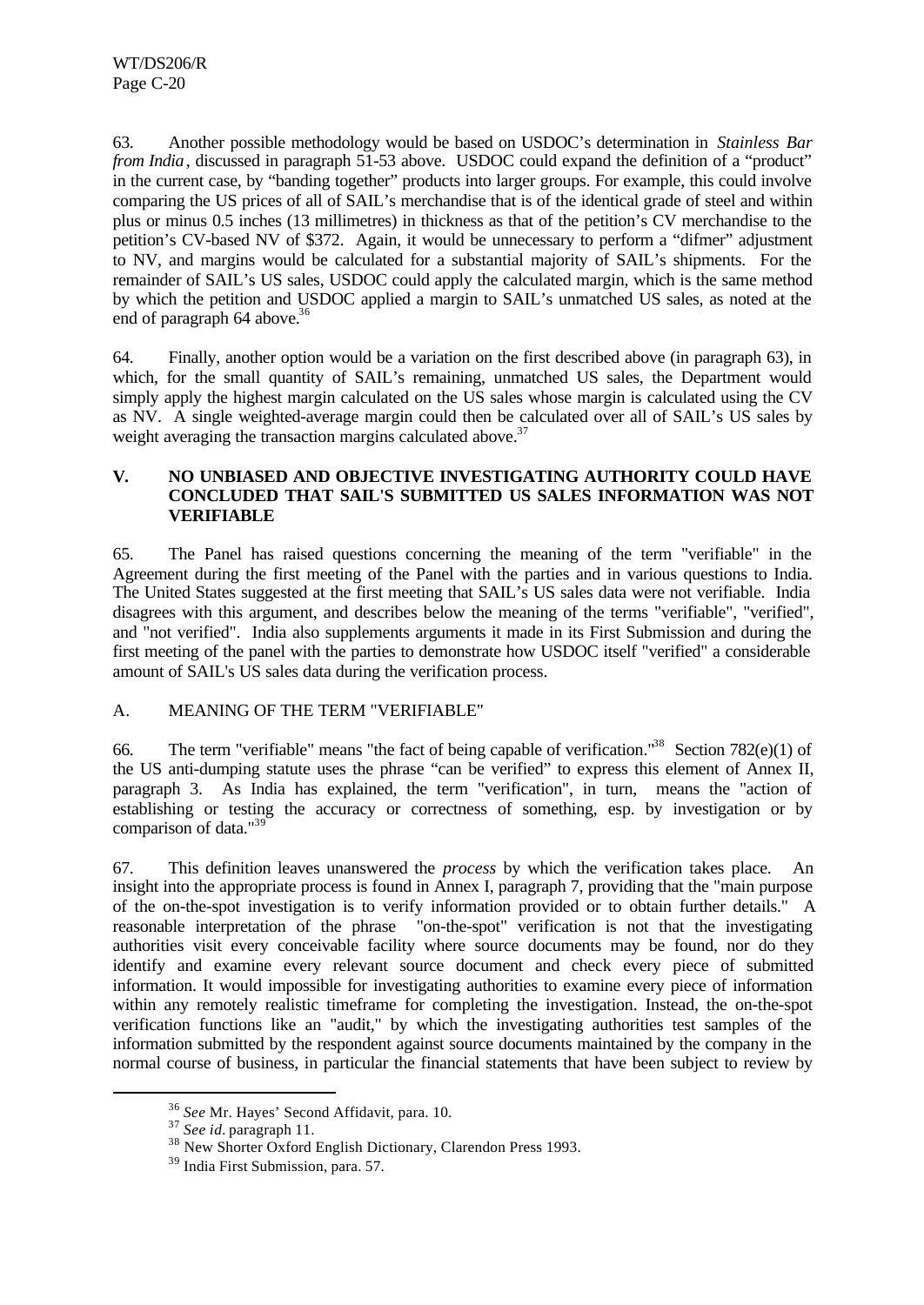independent third parties. Thus, it is reasonable for them examine (*i.e., verify)* sufficient selected information in order to be in the position to judge the verifiability of the information they do *not* affirmatively check.

68. The process of assessing whether information is "verifiable" requires an objective and unbiased investigating authority to examine a variety of different source documents (financial statements, ledgers of various types (general, sales, cost), production records, invoices, contracts, bills of lading, etc.) within a particular "component" of information (such as export sales or cost of production). If those source documents for individual transactions or production processes - examined on a "spot" basis -- are accurately reflected in the information submitted by the respondent to the investigating authority, then an objective and unbiased authority would conclude that other information submitted by the respondent are "verifiable."

69. An important aspect of the *process* of the verification exercise is to examine the verifiability (i.e., the accuracy and reliability of the information) of a particular piece or component of information (such as export sales, home market sales, or cost of production). This is a legal requirement flowing from the text of Annex II, paragraph 3, which states that "all information which is. . . verifiable" must be used in the calculation of dumping margins. It would not be consistent with this provision to access the verifiability of a particular piece of information based on the reliability or completeness of another piece or category of information.

70. As India has described in detail in answers to Panel's question 28 and 29, verifications are performed, as they were in underlying investigation of SAIL, by verifying the separate components of information. As India explained in these answers, one of the main reasons for such a separation is the manner in which the source documentation from the different categories is created, maintained, and used in the normal course of business by separate people within a company in separate facilities for separate purposes. For example, the export price computer database submitted by SAIL on 17 August 1999 was verified by examining a large number of documents relevant to numerous individual export sales transactions. USDOC felt it was necessary to undertake this exhaustive process in order to ensure not merely that the specific pieces of information reviewed were "verified", but also thereby that the entire US sales database, including the other, non-examined data, was "verifiable". But in conducting this exercise, USDOC's verification report does not indicate that it compared SAIL's cost of production source documents to check the verifiability of SAIL's export sales. This would make no sense. Thus, based on both logic and legal requirement of Annex II, paragraph 3, conclusions concerning the verifiability of information must take place within the particular component of information undergoing the verification process.

71. The quantity of information that is affirmatively examined will vary in different cases. In this sense, most information submitted by a respondent remains "verifiable" (not "verified") during the investigation because as a practical matter, only a small proportion of the information is manually examined against source documents. In some cases, such as SAIL's US sales data, authorities will examine a great deal of information. However, even if a small quantity of information is examined, investigating authorities, using proper sampling techniques, may well be in the position to make an appropriate assessment concerning the overall verifiability of the component of information submitted.

72. How can information within such a component be determined to be "verifiable"? India suggests that a reasonable process based on existing USDOC verification procedures would include the following circumstances:

1. The auditor (verifier) is provided with source information (original documentation such as financial statements, ledgers, bills of lading, sales records, invoices, bank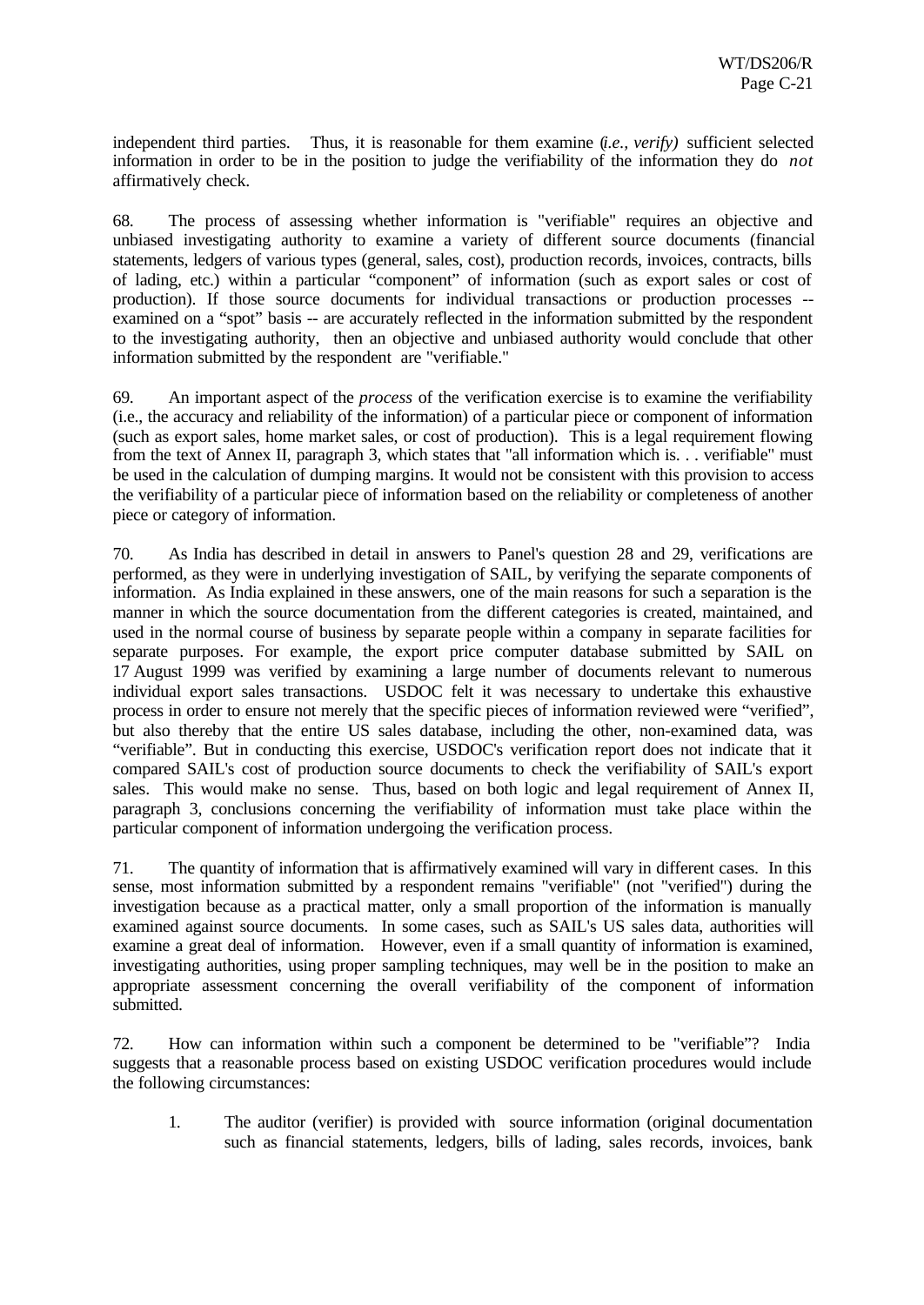statements, freight documentation, etc.) to examine against the information reported by the respondent (most probably in a computer database);

- 2. The examination of these source documents reveals no significant systemic problems with reporting, accuracy, completeness, or reliability of the reported information;
- 3. Any discrepancies found are minor and/or understandable in terms of scope or cause, and further examination reveals the scope of the problem and that it is limited to a particular aspect of the data.

73. India describes below how SAIL's US sales data were audited during the verification process and how the information so verified meant that a unbiased and objective decision-maker could only have concluded that it was "verifiable."

## B. THE VERIFICATION OF SAIL'S US SALES COMPUTER DATABASE DEMONSTRATED THAT IT WAS "VERIFIABLE"

74. The verification of SAIL's US sales data took place in several company locations over a two week period between 30 August and 14 September 1999. It involved extensive examination by teams of USDOC personnel performing both a macroscopic and microscopic analysis. They made a "topdown" examination to insure that all US sales values and quantities were reported, and a "bottom-up" examination to confirm that conclusion and to insure that the details of each transaction were reported accurately. Indeed, the extent of the audit performed was emphasized by USDOC's statement that *"we were able to test the accuracy of the reporting for a large number of individual sales observations*."<sup>40</sup> Furthermore, as the United States has acknowledged, "SAIL made relatively few export sales to the United States. . . <sup>41</sup> Thus, judging the accuracy and completeness (*i.e.*, the verifiability) of SAIL US sales database was well within the grasp of USDOC's investigators.

75. A close examination of the USDOC's verification report (Ex. IND-13) reveals the extensive nature of the audit conducted on SAIL's US sales data. While India has discussed this document previously, it bears further examination in light of the United States' assertions that this information was neither "verified" nor "verifiable." The key elements of the report show the following process and results:

• The Completeness for US Sales section of the report (page 15) involved examining a number of pre-selected US sales observations from individual contracts. This is perhaps the most important step in USDOC's sales verifications, the purpose of which is "to ensure that all sales of the subject merchandise were properly included in [the respondent's] sales responses."<sup>42</sup> The overall conclusion of this section is that all US sales were *completely* and correctly reported: "[w]e found no unreported or incorrectly reported sales in the US sales listing". This section even demonstrates that USDOC "proved the negative" by examining export contracts to other countries and finding no shipments destined for the United States under those contracts.

The US Sales Process section of the verification report (pages 8-9) describes the distinctive aspects of SAIL's export sales, including the existence of a separate "International Trade Division" in New Delhi, which was responsible for negotiating the price, quantity, and material terms of export contracts, and handled the major

<sup>40</sup> Ex. IND-13 at 14.

<sup>&</sup>lt;sup>41</sup> US First Submission at para. 163. The omitted words in the quote stated "and yet even this data contained errors." However, the verification report and Final Determination both concluded that these errors were susceptible to correction.

 $^{42}$ Ex. IND-12 at 10.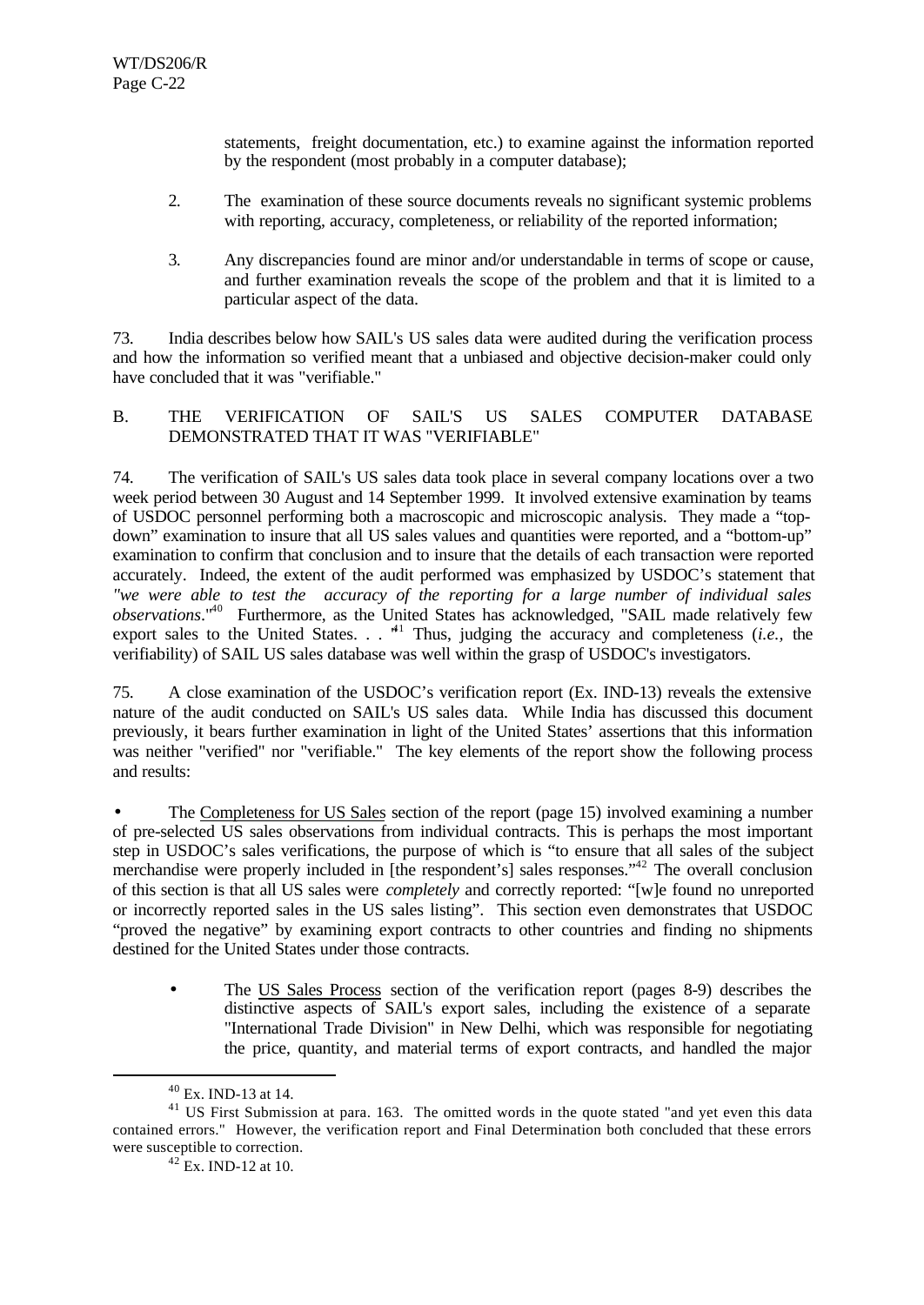aspects of the sales process. The report concluded at page 8 that there were "no discrepancies."

- The Customer Records section of the report (pages 10-11) shows that SAIL maintained separate records for its US sales using the contract documents, while documents identifying home market sales customers consisted of "invoice records." The report concluded at page 11 that there were "no discrepancies" for the US sales.
- The Merchandise section of the report (pages 11-12) involved checking that all items reported by SAIL as "not applicable" or "omitted" in the so-called "Model Match" section of the questionnaire "were reported correctly and supported with documentation". Four of the categories (PRIMEU, PLEHEATU, PLSCALEU, and PLPATRNU) were tested and "no discrepancies" were found. USDOC also found that "all characteristics [of the merchandise] were reported correctly" except the width coding error. Upon discovering the width coding error at verification, SAIL provided USDOC with information (included in Ex. IND-8) identifying the transactions affected by the error and permitting its correction.
- The Quantity and Value of Sales US Sales section of the report (pages12-13) then describes how US sales were identified in SAIL's ledgers by using both sale-specific documentation (contracts) and product-specific data in the sale records. This technique showed that export sales were discernible from SAIL's records and were accurately isolated. USDOC noted that even in the atypical situation where a single contract included shipments to more than one country, SAIL properly isolated and reported only the US shipments covered by that contract. All nine contracts for US shipments of subject merchandise during the period of investigation were examined during the quantity and value verification. USDOC "reconciled the total US sales, as reported to the Department, to sales ledgers, the general ledger, and the financial statements for the POI." As USDOC stated at page 13, "[a] review of the other eight export contracts showed no other situation where sales under a US export contract was not sold to the United States." These contracts were identified as reconciling to SAIL's records, and the complete reporting of all US sales was confirmed. The conclusion for the entire Quantity and Value of Sales process was "no discrepancies."
- In the US Sales Contracts section of the report (page 14), USDOC's bottom-up examination of the details of the data in each examined transaction accomplished two tasks. First, it confirmed the accurate reporting of price and quantity data for each examined transaction, as well as the reported product characteristics (with the exception of the correctable width coding error described in the Merchandise section of the report at page 12). In addition, the transaction-specific data tied accurately to SAIL's US contracts, all of which were examined. USDOC states in its Completeness section (at page 15) that "during our review of the detailed invoices covered by the contracts listed above, we found no unreported sales and found that all sales of subject merchandise covered by those contracts were within the POI and were reported correctly." The overall conclusion: "no discrepancies except for the coding error described in the Merchandise section of this report."

76. Since all of the audited information described above was found to be accurate, complete and reliable (*i.e.,* it was verified), what was the basis of USDOC's conclusion that SAIL's US sales database was nevertheless unverifiable? As the Panel knows, the *only* "significant" (in USDOC's terms) discrepancy found in the examination of US sales appears in the Merchandise section of the report. There the verifiers note that the width coding error  $-$  i.e., a large number of transactions with a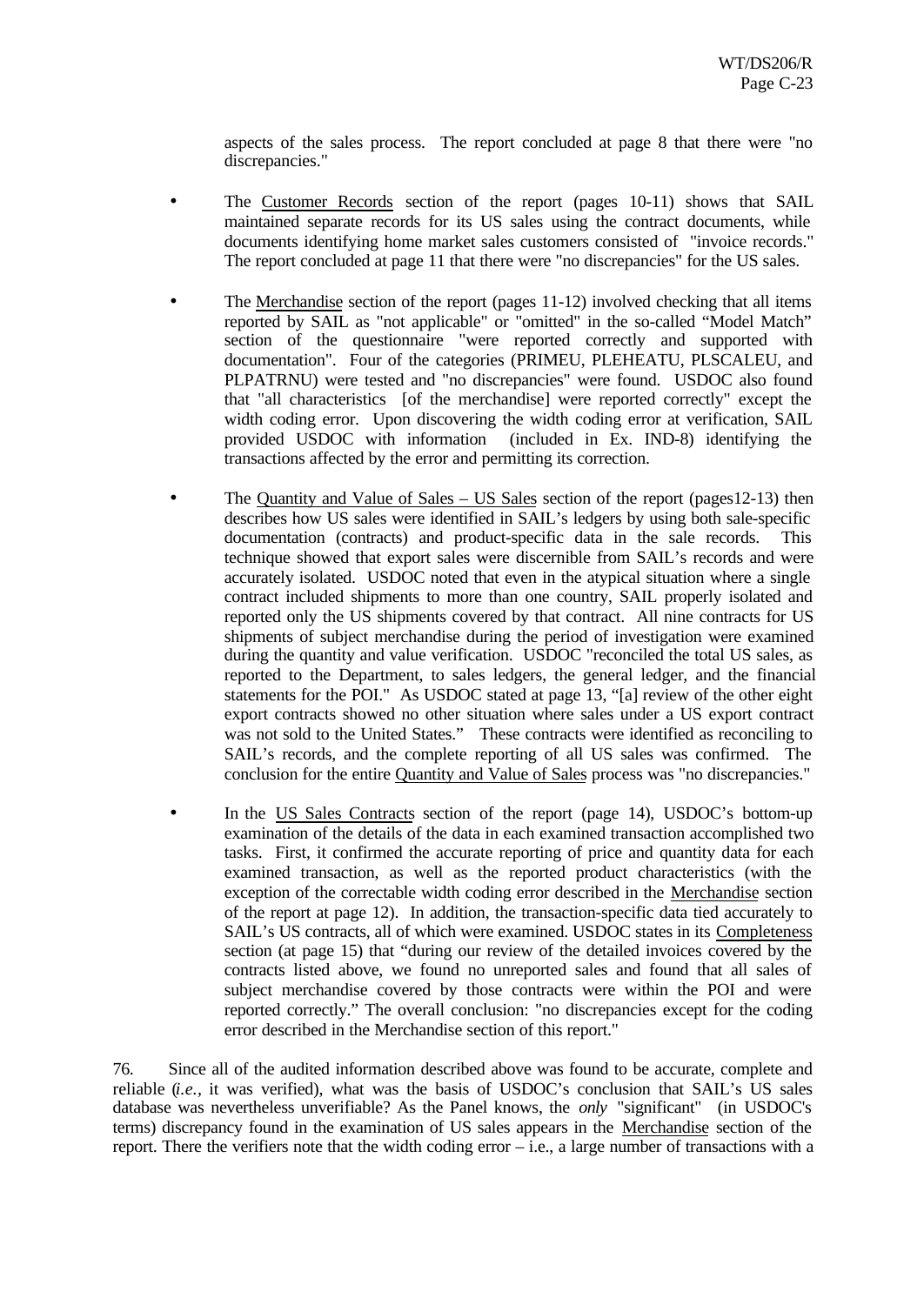width equal to 96 inches were misidentified as greater than 96 inches. A list of all of the affected transactions was taken as a verification exhibit, $45$  and the method for correcting the misidentification was succinctly identified (re-code the width characteristic from 'D' to 'C' for those transactions). This section of the report also notes that certain "CONNUMs" for US merchandise were not reported in the cost of production database. However, for US sales, the report states at page 12 that "we note that all characteristics were reported correctly, unless otherwise noted." Thus all of the characteristics (grade, thickness, and width) necessary to match merchandise in the US sales database to merchandise in the petition were either correctly reported or, in the case of the width error, correctable.

77. Another minor verification problem raised in paragraph 39 of the US First Written Submission was that "SAIL had failed to report certain product control numbers in the cost of production database" and "it was difficult for its verification team to evaluate whether the reporting of product specification/grade was accurate because SAIL had prepared no supporting verification exhibits."<sup>44</sup> Although the United States draws no conclusions from this statement, it leaves the impression that this lack of information somehow supported the verification failure conclusion or somehow made the data unusable. Neither of these conclusions is justified.

78. The field in the US sales database on which USDOC's verification addendum of 10 November focused is "PLSPECU", which is shorthand for "specification". In this field, SAIL was to report the specification, as defined by USDOC, of the product sold in each transaction. The purpose of this information is to permit a tie between each of the products sold in each reported transaction with the costs for the corresponding products reported in the CV database. However, a product's specification as defined by USDOC is merely the combination of its quality and "actual specification". Thus, the PLSPECU field is entirely duplicative of information that USDOC requested and SAIL provided in full in *other* fields in the US sales database – namely, PLQUALU and PLACTSPU. USDOC obviously recognized that this was not an important issue because it did not treat the verifiers' alleged difficulty in evaluating the reported PLSPECU data as a "significant finding" in the Sales Verification Report. The PLSPECU field is not even mentioned in the Determination of Verification Failure memorandum (Ex. IND-16).

79. Furthermore, regarding the "usability" of SAIL's US sales database, as can be seen from the description above, there is a fundamental reason why whatever misgivings USDOC may have had about SAIL's reported PLSPECU information do not render SAIL's US sales database unusable in combination with NV data in the petition to calculate a dumping margin. This is because, when USDOC rejected SAIL's home market and cost of production/CV databases, there was no longer any need to match each specific product listed in SAIL's US sales database to a specific product in its (rejected) CV database. Instead, the transactions in the US sales database would be matched to NV data in the petition. And the petition developed its NV data on the basis of product characteristics *other than* specification– namely, grade, thickness, and width. SAIL reported those characteristics in its US sales database, and the information was fully verified by USDOC (as described above) and the data for all these fields are set out in India's Exhibit 8.

80. Finally, it is noteworthy in light of the new arguments by the United States in this proceeding that the Sales Verification Report makes no mention, whatsoever, of any missing difmer cost data in the US sales database. Nor is difmer mentioned in the Verification Failure Memorandum with respect to SAIL's US sales data.<sup>45</sup>

<sup>&</sup>lt;sup>43</sup> A large quantity of sample documents from the examined transactions were included as verification exhibit S-7. The sample invoices that were included in that exhibit are attached hereto as Ex. IND-36.

<sup>44</sup> US First Written Submission, para. 39 *citing* Ex. US-24, Addendum to Verification Report (10 November 1999).

<sup>45</sup> Ex. IND-16.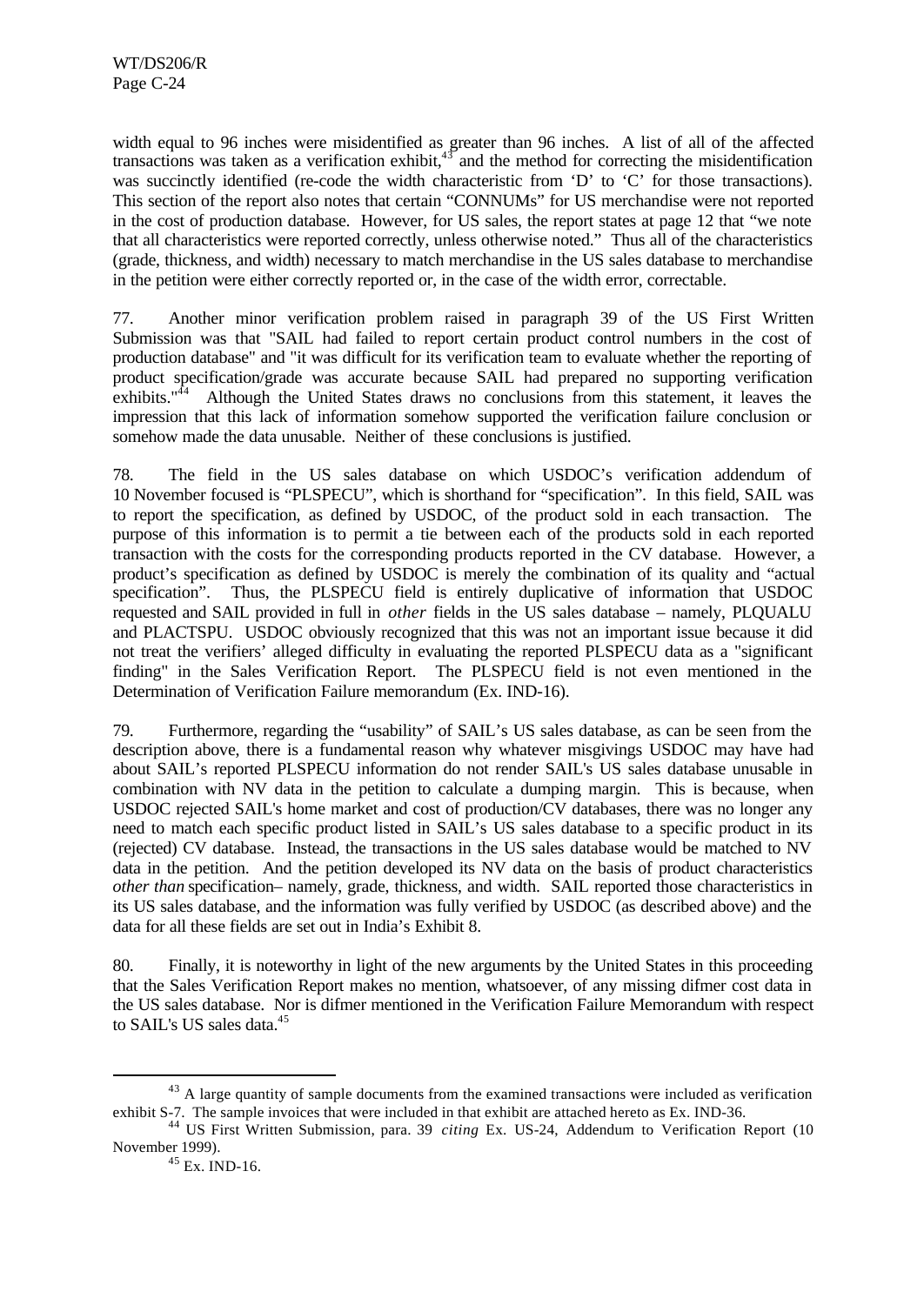81. In conclusion, the evidence before USDOC in December 1999 when it had to decide whether SAIL's US sales information was "verifiable" was that summarized in paragraph 75 above. Recalling that USDOC acknowledged in the Verification Report that "we were able to test the accuracy of the reporting for a large number of individual sales observations," the issue before the Panel is whether an objective and un-biased investigating authority could have concluded that the *remaining* sales that were *not* specifically reviewed were "verifiable." India submits that this is the only conclusion that could be drawn in the face of overwhelming evidence of the successful verification of the sales that were specifically reviewed – i.e., that they were not only "verifiable" but also "verified".

### C. USDOC IMPROPERLY FOUND THAT SAIL'S US SALES DATA WAS NOT VERIFIABLE BECAUSE OF THE UNVERIFIABILITY OF INFORMATION IN THE HOME MARKET SALES AND COST OF PRODUCTION DATABASE

82. USDOC did not find that SAIL's US sales data was "verifiable," however. In its "Determination of Verification Failure" Memorandum, USDOC concluded that "given these numerous and widespread problems found with the reported sales, cost and constructed value data we must conclude that the credibility of the entire questionnaire response is lacking. Based on our analysis, we recommend finding that SAIL failed verification."<sup>46</sup>

83. USDOC did *not* conduct the separate analysis of the verifiability of SAIL's US sales data as required by Annex II, paragraph 3. Indeed, the only statement it made regarding SAIL's US sales data suggested that SAIL's US sales data, standing alone, *were verifiable:*

As detailed in the Sales Verification Report, several errors were described in the US sales database. While these errors, in isolation, *are susceptible to correction*, when combined with other pervasive flaws in SAIL's data, these errors support our conclusion that SAIL's data on the whole is unreliable. The fact that *limited errors were found* must not be viewed as testimony as to the underlying reliability of the SAIL's reporting, particularly when viewed in context the *widespread problems encountered with all the other data* in the questionnaire response.<sup>47</sup>

84. This statement points to no major problems with SAIL's US sales. It cannot, because there were none. It ignores the repeated and consistent "no discrepancies" findings for every aspect SAIL's reported data in the Sales Verification Report. Rather, USDOC resorted to "guilt by association" by implying that *all* of SAIL's US sales information, despite being the subject of a rigorous and successful verification, was somehow "unreliable" because of "widespread problems encountered with all the *other* data in the questionnaire response."

85. USDOC's verification failure report points to *no* specific relationship between SAIL's US sales data and its cost of production or home market sales data that would suggest the US sales data was infected and thus not verifiable. This "finding" that the US sales data was infected has no basis (articulated or otherwise) in the record. It is completely contradicted by the information USDOC found in the Sales Verification Report (but did not mention in the verification "failure" report). It is also contradicted by the lack of any meaningful relationship between SAIL's US sales data and the rest of the information it produced. For example, in the Sales Verification Report, USDOC did not use information from SAIL's home market source documents to verify SAIL's US sales documents - rather, it logically used SAIL's US sales source documents. Moreover, as India states in its answers to the Panel's question 28, SAIL's US sales data was generated, maintained, and used separately from its home market sales information and cost of production information. All of this evidence demonstrates the separate character of the US sales documents, and the lack of any meaningful connection between

<sup>46</sup> *Id.* at 5.

 $47$  Ex. IND-16 at 5 (emphasis added).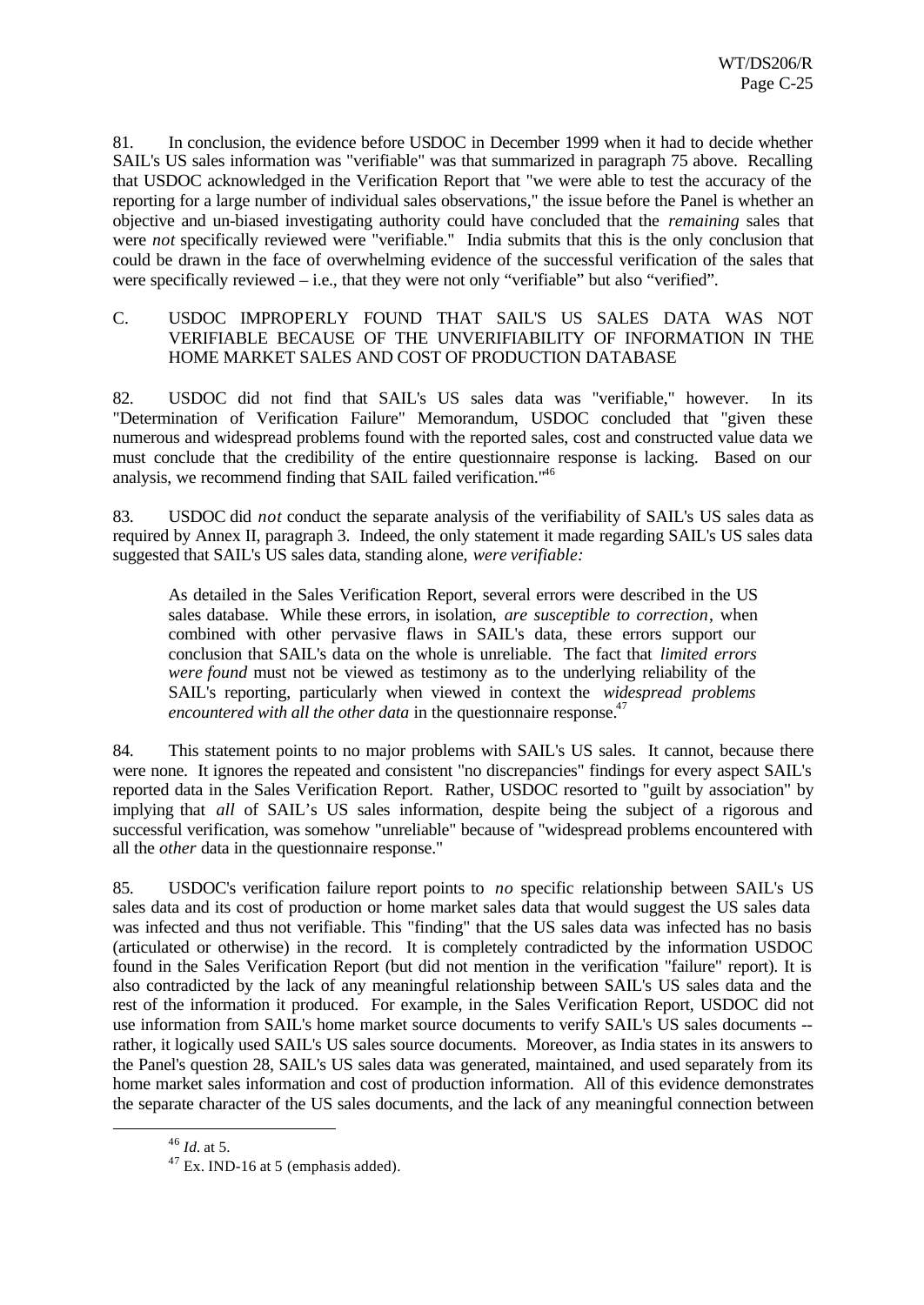the US sales database and the other information supplied by SAIL. Therefore, there was no basis for USDOC to conclude, in effect, that the information in SAIL's US sales database, despite being verified, was not verifiable -- or in USDOC's terms that it "failed verification."

86. In conclusion, USDOC's "throw the baby out with the bathwater" approach to data verification "failure" is inconsistent (1) with the text, object and purpose of the AD Agreement, and (2) with the facts as set forth in the Sales Verification Report. The impropriety of this procedural error was compounded by the fact that in a "large number of observations" in SAIL's US sales data were verified for what the United States has admitted was a small group of sales. Based on the record before USDOC, no objective and unbiased investigating official could have concluded that SAIL's submitted US sales data were not "verifiable".

### **VI. MEANING OF "DOES NOT COOPERATE" IN ANNEX II, PARAGRAPH 7**

87. The United States has assumed in its arguments to the Panel that if a respondent has not "acted to the best of its ability," then by definition, it "does not cooperate." The United States then uses this assumption to justify the drawing of adverse inferences. In other words, because SAIL allegedly did not use its best efforts in responding to all portions of the questionnaire, it did not "cooperate". The result is that it was subjected to the worst scenario possible-- the use of the \$251 offer price for calculating export price. These assumptions and the argument that USDOC was entitled to apply adverse inferences in calculating a final dumping margin for SAIL are not correct.

88. In the Final Determination, USDOC explained this assumption as follows:

In selecting from among the facts otherwise available, section 776(b) of the Act provides that adverse inferences may be used when a party has failed to cooperate *by not acting to the best of its ability* to comply with a request for information. To examine whether the respondent "cooperated" by "acting to the best of its ability under section 776(b), the Department considers, *inter alia,* the accuracy and completeness of submitted information and whether the respondent has hindered the calculation of accurate dumping margins.<sup>48</sup>

89. The applicable provisions are Annex II, paragraphs 5 and 7: They provide in relevant part:

5. Even though the information provided may not be ideal in all respects, this should not justify the authorities from disregarding it, provided the interested party *has acted to the best of its ability*.

7. . . . It is clear, however, that if an interested party *does not cooperate* and thus relevant information is being *withheld* from the authorities, this situation could lead to a result which is *less favourable* to the party than if the party did cooperate. (emphasis supplied).

90. The trigger for the application of the "adverse" facts available ("less favourable" result) provision of the last sentence of Annex II, paragraph 7 is that information is being "withheld." The word "withhold" means to "keep back what belongs to, is due to, or is desired by another; refrain from giving, granting, or allowing; keep in custody or under control."<sup>49</sup> This definition suggests that a foreign respondent is refusing to provide information within its possession, custody, or control. The context for this definition is Article 6.8, which refers to "an interested party that refuses access to . . .

<sup>48</sup> Ex. IND-17 at 73127.

<sup>49</sup> *New Shorter Oxford English Dictionary*, Clarendon Press 1993, Vol. II, at 3705.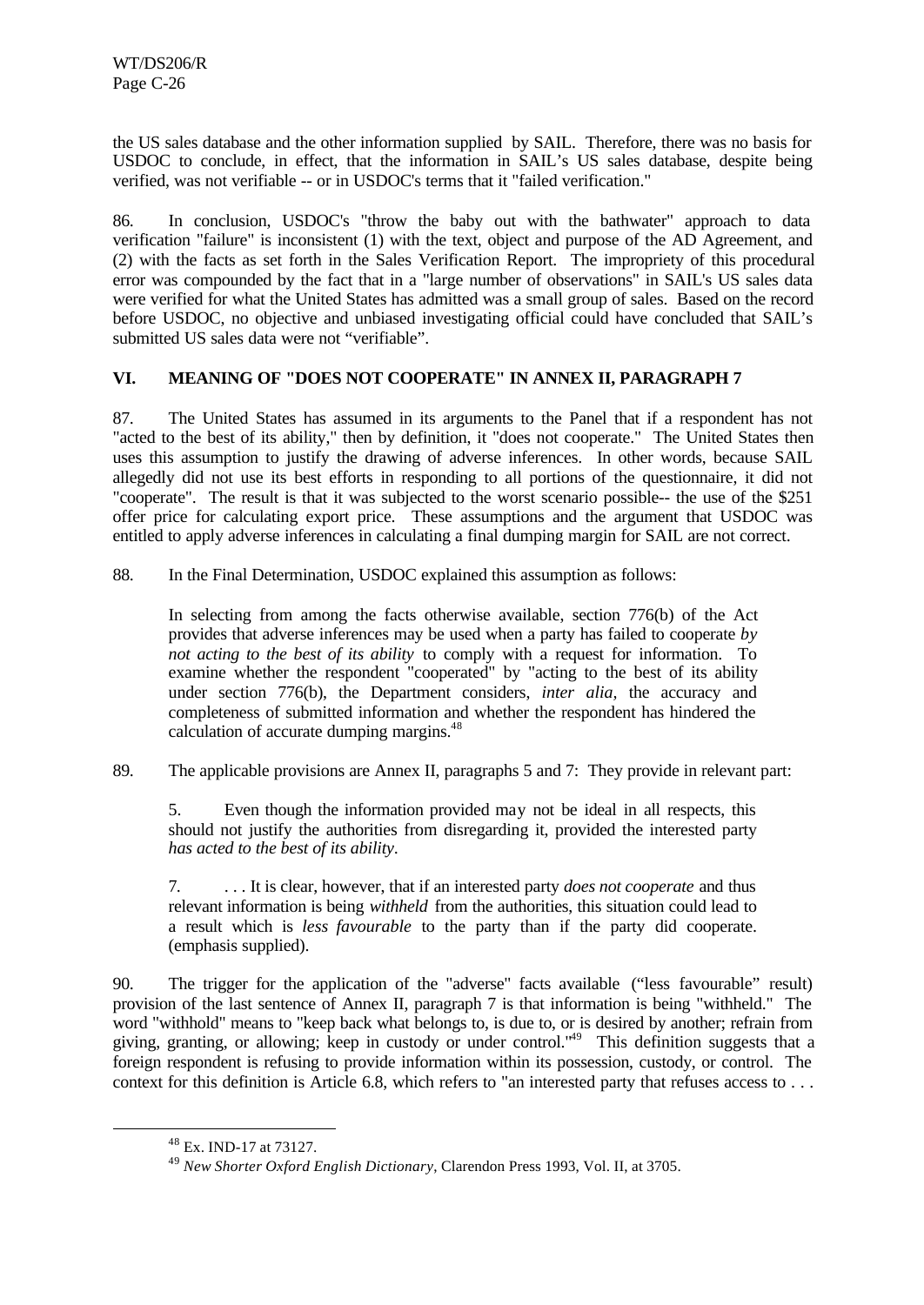necessary information." This notion of "refusal" is consistent with the definition of "withhold," which requires that a foreign respondent must actively refuse to provide information that it knows exist.

91. By contrast, the concept contained in Annex II, paragraph 5 is quite different. Annex II, paragraph 5 indicates that information should be used even if not ideal, if the respondent has "acted to the best of its ability." A respondent may not act to the "best of its ability" because it has been incompetent, has allocated insufficient company resources to the dumping questionnaire response task, or even employed advisors that may not properly tabulate or present information within the deadlines. But such behaviour does not mean that this respondent necessarily has "withheld" information or that this would rise to the level of a finding that it did "not cooperate". There is a very clear difference between not providing information and providing less than perfect information. Yet the United States assumes that a failure to get everything right is the equivalent of withholding information.

92. As India has argued, there are two different remedies available if a respondent has not acted to the best of its ability. First, the information not supplied may be replaced with facts that are available, including facts from the petition. The second remedy is that "adverse" facts may be used for facts not supplied by a respondent that is significantly impeding the investigation or withholding information. This is India's interpretation of the phrase "could lead to a result which is less favourable to the party than if the party did cooperate." USDOC, in applying its procedures and Section 762(b), however, treats all respondents who do not act to the best of their ability in the same way. It *assumes* that they are all withholding information or otherwise impeding the investigation, regardless of whether or not the respondent repeatedly attempted to supply the requested information even if late. or even if it actually did supply information but not to the satisfaction of the investigating authority.

93. USDOC's rationale that it applied in this case for assuming that the failure to apply best efforts necessarily means a lack of cooperation is not consistent with the AD Agreement. Article 6.8 uses the term "refuses access to". This suggests non-cooperation and the "withholding" of information. A respondent company that refuses to allow an investigating authority access to particular information necessary to calculate accurate dumping margins is "not cooperating" with respect to that information. But a respondent that may not be able to provide the information in a timely fashion due to its confusion, incompetence or inexperience is not necessarily failing to cooperate in providing the particular information.

94. The facts of this case illustrate the distinction between "acting to the best of one's ability" and "a failure to cooperate." There is no evidence in this case that SAIL actively withheld information from USDOC. The United States has argued at length that SAIL failed to cooperate with the USDOC in the submission of data regarding its home market sales and cost of production. However, the fact that SAIL was not able to provide the requested home market sales and cost data in the formats required by USDOC or within USDOC's timeframes does not indicate a failure to cooperate, but rather shows the extreme difficulties that SAIL faced in attempting to provide the data within the extremely tight time constraints imposed by USDOC.

95. Moreover, SAIL worked intensively throughout the investigation process to provide USDOC with the requested home market sales and cost of production information in the required formats, in an attempt to avoid the application of "facts available" – even to the point of submitting a corrected cost of production database on the first day of verification. The United States claims that SAIL's failure to meet the some of the deadlines for submitting responses to the supplemental questionnaires demonstrates a failure by the company to cooperate. As discussed in India's Oral Statement at the First Meeting, the record demonstrates that SAIL's difficulties were due to the overwhelming logistical problems it faced in preparing information in a manner different from that in which it was maintained in the ordinary course of business. However, even assuming for the sake of argument that there were points during the investigation at which SAIL could have acted more promptly, the facts of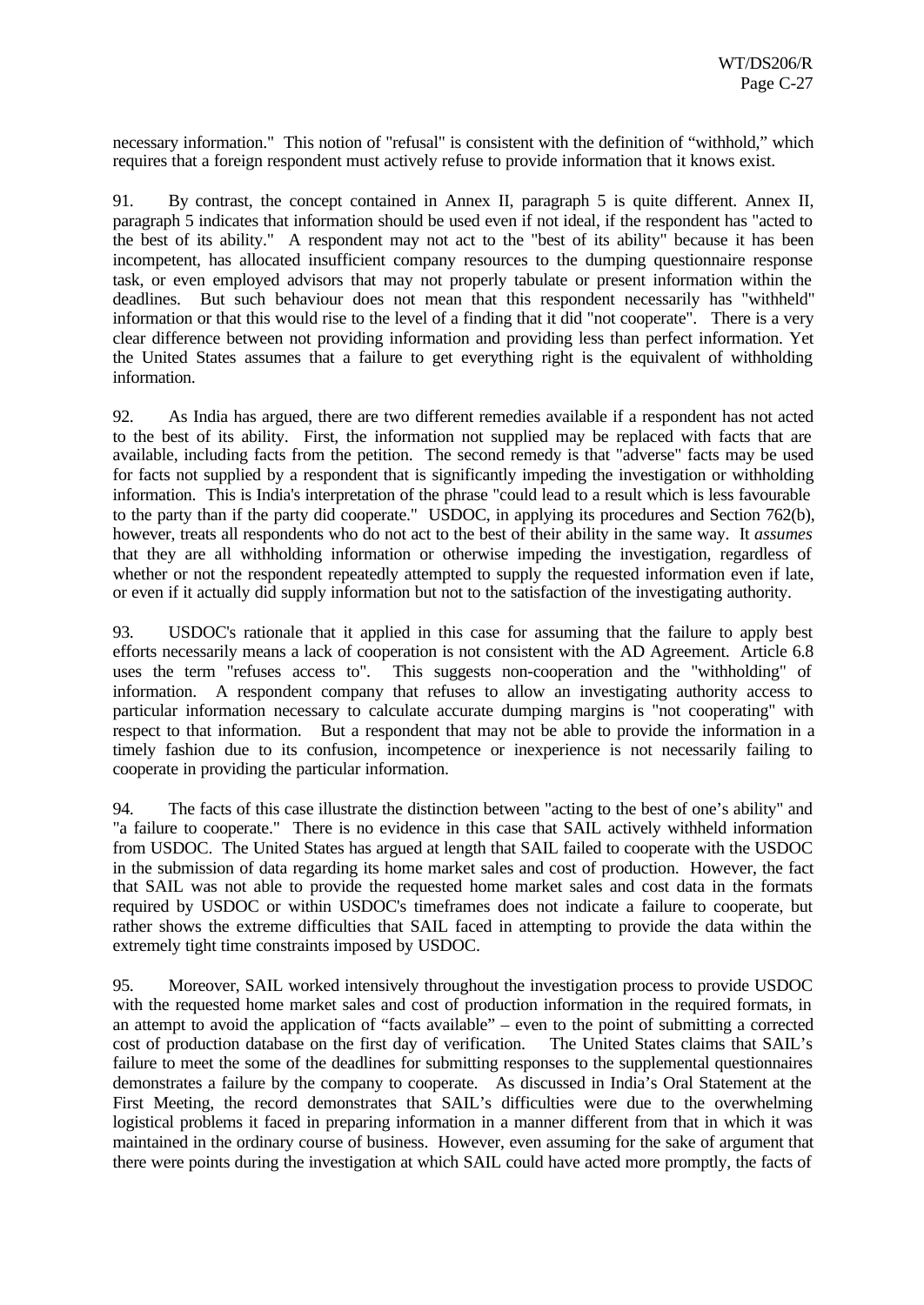this case nevertheless illustrate the critical distinction between, at worst, incompetence on the part of a respondent and an active withholding of information that would rise to the level of a refusal to cooperate.

96. USDOC implicitly recognized this distinction during and after the investigation. In all the proceedings in which it has participated in the United States, including the Final Determination of its investigation, in its arguments to the US Court of International Trade in defending its Final Determination, and in its Redetermination on Remand, USDOC has never alleged that SAIL actively withheld information or obstructed the investigation. In light of this record, it cannot now be argued that SAIL's actions somehow constituted a failure to cooperate that could give rise to "less favourable" results (or "adverse" facts available in USDOC parlance) under Annex II, paragraph 7.

### **VII. USDOC IMPROPERLY DREW ADVERSE INFERENCES IN THE FINAL DETERMINATION BY USING THE \$251 OFFER AS THE EXPORT PRICE**

97. The United States has argued that USDOC's Final Determination (which applied adverse inferences in calculating SAIL's dumping margins) was justified by SAIL's alleged lack of cooperation in producing information *other* than US sales.<sup>50</sup> The final margin of dumping and the final determination were based on an export price offer of \$251 per ton, included in the petition. USDOC applied the margin based on this export price because it drew an "adverse inference" in selecting the margin, as noted in the Final Determination:

Moreover, because we determine that SAIL has not acted to the best of its ability, pursuant to 776(b) of the Act, we used an adverse inference in selecting a margin as facts available. The Department has applied a margin rate of 72.49 percent, the highest margin alleged in the petition, as facts available. $51$ 

98. It is uncontested from this statement and from Figure 5 of the Petition (Ex. IND-1) that USDOC selected the \$251 price in the petition in order to secure the "highest margin alleged in the petition." The legal question presented to the Panel by this finding and the evidence in the record is whether an objective and unbiased investigating authority could have used this \$251 price as an "adverse inference."

99. As India has argued in Section VI above, the last sentence of Annex II, paragraph 7 does permit the drawing of adverse inferences, *but only* in instances where respondents "do not cooperate." India has argued previously that any finding of cooperation must be performed not on a "global" basis, but based on the conduct of a respondent regarding particular categories (or in USDOC's terms "essential components") of information.<sup>52</sup> To hold that there is a "global" cooperation requirement is tantamount to accepting the US argument that there are "global" use and "global" verifiability requirements as well. As the United States has repeatedly argued, all information can be rejected if there is a lack of cooperation regarding the production of some information. For all of the reasons set forth in India's submissions, this "global" approach should be rejected. Accordingly, USDOC was required to make a separate finding as to whether SAIL "cooperated" regarding the production of its US sales data.

100. USDOC did not make such a finding. No objective and unbiased investigating authority could have made such a finding or have drawn adverse inferences given the information set out in the Sales Verification Report (Ex. IND-13). The Panel should so find. In addition, should the Panel deem it necessary, even assuming *arguendo* that (1) the Panel were to find that SAIL did not

<sup>50</sup> *See* US First Submission at paras 148-164.

 $51$  Ex. IND-17 at 73131.

<sup>52</sup> India First Submission at paras. 80-90.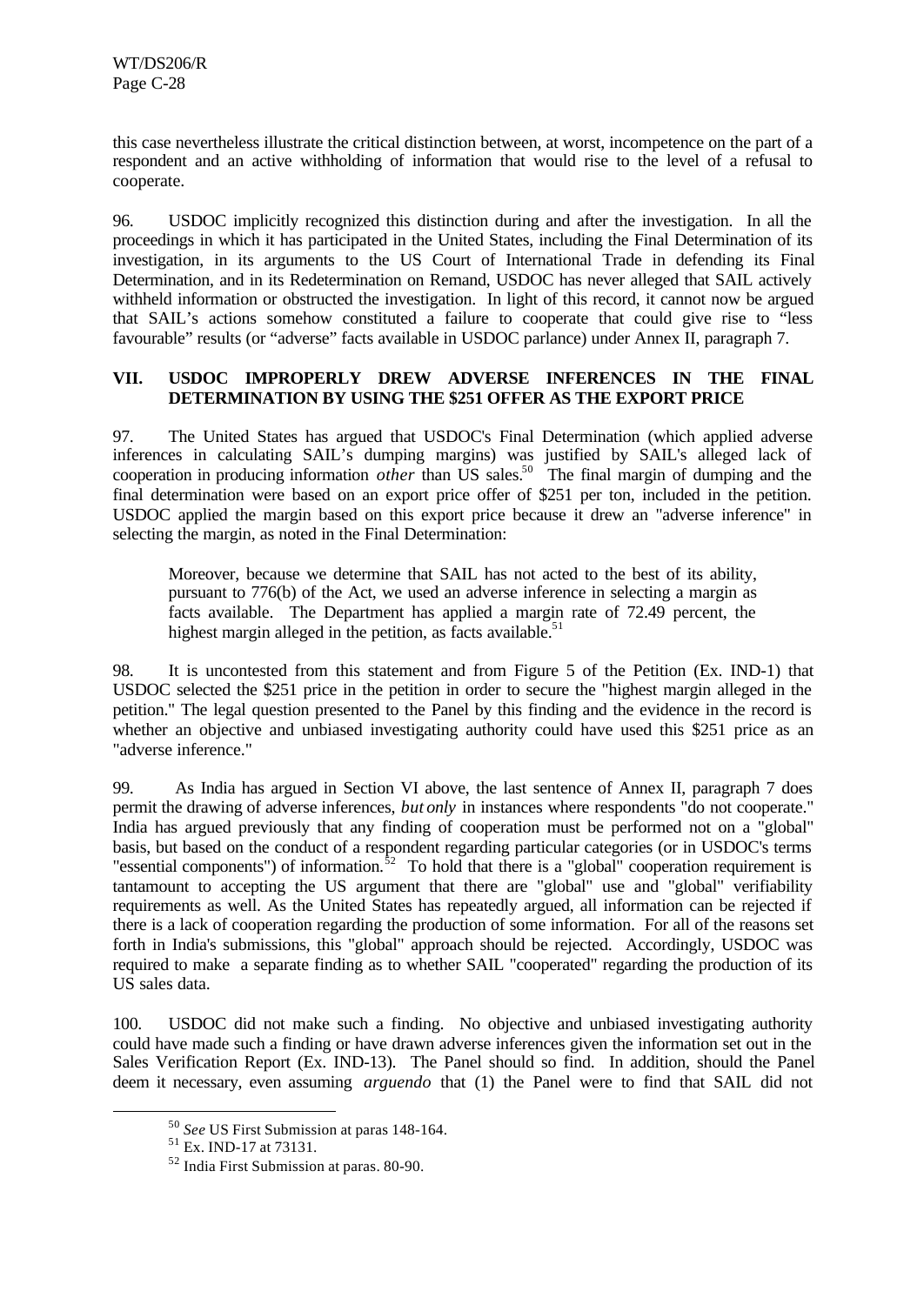cooperate in the production of information regarding home market sales and cost of production sales, and (2) that USDOC was justified in applying total facts available, USDOC still would not have been justified in drawing an adverse inference with respect to SAIL's cooperation efforts in supplying information regarding its US sales. At most, in such a scenario, USDOC could have used adverse facts for calculating normal value (which, in effect, it already has done, by using the petition's CV figure as NV), but would have to use the US customs data (or even SAIL's US actual prices) as the "available" facts for calculating the export sale price.

### **VIII. CONCLUSION**

l

101. For the foregoing reasons -- as well as for the reasons in India's other submissions to the Panel<sup>53</sup> -- India requests that the Panel make the following findings concerning the "matter" (the measures and the claims) at issue before it:

- **First Measure**: The final action taken to levy anti-dumping duties on imports of cutto-length plate, including the final determination on 13 December 1999. India's major claims <sup>54</sup> include the following:
	- AD Agreement Article 2.4: USDOC failed to make a fair comparison between normal value and export price when it used the \$251/ton export price.
	- Article 6.8 and Annex II, paragraph 3: USDOC's failure to use SAIL's verified, timely produced & usable US sales data in the calculation of a dumping margin violated Article 6.8 and Annex II, paragraph 3.
	- Article 6.8 and Annex II, paragraph 5: USDOC's failure to use SAIL's US sales data in light of the fact that SAIL used its best efforts in supplying US sales information violated Article 6.8 and Annex II, paragraph 5.
	- Article 6.8 and Annex II, paragraph 7: USDOC's improper drawing of adverse inferences and use of the \$251/ton export price in calculating the dumping margin, without a basis in the record that SAIL failed to cooperate in the production of the US sales data or, alternatively, in any other aspect of the investigation, violated Article 6.8 and Annex II, paragraph 7.
	- Article 15: USDOC's failure to give special regard to SAIL's situation as a developing country producer when considering the application of the facts available violated Article 15, first sentence; and USDOC's failure to explore in good faith other constructive remedies before imposing anti-dumping duties violated Article 15, second sentence.
- **Second Set of Measures**: Sections 782(e), 782(d) and 762(a) of the Tariff Act of 1930 as amended. Claims include the following:

<sup>53</sup> *See* India's First Written Submission; India's First Oral Statement; and India's Answers to the Questions from the Panel Following the First Meeting of the Panel with the Parties.

<sup>&</sup>lt;sup>54</sup> India continues to assert claims under AD Articles 2.2, 9.3, 6.6 and Annex II, paragraph 7 (concerning special circumspection), Article XVI:4 of the Marrakesh Agreement, and Articles VI:1 and VI:2 of GATT 1994 as reflected in its Request for the Establishment of a Panel (Ex. IND-23).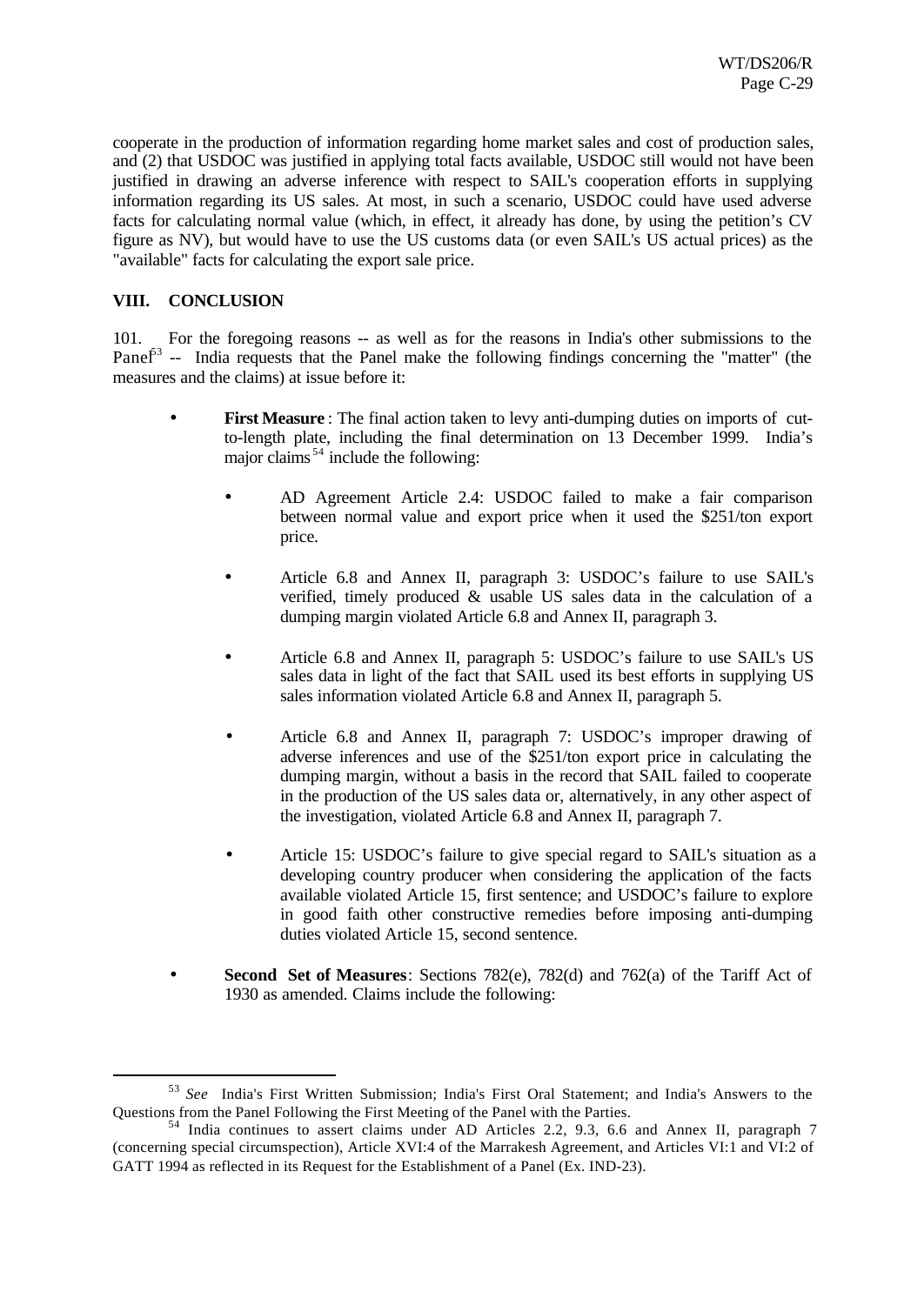- Section 782(e) *per se* violates Article 6.8 and Annex II, paragraph 3 by imposing two additional requirements (sections  $782(e)(3)$  and  $782(e)(4)$ ) not reflected in Annex II, paragraph 3, before a respondent may secure the use of its information in calculating a dumping margin;
- Sections 762(a), 782(d) and 782(e) *per se* violate Article 6.8 and Annex II, paragraph 3 because as interpreted by USDOC and the US CIT, they impose a mandatory requirement on USDOC to impose total facts available if a respondent does not provide information for one "essential" category of information.
- Section 782(e) *as applied* in this case violates Article 6.8 and Annex II, paragraph 3 because USDOC imposed two additional requirements on the use of SAIL's US sales data not reflected in Annex II, paragraph 3.
- Sections 762(a), 782(d) and 782(e) *as applied* in this case violate Article 6.8 and Annex II, paragraph 3 because USDOC, as affirmed by the US CIT, used and applied these provisions in the application of total facts available.
- **Third Measure** : The *application* of USDOC's long-standing practice of applying total facts available in this case. USDOC has a long-standing measure which it applied in this case in a manner inconsistent with Article 6.8 and Annex II, paragraph 3.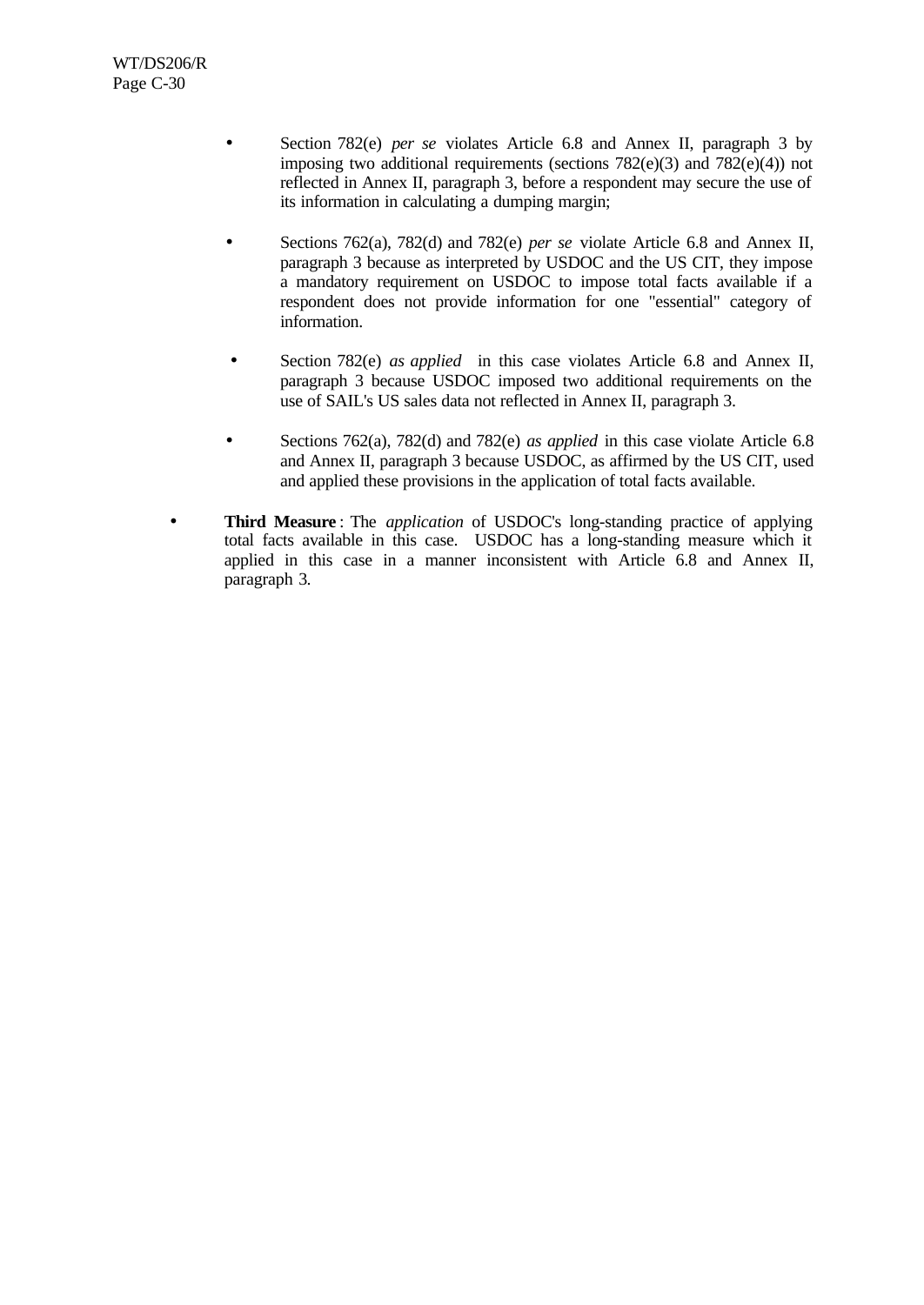Page

# **ANNEX C-2**

# SECOND WRITTEN SUBMISSION OF THE UNITED STATES

# (12 February 2002)

## TABLE OF CONTENTS

| I.                                                                                                                                 |                | NOTHING IN THE "FACTS AVAILABLE" PROVISIONS OF US LAW<br><b>MANDATES ACTION INCONSISTENT WITH ARTICLE 6.8 AND</b> |                                                                                                             |  |  |  |
|------------------------------------------------------------------------------------------------------------------------------------|----------------|-------------------------------------------------------------------------------------------------------------------|-------------------------------------------------------------------------------------------------------------|--|--|--|
|                                                                                                                                    | A.             |                                                                                                                   | THE SECTION 782(E) CRITERIA ARE CONSISTENT WITH                                                             |  |  |  |
|                                                                                                                                    | <b>B.</b>      |                                                                                                                   | THE DISCRETIONARY NATURE OF SECTION 782(E) IS                                                               |  |  |  |
| <b>COMMERCE'S APPLICATION OF FACTS AVAILABLE TO SAIL WAS</b><br>II.<br>NOT INCONSISTENT WITH THE STANDARDS OF THE AD AGREEMENTC-36 |                |                                                                                                                   |                                                                                                             |  |  |  |
|                                                                                                                                    | $\mathsf{A}$ . |                                                                                                                   | INFORMATION THAT WAS NOT BEFORE THE INVESTIGATING                                                           |  |  |  |
|                                                                                                                                    | <b>B.</b>      | THE UNITED STATES' DECISION TO RELY ON THE FACTS<br>AVAILABLE IN THIS CASE IS CONSISTENT WITH ARTICLE 6.8         |                                                                                                             |  |  |  |
|                                                                                                                                    |                | 1.<br>2.                                                                                                          |                                                                                                             |  |  |  |
|                                                                                                                                    |                | (a)                                                                                                               |                                                                                                             |  |  |  |
|                                                                                                                                    |                |                                                                                                                   | (i)<br>The information "can be used without undue"<br>(ii)                                                  |  |  |  |
|                                                                                                                                    | C.             |                                                                                                                   | COMMERCE'S DECISION TO APPLY FACTS AVAILABLE WITH<br>RESPECT TO SAIL WAS BASED ON AN UNBIASED AND OBJECTIVE |  |  |  |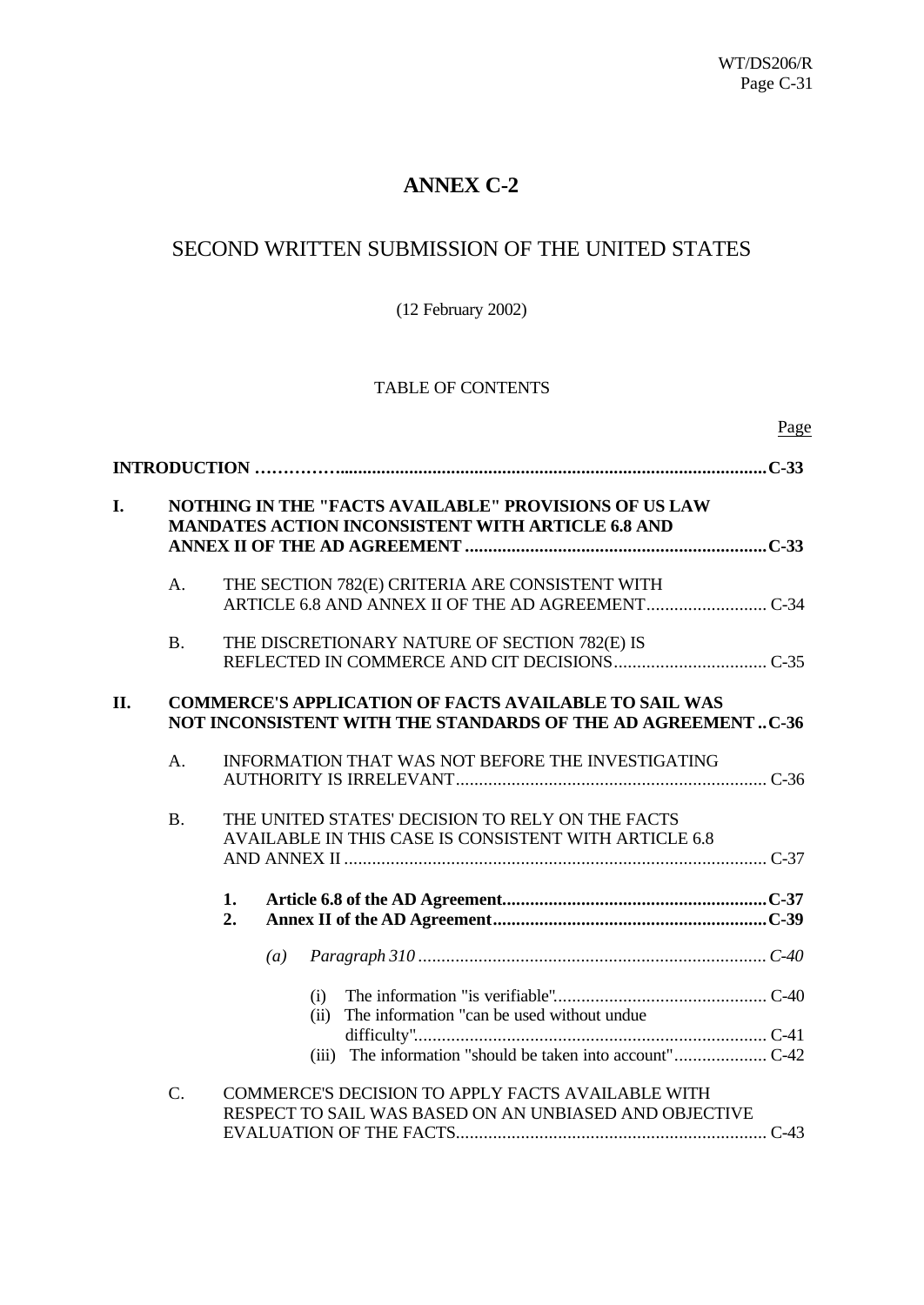# **III. INDIA HAS FAILED TO ESTABLISH A** *PRIMA FACIE* **CASE THAT THE UNITED STATES VIOLATED ARTICLE 15 OF THE AD AGREEMENT ..........C-44 CONCLUSION …………………….....................................................................................C-46 EXHIBIT …………………..................................................................................................C-47**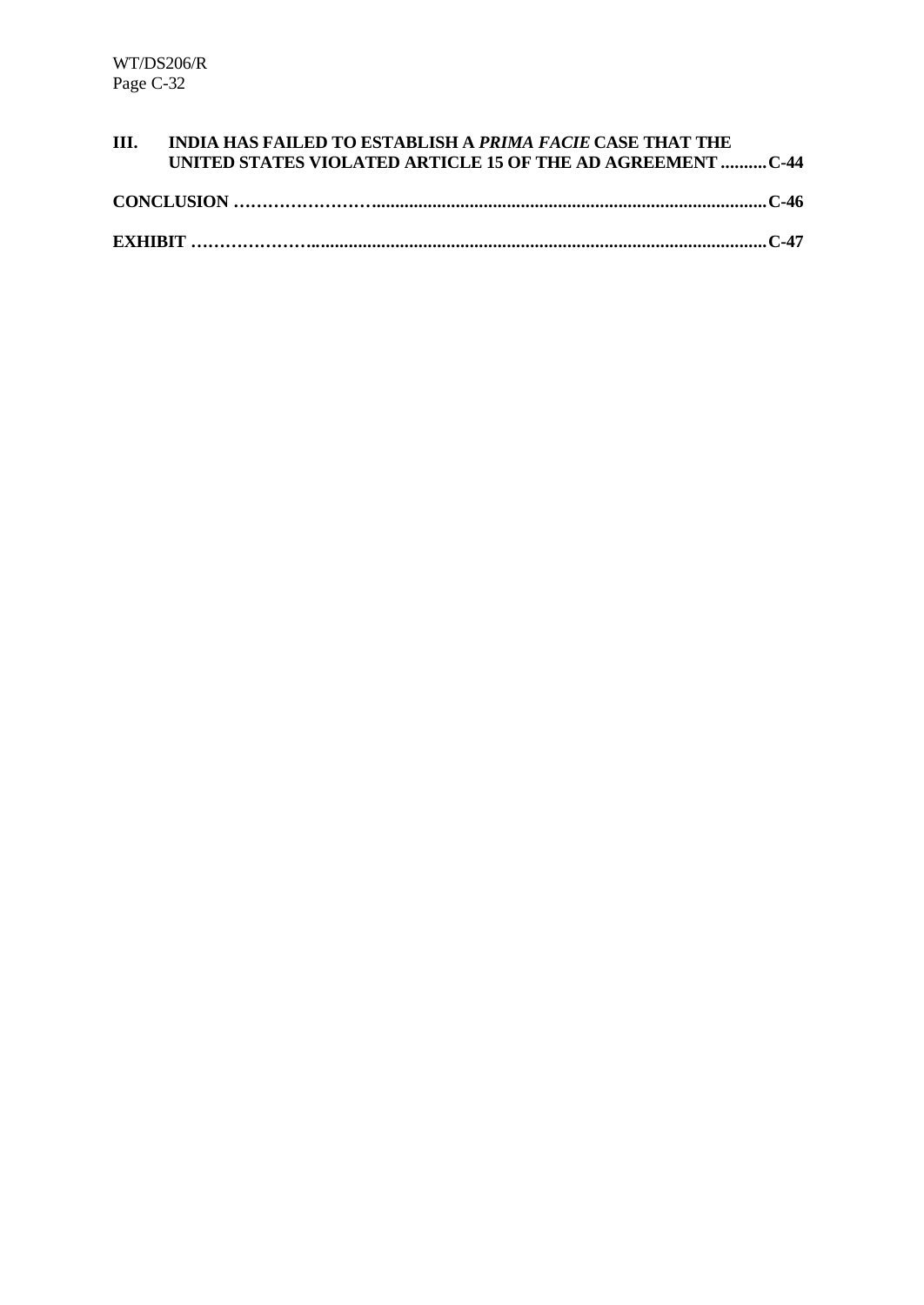### **INTRODUCTION**

1. In this submission, the United States addresses three issues: 1) the consistency of the US "facts available" provisions with Article 6.8 and Annex II of the AD Agreement; 2) the decision by US authorities to apply "facts available" in the challenged proceeding, consistent with Article 6.8 and Annex II of the AD Agreement; and 3) India's failure to establish a *prima facie* case that the United States violated Article 15 of the AD Agreement by allegedly failing to explore the possibilities of constructive remedies during the investigation. The United States will focus on new positions that India has taken in its statements and submissions since the parties' first written submissions.

2. As became evident at the first meeting of the Panel, this dispute involves a decision by the US authorities not to use the Indian respondent's data, most of which is acknowledged by India to be inadequate, and the remainder of which contains deficiencies which rendered it unusable. India has made efforts to re-examine the facts before the US authorities to suggest there was a more reasonable alternative available, but these efforts have served instead to reveal not only that the Indian respondent failed to raise these arguments during the proceedings two years before, but that, even if it had, they are flawed. The Panel should reject India's efforts to examine *de novo* the factual record of this case, as well as its arguments that the AD Agreement precludes the disregarding of the Indian respondent's data and that the US statute improperly mandates action inconsistent with Article 6.8 and Annex II of the AD Agreement.

### **I. NOTHING IN THE "FACTS AVAILABLE" PROVISIONS OF US LAW MANDATES ACTION INCONSISTENT WITH ARTICLE 6.8 AND ANNEX II OF THE AD AGREEMENT**

3. India continues to argue that the US statutory provisions regarding the use of the "facts available" are *per se* inconsistent with the AD Agreement. Narrowing its focus to section 782(e) of the Tariff Act of 1930, India argues that this provision imposes additional conditions, which go beyond those permitted under the AD Agreement.

4. The United States explained in its first written submission the flaws in India's argument. <sup>2</sup> Specifically, the United States explained that section 782(e) actually *requires* Commerce to consider information that would otherwise be rejected under section  $776(a)$ . <sup>3</sup> Thus, section  $782(e)$  serves to

l

(1) the information is submitted by the deadline established for its submission,

(2) the information can be verified,

(3) the information is not so incomplete that it cannot serve as a reliable basis for reaching the applicable determination,

<sup>&</sup>lt;sup>1</sup> Oral Statement of India at para. 62.

<sup>&</sup>lt;sup>2</sup> First Submission of the United States at paras. 131-39.

 $3<sup>3</sup>$  It is worth repeating the text of the provision:

<sup>(</sup>e) Use of Certain Information. - In reaching a determination under section 703, 705, 733, 735, 751, or 753 the administering authority . . . *shall not decline to consider information that is submitted by an interested party* and is necessary to the determination but does not meet all the applicable requirements established by the administering authority or the Commission if–

<sup>(4)</sup> the interested party has demonstrated that it acted to the best of its ability in providing the information and meeting the requirements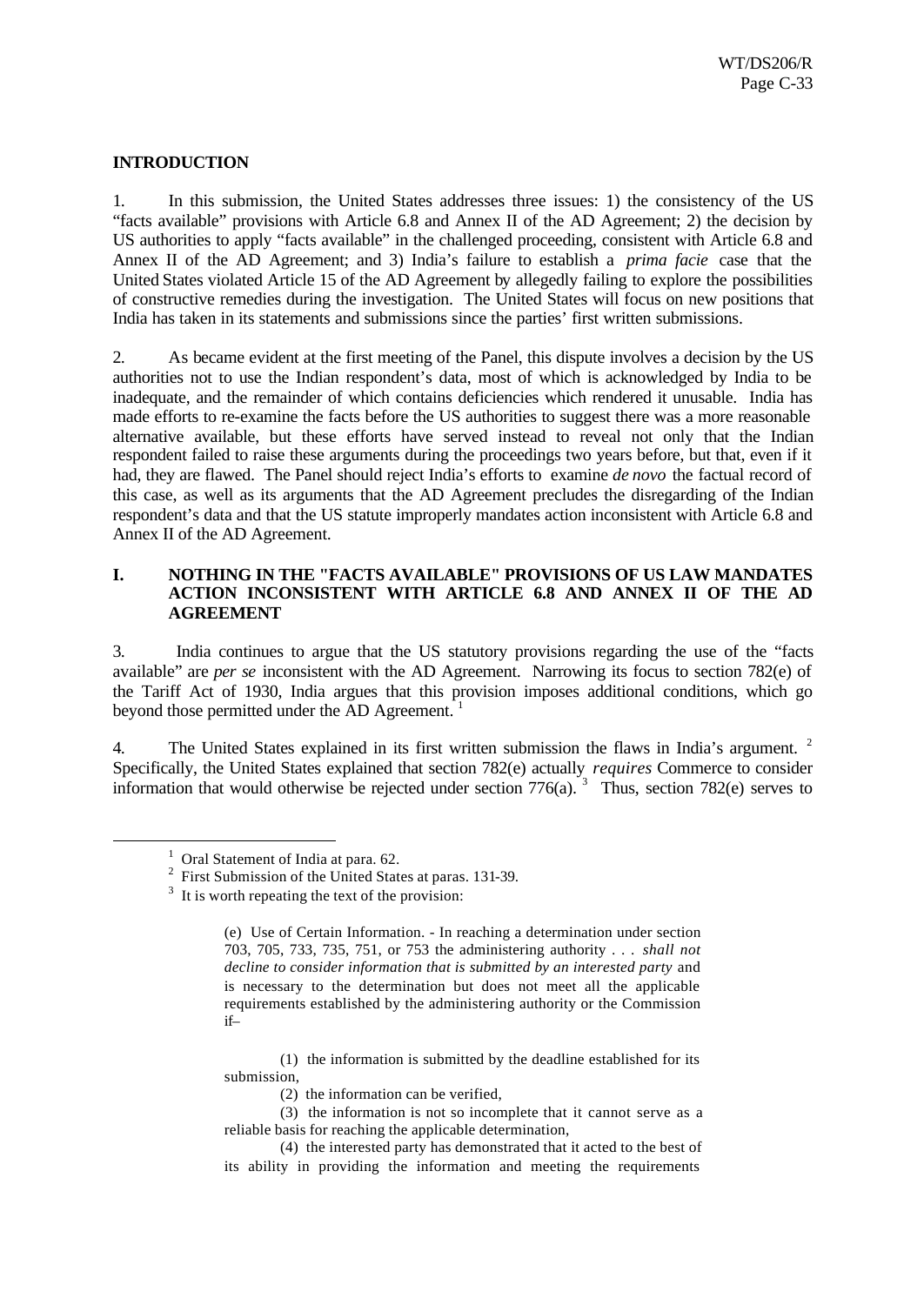l

*reduce* the likelihood that Commerce will resort to the facts available in a particular case. In fact, the text of the companion provision authorizing Commerce to disregard all or part of a respondent's information – section 782(d) – is explicitly subject to the USDOC's consideration of the information pursuant to section 782(e).

5. In short, section 782(e) does not *require* Commerce to apply the facts available in a WTO inconsistent manner; it *requires* Commerce to consider a respondent's information when the five listed criteria are met. Moreover, the section 782(e) criteria themselves are consistent with Article 6.8 and Annex II of the Agreement.

### A. THE SECTION 782(E) CRITERIA ARE CONSISTENT WITH ARTICLE 6.8 AND ANNEX II OF THE AD AGREEMENT

6. The plain language of section 782(e) specifically *limits* Commerce's discretion to reject information submitted by an interested party. Moreover, the five criteria in section 782(e) closely track the text of the relevant provisions of the AD Agreement. For these reasons, there is no basis for the Panel to conclude that section 782(e) of the Act *mandates* rejection of information that should be acceptable pursuant to Article 6.8 and Annex II of the AD Agreement. <sup>4</sup>

7. The factors identified in section 782(e) are all found in Annex II, paragraphs 3 and 5, of the AD Agreement. India does not object to three of the criteria in section 782(e): that the information be timely, verifiable, and usable without undue difficulty. These criteria are taken directly from paragraph 3 of Annex II. Rather, India objects to the presence of the two remaining criteria found in sections 782(e)(3) and (4).

8. Section 782(e)(3) provides that Commerce should take into account whether submitted information is "not so incomplete that it cannot serve as a reliable basis for reaching the applicable determination." When Commerce has a questionnaire response which contains some usable and some unusable information, a relevant issue becomes whether Commerce has enough information to form an objective basis for determining the respondent's margin of dumping. Section  $782(e)(3)$  simply provides that, when the other criteria have been met, Commerce may not decline to consider the partial information, provided that the information is not so incomplete that it cannot form a reliable basis for a dumping calculation. In other words, if the respondent supplies enough information to provide a reliable indication of its margin of dumping, the fact that Commerce may have to fill in some gaps based on facts available will not prevent Commerce from using that information. In this respect, section 782(e)(3) is analogous to paragraph 5 of Annex II of the AD Agreement.

9. India also objects to the criterion found in section  $782(e)(4)$ , which provides that Commerce should take into account whether a party "has demonstrated that it acted to the best of its ability in providing the information . . ." As the United States has noted previously, this provision is consistent with Annex II, paragraph 5 of the AD Agreement:

> established by the administering authority or the Commission with respect to the information, and

Section 782(e) (emphasis added) (Exh. IND-26).

<sup>(5)</sup> the information can be used without undue difficulties.

<sup>&</sup>lt;sup>4</sup> As explained in our First Written Submission, the legislative history to section 782(e) of the Act states that the provision "directs {Commerce} to consider deficient submissions" where the five criteria are met. Statement of Administrative Action (SAA) at 865, US Exh. 23. Thus, the SAA confirms that section 782(e) of the Act does not mandate rejection of WTO-consistent information, but rather provides restraints on Commerce's ability to disregard insufficient submissions under certain circumstances.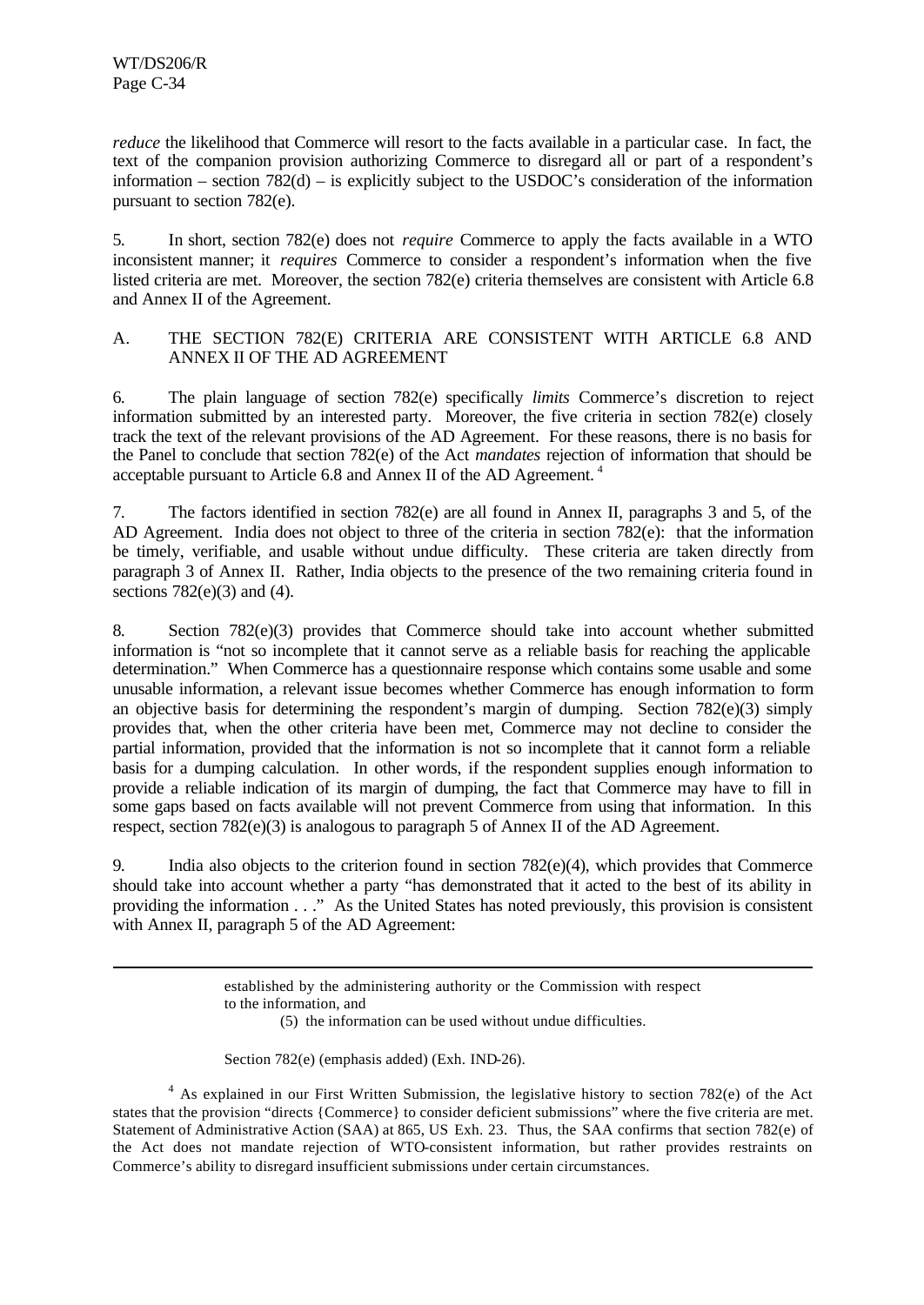Even though the information may not be ideal in all respects, this should not justify the authorities from disregarding it, provided the interested party has acted to the best of its ability.

It is entirely proper, therefore, for investigating authorities to take into account whether a party has acted to the best of its ability in submitting information.

10. India attempts to dismiss the explicit reference to this criterion in Annex II, simply because it is in paragraph 5 rather than paragraph 3. To make the placement of the criterion significant, India makes the totally unsupported assertion that the provisions of Annex II must be considered in sequence. Under this "sequencing" approach, "Paragraph 5 only becomes applicable *if* a particular category of information submitted does not meet the requirements specified in paragraph 3."

11. There is no logical basis – nor a textual one – to interpret paragraphs 3 and 5 in this manner. Each paragraph is relevant to an investigating authority's examination of submitted information. For this reason, the "best efforts" criterion found in section 782(e)(4) is not inconsistent with the AD Agreement.

12. In sum, each of the criteria contained in section 728(e) – including the two factors to which India objects – is fully consistent with Article 6.8 and Annex II of the AD Agreement.

### B. THE DISCRETIONARY NATURE OF SECTION 782(E) IS REFLECTED IN COMMERCE AND CIT DECISIONS

13. India argues that decisions by Commerce demonstrate that, if submitted information fails to meet the criteria of section 782(e), then Commerce will disregard all the information provided. Based on India's statements at the first Panel meeting, India apparently is not claiming that these decisions themselves give rise to a WTO breach, but only illustrate how section 782 gives rise to such a breach. <sup>6</sup> To the contrary, decisions by Commerce and domestic courts demonstrate that section 782(e) provides US authorities with discretion to accept data when the AD Agreement requires, and that Commerce has exercised this discretion. Thus, this provision does not mandate any breach of the AD Agreement provisions cited by India.

14. For example, in *Stainless Steel Bar from India<sup>7</sup>*, Commerce determined that, although the cost information provided by the Indian respondent was incomplete, pursuant to Section 782(e) of the Act, it could use most of the information on the record in its calculations, and use "partial facts available" in the few areas in which the few necessary facts were missing.  $8$  As a result, Commerce

<sup>&</sup>lt;sup>5</sup> First Written Submission of India at para. 83 (emphasis in original).

<sup>&</sup>lt;sup>6</sup> Moreover, even if India had made a separate claim with respect to "practice," as explained in the US First Written Submission, US "practice" does not have an "independent operational status" that can independently give rise to a WTO violation. First Submission of the United States at para. 146.

<sup>7</sup> *Final Results; Administrative Review and New Shipper Review of the Antidumping Duty Order on Stainless Steel Bar from India*, 65 Fed. Reg. 48965 (10 August 2000) and accompanying Decision Memorandum (*India Steel Bar Final Results*), Ex. US-26.

<sup>&</sup>lt;sup>8</sup> Commerce stated that "we have determined that the continued use of total adverse facts available with respect to Panchmahal is unwarranted. Pursuant to section 782(e) of the Act, we will not decline to consider information that is submitted, even if it does not meet all of our requirements, if the information was timely, could have been verified, is not so incomplete that it cannot serve as a reliable basis for our determination, the submitting party demonstrates that it acted to the best of its ability in providing the information and meeting our requirements, and the information can be used without undue difficulties. *With respect to the information submitted by Panchmahal, we find that a sufficient amount of it meets these requirements and, thus, we have not declined to use it in our final results*." *India Steel Bar Final Results* Decision Memorandum, US-Exh. 26, at 3 (emphasis added).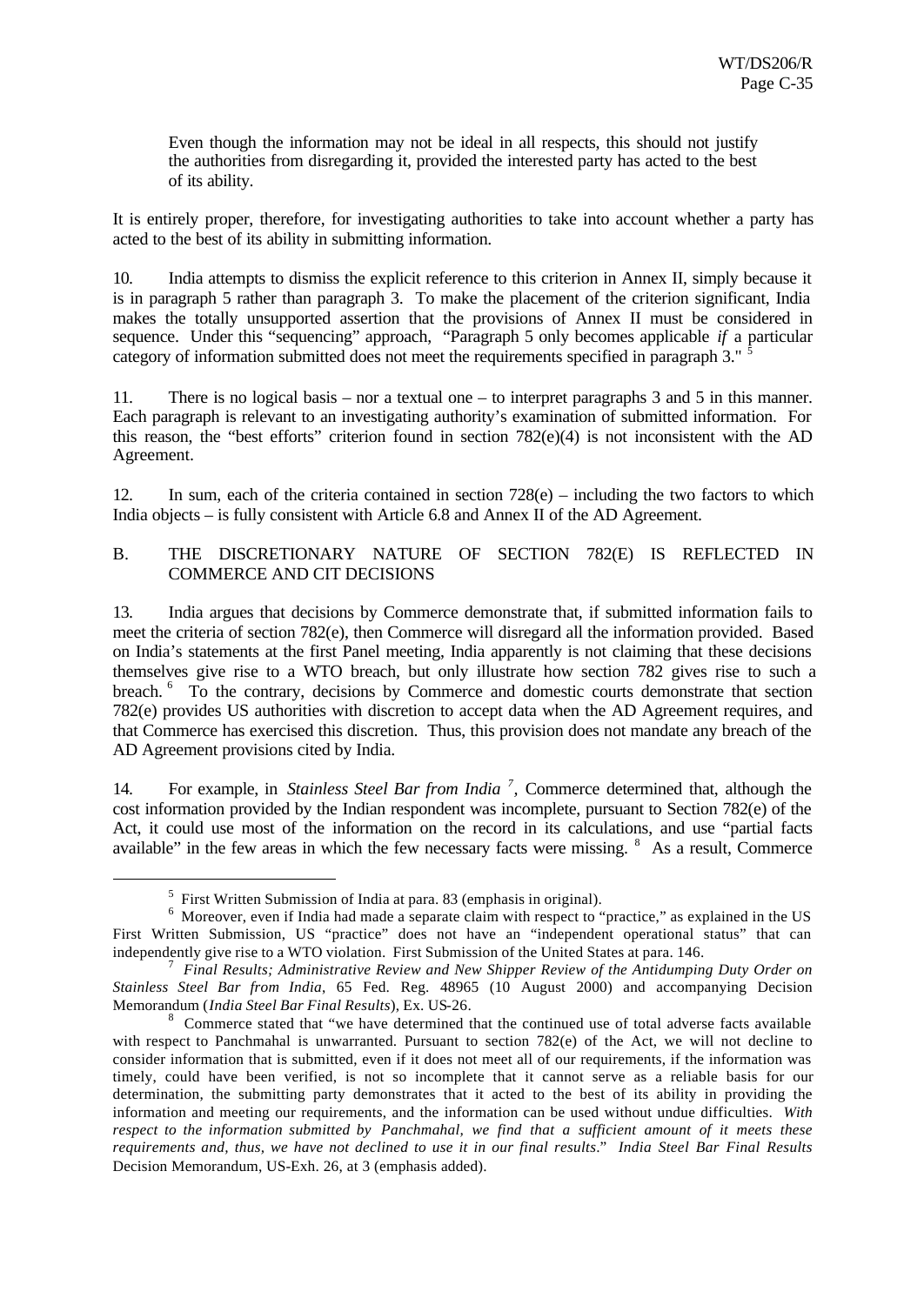resorted to facts available only with respect to certain portions of the margin analysis. India is thus incorrect that section 782 requires US authorities to resort to "total facts available" if any information fails to meet the requirements of that provision.

15. The US courts have also confirmed that section 782(e) "liberalized Commerce's general acceptance of data submitted by respondents in antidumping proceedings by directing Commerce not to reject data submissions once Commerce concludes that the specified criteria are satisfied." <sup>9</sup>

16. Finally, the United States notes again that India itself has acknowledged that "the text of Sections 776(a) and 782(e) could be interpreted as applying to individual categories of information." $10$  SAIL's own brief before the USCIT supports this argument.  $11$  In order to succeed with its argument that the US statute is inconsistent with US WTO obligations, India must demonstrate that the statute mandates WTO-inconsistent action, a position that both India and SAIL have explicitly disavowed before this Panel and before US courts.

17. In sum, India has offered no basis for the Panel to find that section 782(e) mandates WTO-inconsistent action, and the Panel should reject India's claim to the contrary.

## **II. COMMERCE'S APPLICATION OF FACTS AVAILABLE TO SAIL WAS NOT INCONSISTENT WITH THE STANDARDS OF THE AD AGREEMENT**

18. Commerce's application of facts available to SAIL was based upon an unbiased and objective establishment of the facts and a permissible interpretation of the Agreement. The United States will not burden the Panel with a repetition of the facts establishing SAIL's failure to act to the best of its ability to provide necessary information.<sup>12</sup> Instead, the United States will focus on the reason India's arguments on this issue lack any basis in the facts or under the AD Agreement.

### A. INFORMATION THAT WAS NOT BEFORE THE INVESTIGATING AUTHORITY IS IRRELEVANT

19. Pursuant to Article 17.6(i), in its assessment of the facts of the matter, a panel "shall determine whether the authorities' establishment of the facts was proper and whether their evaluation of those facts was unbiased and objective." As articulated by the Appellate Body in *United States - Anti-dumping Measures on Certain Hot-Rolled Steel Products from Japan ("Hot-Rolled AB Report"*), pursuant to Article 17.6(i) and Article 11 of the DSU, both of which require an "objective" assessment of the facts, "the task of panels is simply to review the investigating authorities' 'establishment' and 'evaluation' of the facts." <sup>13</sup> Because Commerce established the facts during its anti-dumping duty investigation and evaluated those facts in its *Final Determination*, this means that the Panel must assess Commerce's evaluation of the facts *at the time of the Final Determination*. While this assessment "clearly necessitates an active review or examination of the pertinent facts," <sup>14</sup> the facts that are "pertinent" are those that were in existence at the time Commerce made its final determination – not the facts that India is just now bringing to the Panel's attention.

<sup>9</sup> *NSK Ltd., v. United States*, 170 F. Supp. 2d. 1280, 1318 (Ct. Int'l Trade, 6 June 2001), US-Exh. 27.

<sup>&</sup>lt;sup>10</sup> First Written Submission of India at para. 140.

<sup>11</sup> SAIL's CIT Brief, IND Exh. 19, at 16-18.

<sup>&</sup>lt;sup>12</sup> These facts may be found at paragraphs 19-58 and 148-164 of the First Written Submission of the United States.

<sup>13</sup> *United States - Anti-Dumping Measures on Certain Hot-Rolled Steel Products from Japan*, *Report of the Appellate Body*, WT/DS184/AB/R, adopted 23 August 2001, para. 55 (" *Hot-Rolled AB Report")*. *See also Article 21.5 Report, Mexico-Anti-Dumping Investigation of High Fructose Corn Syrup From the United States ("HFCS AB Report")*, WT/DS132/AB/RW, adopted 22 October 2001, para 130. Article 11 of the DSU imposes upon panels a comprehensive obligation to make an "objective assessment of the matter."

<sup>14</sup> *Hot-Rolled AB Report*, at para. 55.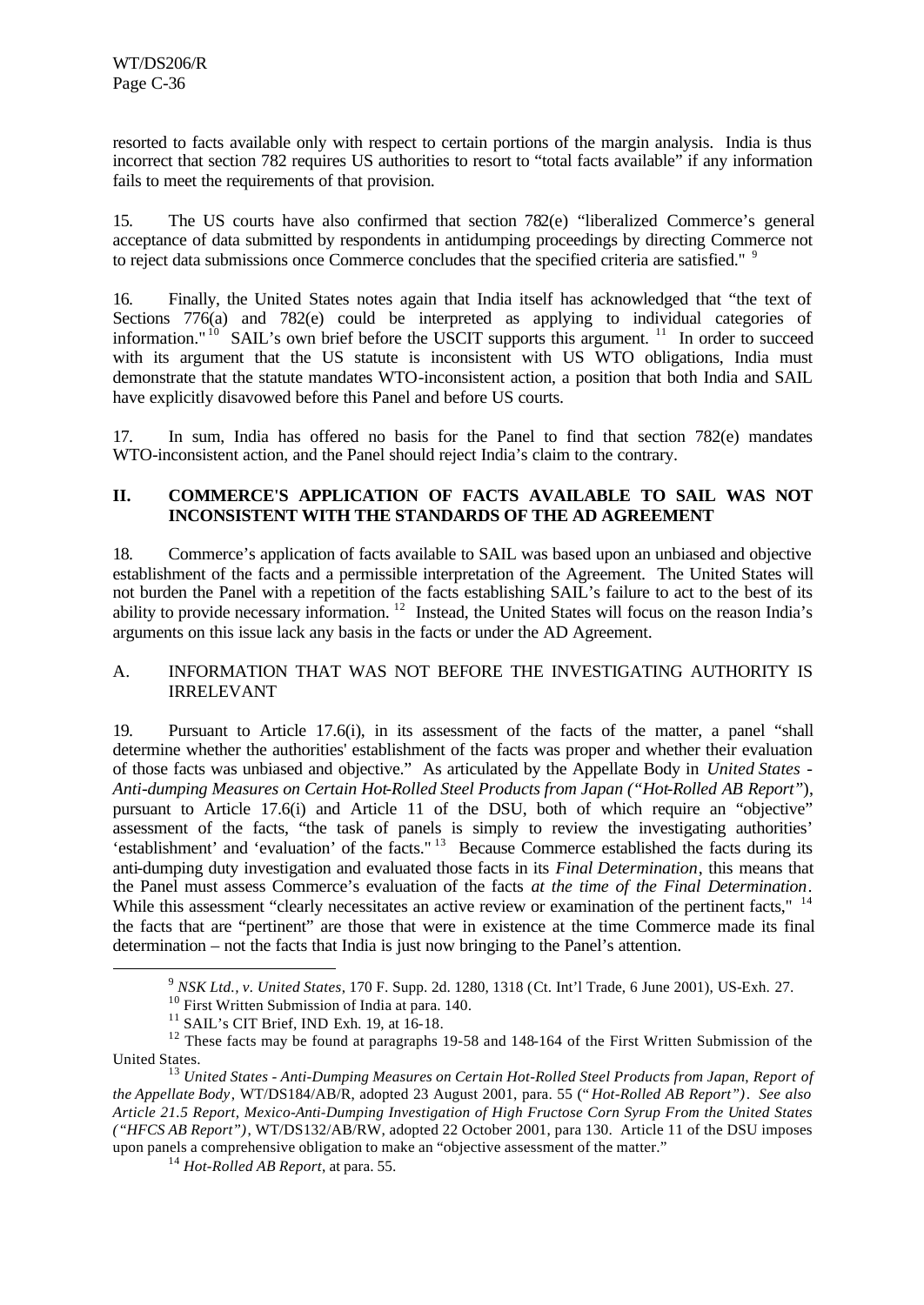20. Both parties have discussed the standard of review applicable under Article 17.6 of the AD Agreement, and India acknowledges this standard. And yet, in its challenge to Commerce's application of "facts available" in this case, India asks the Panel to consider new facts and theories conceived long after Commerce made its determination. The Government of India's efforts to cobble together facts and theories two years after Commerce's decision cannot compensate for SAIL's failure to ensure that it provided the information necessary for Commerce to investigate the allegations of dumping. Thus, to the extent that India has presented new factual evidence to this panel, including new theories or models regarding how SAIL's flawed and incomplete US sales database might have been utilized in a margin calculation, this evidence is not properly part of the record before this Panel. When considering whether Commerce's decision was unbiased and objective, evidence and theories which were not before Commerce during the investigation are irrelevant.

### B. THE UNITED STATES' DECISION TO RELY ON THE FACTS AVAILABLE IN THIS CASE IS CONSISTENT WITH ARTICLE 6.8 AND ANNEX II

21. Article 6.8 of the AD Agreement expressly permits the use of facts available when a party fails or refuses to provide necessary information in an anti-dumping investigation. Annex II of the AD Agreement sets out guidelines for investigating authorities when deciding whether to use facts available. As discussed below, taken together, Article 6.8 and Annex II allow investigating authorities to make preliminary and final determinations based entirely on facts available, which could lead to a result which is less favorable to the party than if the party had cooperated and provided the necessary information.

## **1. Article 6.8 of the AD Agreement**

22. Article 6.8 of the AD Agreement provides:

In cases in which any interested party refuses access to, or otherwise does not provide, necessary information within a reasonable period or significantly impedes the investigation, preliminary and final determinations, affirmative or negative, may be made on the basis of facts available. The provisions of Annex II shall be observed in the application of this paragraph.

23. As explained in the US First Submission, a fundamental issue in this dispute is the proper interpretation of the term "information" as used in Article 6.8 and Annex II of the AD Agreement. <sup>15</sup> The starting point for interpreting "information" as used with respect to "facts available" is Article 6.8 of the AD Agreement. Article 6.8 uses the term "necessary information;" as the United States explained in its First Written Submission, the ordinary meaning of the term "necessary" is "[t]hat which cannot be dispensed with or done without; requisite; essential; needful." <sup>16</sup> The "necessary" or "requisite" or "essential" information for conducting an anti-dumping investigation includes the price and cost information that is essential to the calculation of an anti-dumping margin.

24. According to India, "the US interpretation of 'necessary information' would require that when a dumping margin is calculated, either *all* of the necessary information must be obtained from the foreign respondent or *all* of the necessary information must be through the use of 'facts available.'" <sup>17</sup> That is not correct. Applying the guidelines in Annex II, an investigating authority may determine

<sup>&</sup>lt;sup>15</sup> First Written Submission of the United States at paras. 82-92.

<sup>16</sup> *Id*. at para. 83, *citing* New Shorter Oxford English Dictionary, Clarendon Press, Oxford, 1993.

<sup>&</sup>lt;sup>17</sup> Oral Statement of India at para. 41.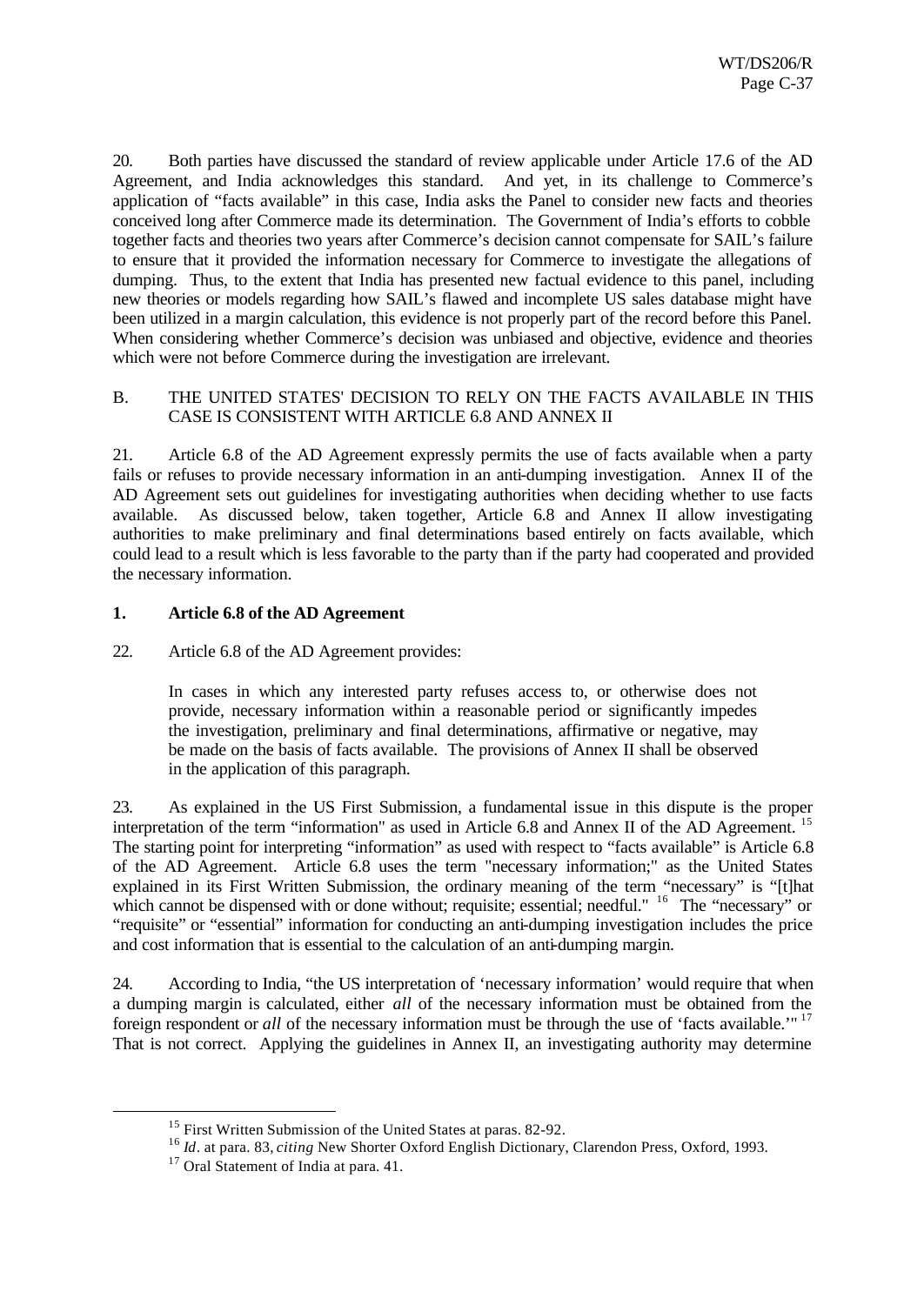that it is appropriate to use all, some or none of the information provided by the exporter, depending on the facts of the case. <sup>18</sup>

25. The use of the word "necessary" to modify "information" in Article 6.8 is essentially a limitation because not all information provided during an anti-dumping investigation is necessary to the calculation of an anti-dumping margin. For example, if there is a question as to whether certain sales are an appropriate basis for export price or normal value because of an alleged association between the relevant parties to the transactions, the investigating authority may require the respondent to report information on the so-called "downstream" sales. If the investigating authority subsequently determines that the alleged association does not exist, the downstream sales are no longer necessary. As a consequence, if the reporting of the downstream sales information was defective, that would not constitute an absence of necessary information and would not be a basis to use facts available.

26. In its First Written Submission, India argued that Commerce was obligated to focus on certain "categories" of information – a term which does not appear anywhere in the AD Agreement. <sup>19</sup> Nor is there any reference in the AD Agreement to "categories" of information or to "a portion of" the necessary information. At the first meeting of the Panel, in fact, India conceded that the AD Agreement does not refer to " categories" of information and that investigating authorities are not required to use bits and pieces of an exporter's information. <sup>20</sup>

27. Article 6.8 reflects a recognition on the part of Members that there is certain information, most of which is in the control of the exporters, that is necessary to a dumping calculation and, if that information is not available, the investigating authority must have the flexibility to make its determination on the facts otherwise available. Annex II provides the guidelines for exercising that discretion. However, Article 6.8 provides the context in which Annex II must be interpreted. Specifically, the references to "information" in Annex II should be interpreted as a reference back to the "necessary information" referred to in Article 6.8. This interpretation is supported by paragraph 1 of Annex II, which refers to "required" information.

28. This interpretation is also consistent with the purpose of the facts available provision. The plain language of Article 6.8 of the AD Agreement provides that, when certain conditions have been met, "*preliminary and final determinations*, affirmative or negative, may be made on the basis of facts available." (emphasis added). While there are instances in which "partial" facts available may allow an investigating authority to calculate a margin after filling a "gap" of missing information -- such as the weight conversion factors at issue in the *Japan - Hot-Rolled Steel* dispute and referenced by India -- the situation with respect to SAIL was not such a case. Here, none of the necessary information could be used to calculate a dumping margin in a manner that would satisfy the dictates of, *inter alia*, Article 2.4 of the AD Agreement.<sup>21</sup> Having determined that the application of facts available was necessary, Commerce was not required to calculate a dumping margin for SAIL because SAIL failed to provide the necessary data. Instead, Article 6.8 authorized that Commerce's Final Determination "may be *made* on the basis of facts available." <sup>22</sup>

<sup>&</sup>lt;sup>18</sup> As discussed in section I, above, this is, in fact, authorized under US law, and is reflected in decisions of US authorities applying this law. See also, the United States' response to Question 8 of the Panel's 25 January 2002, Questions to the United States.

<sup>19</sup> *See, e.g.,* First Written Submission of India at para. 50-51, 124-25.

 $20$  Oral Statement of India at para. 34.

 $21$  Article 2.4 of the AD Agreement explicitly requires that investigating authorities make a fair comparison by making due allowance for all factors affecting price comparability.

<sup>22</sup> Another example of India's mischaracterization of Commerce practice is its statement that "[i]f *any* "necessary" information is not provided by a foreign respondent, the United States interprets Article 6.8 and Annex II, paragraphs 1, 3, 5, and 7 as giving it the discretion to disregard *all* of the information provided." Oral Statement of India at para. 40 (emphasis in original). The presumption – which is incorrect – is that Commerce would reject all information provided if "any" necessary information is not provided. Not only does this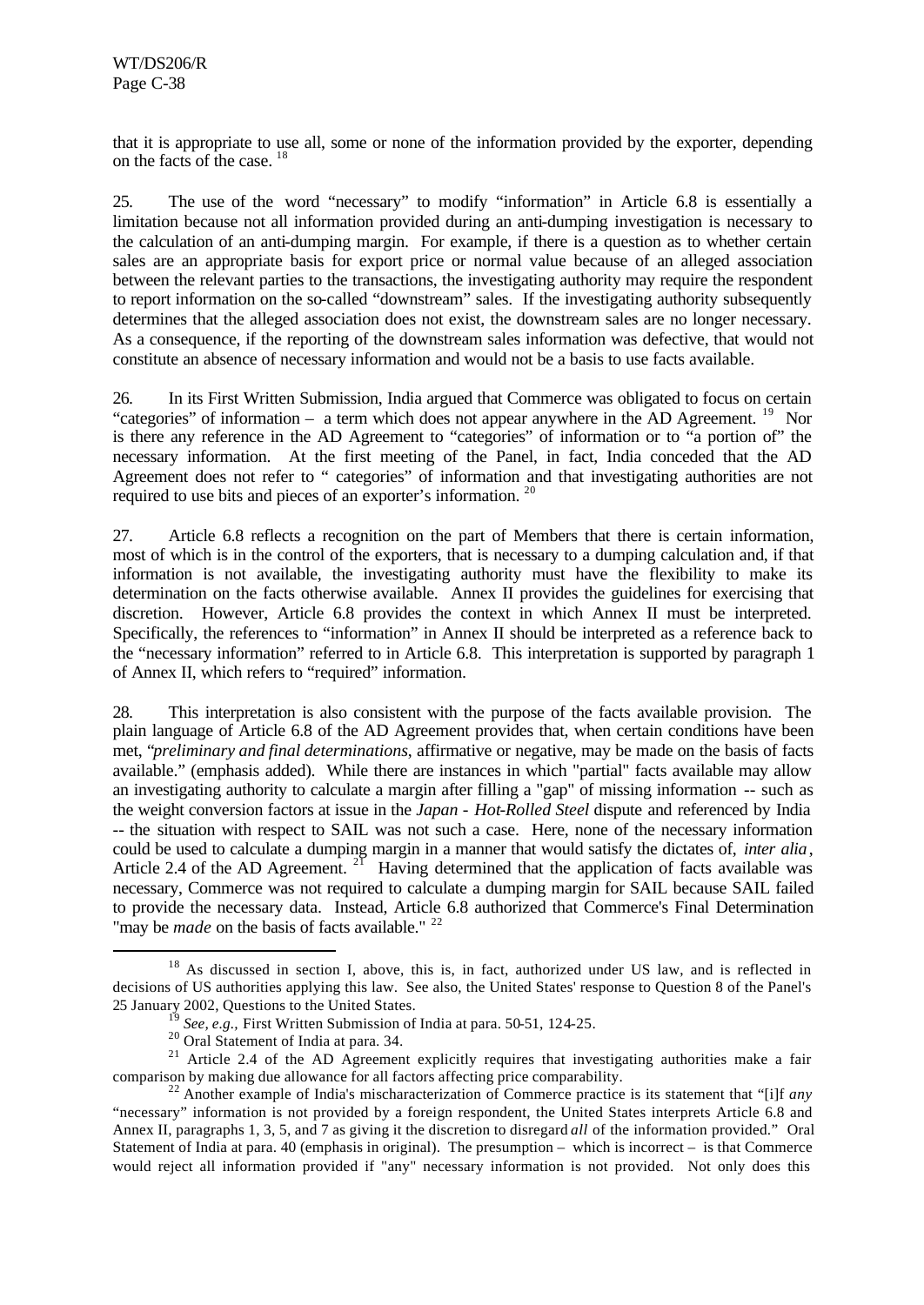### **2. Annex II of the AD Agreement**

29. As explained in the US First Written Submission, Annex II, paragraphs 1, 3, and 5 are relevant to this dispute. <sup>23</sup> Not surprisingly, India disagrees with the interpretations offered by the United States.

30. First, India argues that the United States has misinterpreted Annex II, paragraph 1 of the AD Agreement, which provides:

As soon as possible after the initiation of the investigation, the investigating authorities should specify in detail the information required from any interested party, and the manner in which that information should be structured by the interested party in its response. The authorities should also ensure that the party is aware that if information is not supplied within a reasonable time, the authorities will be free to make determinations on the basis of the facts available, including those contained in the application for the initiation of the investigation by the domestic industry.

31. As explained in the US First Written Submission, paragraph 1 of Annex II provides the basic guidance in the AD Agreement for obtaining the participation of responding interested parties.  $^{24}$  The first sentence provides that the authorities, as soon as possible, should contact the parties, advise them of the information required from them for the investigation, and advise them of the manner in which to submit that information. The second sentence then provides that the investigating authorities should advise the responding interested parties of the consequences of not providing the required information – that the investigating authorities *will be free* to make determinations on the basis of the facts available, including, in particular, those facts contained in the application for the initiation of the investigation.

32. India argues that the United States has misinterpreted Annex II, paragraph 1. According to India, for example,

The warning of the second sentence becomes relevant only for whatever information is not supplied in the structure and manner requested. It does not apply to *all* of the information requested unless a respondent refuses to provide any information.<sup>25</sup>

Again, India proposes a reading not justified by the text: that investigating authorities are not free to make a determination entirely on facts available unless the respondent refuses to supply any information at all. It is a reading that would lead to illogical, if not absurd, results: a respondent could fail to provide 99 per cent of the necessary information, and yet, because it had provided one per cent of the information, the investigating authority would *not* be free to make its determination on the basis of the facts available. This turns the explicitly authorized warning of Annex II, paragraph 1 into meaningless verbiage.

33. There is a more logical reading, consistent with AD Agreement. The second sentence of Annex II, paragraph 1 states that investigating authorities are free to make "determinations" on the basis of the facts available. In context, "determinations" means the "preliminary and final

statement not reflect the situation involving SAIL – for which substantially more than "any" information was deficient – but other Commerce decisions, including one subject to WTO dispute settlement, have expressly disproved this point. *See Hot-Rolled Panel Report* at para. 7.65 (Commerce did not apply "total" facts available; rather, Commerce applied partial facts available only for the US sales that were missing).

 $^{23}$  First Written Submission of the United States at paras. 98-114.

<sup>24</sup> *Id.* at para. 100.

<sup>25</sup> Oral Statement of India at para. 37.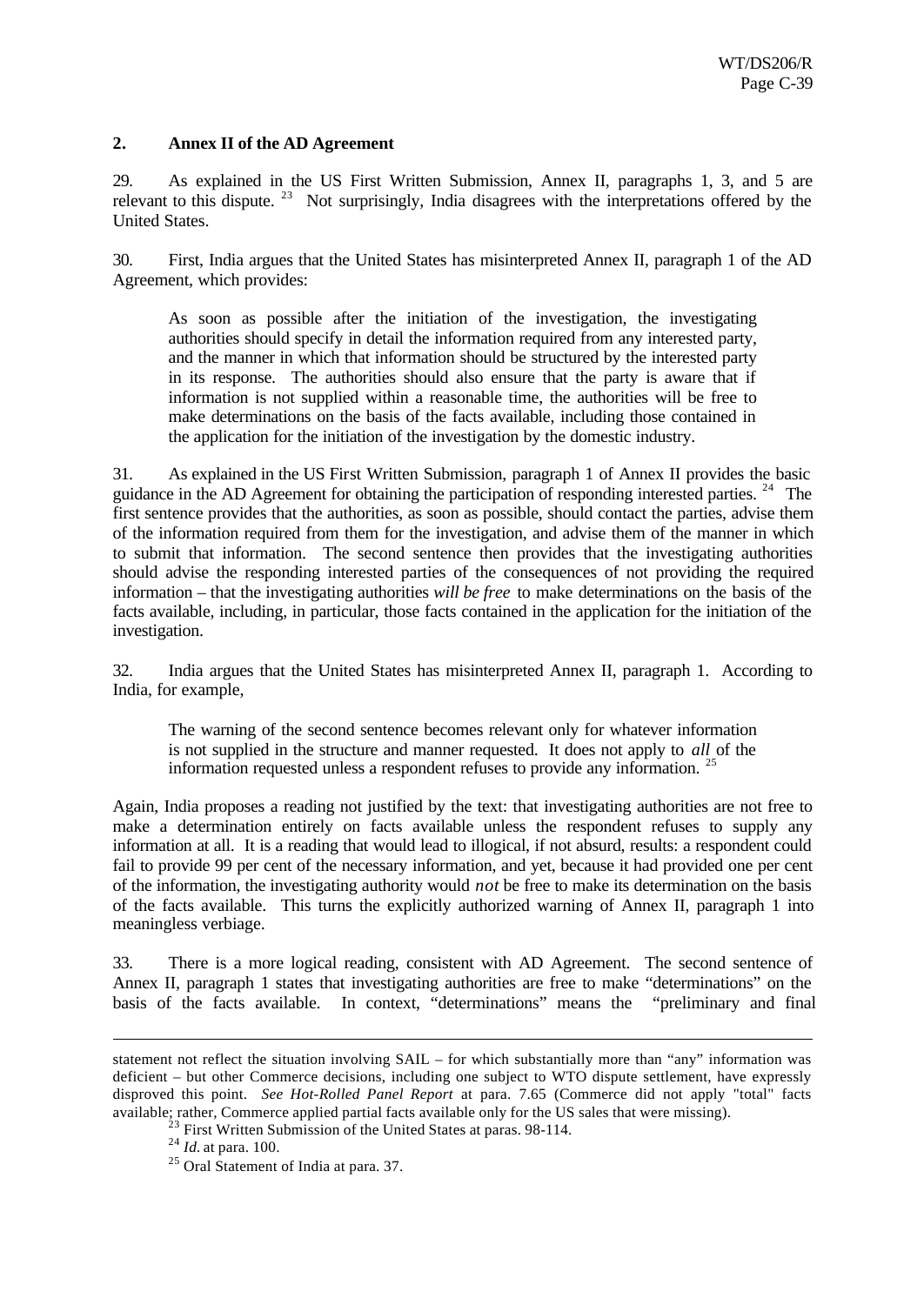determinations" in Article 6.8. Thus, if information – i.e., the "required" information referenced in the first sentence of Annex II, paragraph 1, or the "necessary information" as defined in Article 6.8 – is not provided, the investigating authority is free to make a preliminary or final determination based on facts available, consistent with the other requirements of the Agreement, including Annex II.

34. The importance of Annex II, paragraph 1 is plain: parties must be made aware that, where information is not supplied within a reasonable time, investigating authorities "will be free to make determinations on the basis of the facts available. . . ." This interpretation is in harmony with Article 6.8, which provides that "preliminary and final determinations . . . may be made on the basis of the facts available" where necessary information is not provided.

*(a) Paragraph 3*

l

35. Annex II, paragraph 3 of the AD Agreement provides:

All information which is verifiable, which is appropriately submitted so that it can be used in the investigation without undue difficulties, which is supplied in a timely fashion, and, where applicable, supplied in a medium or computer language requested by the authorities, should be taken into account when determinations are made.

36. As the United States explained in the First Written Submission, Annex II, paragraph 3 contains a number of conditions:

- (i) the information is verifiable;
- (ii) the information is appropriately submitted so that it can be used . . . without undue difficulties;
- (iii) the information is supplied in a timely fashion; and
- (iv) the information, where applicable, is supplied in a medium or computer language requested by the authorities.

Only if all four of these conditions are met does the AD Agreement provide that the information should be taken into account.

(i) The information "is verifiable"

37. The term "verifiable" is defined as "able to be verified or proved to be true; authentic, accurate, real."<sup>26</sup> The use of the word "verifiable" in Annex II, paragraph 3 of the AD Agreement is understandable since an actual on-site verification is not required by the AD Agreement. Thus, information that has *not* been subject to actual verification may be considered to be "verifiable, " provided that it is internally consistent and otherwise properly supported. In such circumstances, an investigating authority that opts not to verify such information cannot decline to consider it because it was not, in fact, verified. This was the principle expressed in the panel reports in *Japan Hot-Rolled* and *Guatemala Cement II*<sup>27</sup>, where the investigating authorities in those cases refused to accept or verify the information during the relevant investigations.

<sup>26</sup> New Shorter Oxford Dictionary, Clarendon Press, at 3564.

<sup>27</sup> *Guatemala – Definitive Anti-dumping Measures on Grey Portland Cement from Mexico*, WT/DS/156/R, 24 October 2000, para. 2.274; *United States – Anti-Dumping Measures on Certain Hot-Rolled Steel Products from Japan*, WT/DS/184/R (28 February 2001, adopted 23 August 2001) (*Hot-Rolled Panel Report*) at para. 5.79.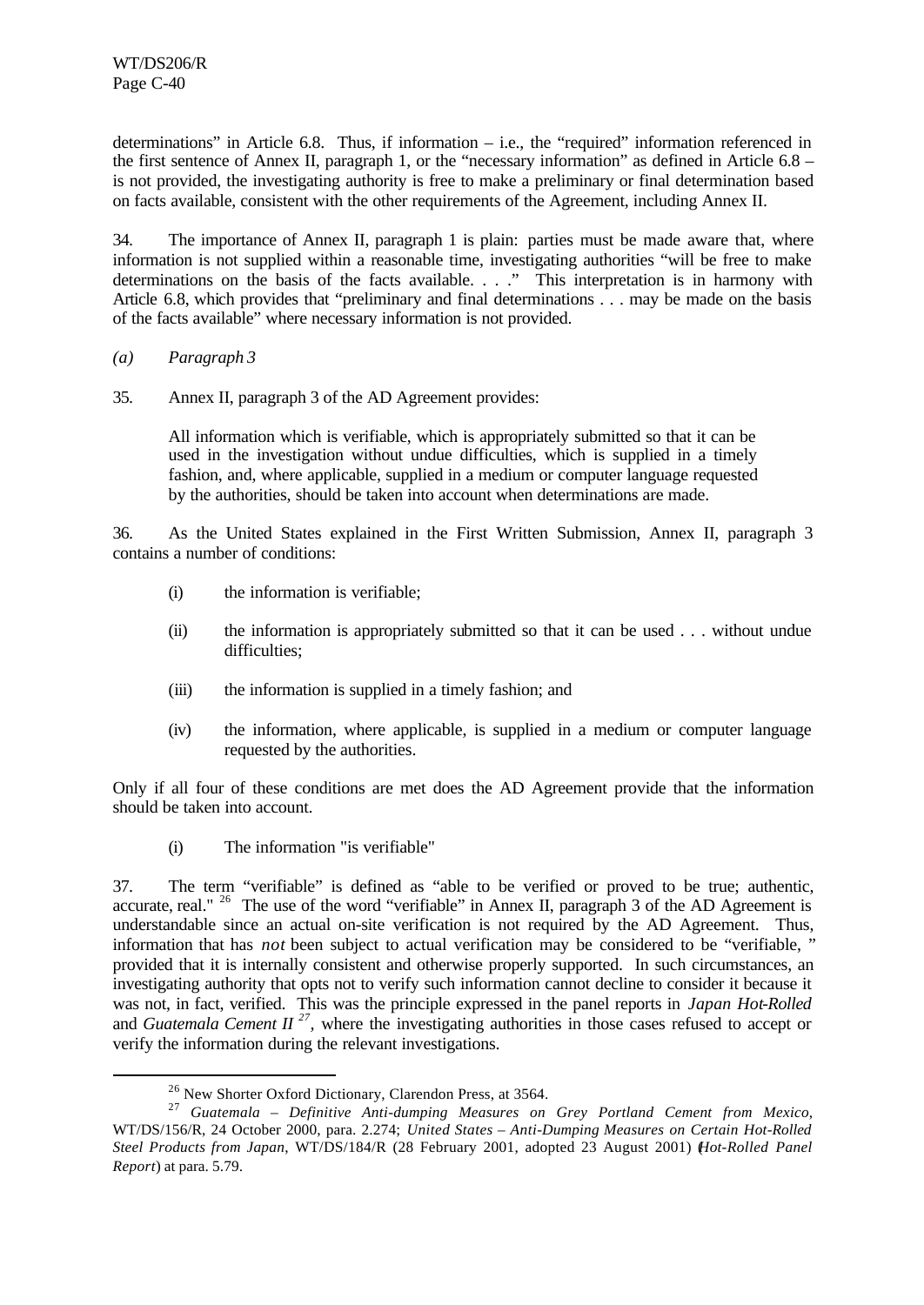38. The facts established in this case are quite different, however. Neither the *Japan Hot-Rolled* panel nor the *Guatemala Cement II* panel were faced with a situation like the instant one in which on-site verification of the information was attempted but the information failed to be verified. Such information which has actually been subjected to verification and found not to verify can no longer be said to be "verifiable," since it has been proven to be inaccurate. Such an explicit finding – such as was made in this case – that a respondent's information failed verification <sup>28</sup> rebuts any assertion that information was "able to be verified or proved to be true." <sup>29</sup>

39. One final point on the question of "verification:" as the United States responds to India's arguments about the usability of SAIL 's US sales database, India has tried to rehabilitate some small portion of that database by placing inordinate weight on statements in the US sales verification report that "no discrepancies were found." As the United States has explained previously – and as India acknowledged in its First Written Submission  $30$  – verification is the equivalent of an audit in which information is "spot-checked" for reliability. At verification, Commerce determined that SAIL's US sales database contained discrepancies, a fact that India itself recognized.  $31$  In sum, SAIL's information did not satisfy the first condition of Annex II, paragraph 3, that it be verifiable.

(ii) The information "can be used without undue difficulty"

40. Similarly, it was reasonable to conclude that SAIL's information – or even just its US sales database – could not be used "without undue difficulty." The term "undue" is defined as "going beyond what is warranted or natural." <sup>32</sup> As discussed in detail during the first Panel meeting, among the problems with SAIL's US sales database was the fact that the cost information requested by Commerce and supplied by SAIL as part of that database, failed verification and was unusable. Commerce would have utilized this information to make a price adjustment, when the product sold in the US was compared to a normal value with different physical characteristics, consistent with the requirements of Article 2.4.2 of the AD Agreement. In the absence of that information, it was not possible for Commerce to compare non-identical merchandise.

41. In addition, the information as supplied by SAIL would not have permitted Commerce to identify those US sales transactions that involved merchandise identical to a particular normal value model without undertaking significant additional work. As discussed in the US First Written Submission  $33$  and acknowledged by India  $34$ , there were flaws with the sales transaction portion of SAIL's US sales database. The only way to correct those flaws would have been for Commerce to have manually corrected approximately 75 per cent of SAIL's US database.<sup>35</sup> Whether such efforts would have resulted in any US sales of products being identical to the normal value model is uncertain because Commerce was not obligated to, and elected not to, undertake this substantial effort in light of the number of demonstrated problems with SAIL's data.

42. India's suggestion that Commerce did not make sufficient efforts to use SAIL's information is groundless and is, in fact, contradicted by the established facts. The United States agrees that the AD Agreement contains a presumption that information from responding exporters is to be preferred over

<sup>28</sup> Verification Failure Memorandum, Ex. US-25.

<sup>29</sup> New Shorter Oxford Dictionary, Clarendon Press, at 3564.

<sup>30</sup> First Written Submission of India at para. 57, n. 131.

<sup>&</sup>lt;sup>31</sup> First Written Submission of India at paras. 30-31.

<sup>&</sup>lt;sup>32</sup> New Shorter Oxford Dictionary, Clarendon Press, Vol. II at 3480.

<sup>&</sup>lt;sup>33</sup> First Written Submission of the United States at para. 39.

<sup>&</sup>lt;sup>34</sup> First Written Submission of the United States at para. 97-103.

<sup>35</sup> *See, e.g.,* First Written Submission of India at para. 26, where India explains that errors in the "width" characteristic necessary for model matching affected 984 out of a total of 1284 sales observations.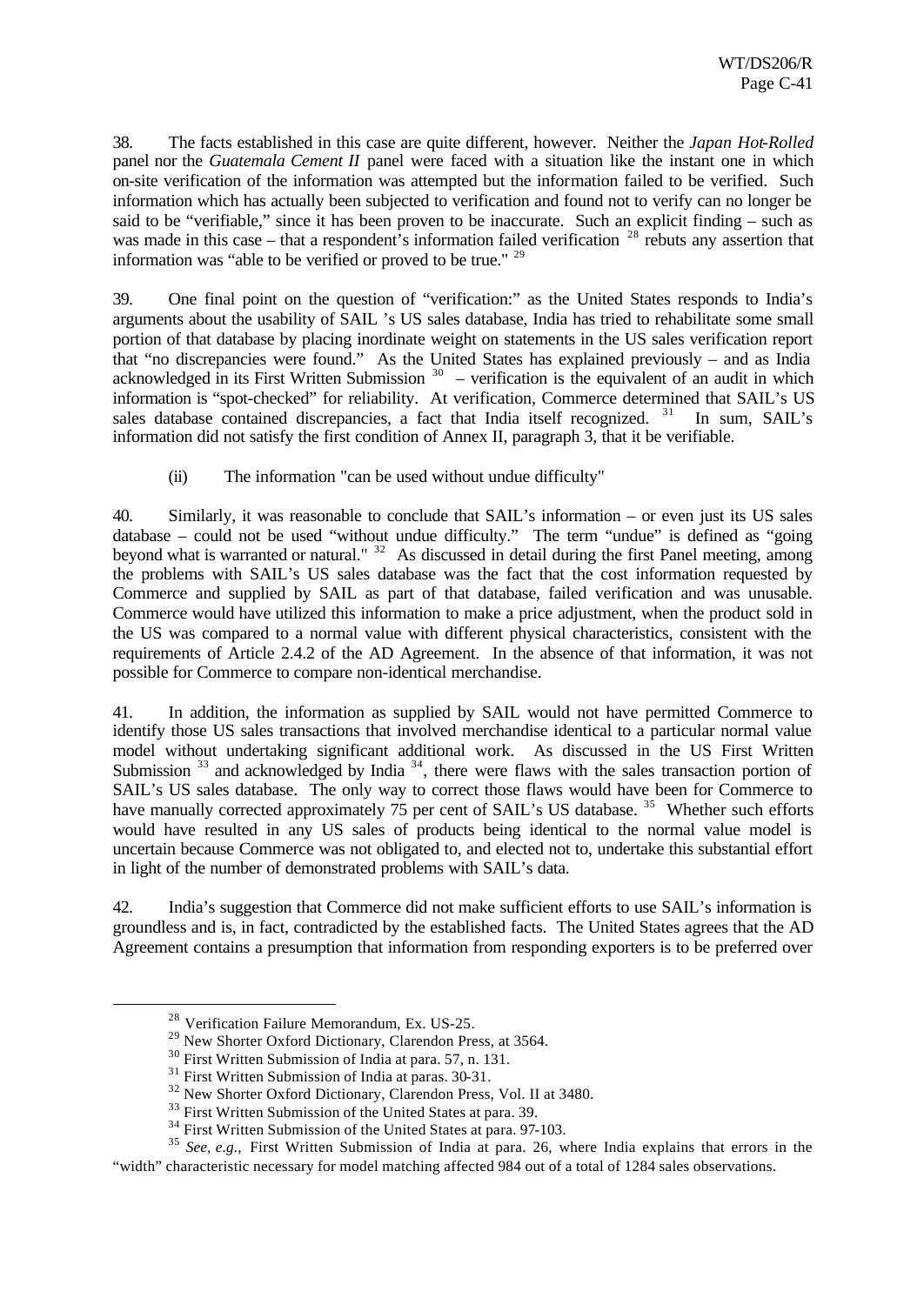alternative sources.<sup>36</sup> The established facts demonstrate that Commerce went to considerable efforts to secure SAIL's information and exercised an unusual degree of leniency in addressing major flaws in that information; nevertheless, SAIL 's repeated and continuing failures prevented Commerce from calculating a margin for SAIL within the time provided for in the AD Agreement.

(iii) The information "should be taken into account"

43. As noted above, the criteria of Annex II, paragraph 3 of the AD Agreement were not met with respect to SAIL's data. Consequently, it is not necessary for the Panel to interpret the phrase "should be taken into account," and whether that phrase sets forth any affirmative obligations relevant to the present dispute. Instead, the relevant question for this dispute is whether, based on the facts before Commerce at the time it made its Final Determination, an unbiased and objective decision-maker could determine that it was appropriate to reject the exporter's information and rely entirely on the facts otherwise available. In the view of the United States, as discussed in our First Submission and at the first Panel meeting, and as further discussed throughout this submission, the facts provide a more than adequate basis for an unbiased and objective decision-maker to reach such a conclusion.

44. Neverthele ss, if the Panel chooses to examine the phrase "should be taken into account," the United States offers the following additional comments. Annex II, paragraph 3 simply states that, if the four conditions are met, then the information "should be taken into account." Nevertheless, India continues to argue that "'paragraph 3 is a *mandatory* provision, and information meeting all four conditions *must* be used by investigating authorities in connection with calculating the antidumping margin." <sup>37</sup> But "must use" and "should be taken into account" are not synonymous terms.

45. The ordinary meaning of the term "should" differs greatly from the terms "must" or "shall." The former word implies a suggested course of action, while the latter terms impose a mandatory obligation on Members. In *United States - Anti-dumping Measures on Stainless Steel Plate in Coils and Stainless Steel Sheet and Strip From Korea <sup>38</sup> ,* the panel explicitly recognized that the ordinary meaning of "should" does not impose mandatory obligations upon WTO Members in the context of the AD Agreement.<sup>39</sup> Likewise, in *EC-Measures Concerning Meat and Meat Products* Likewise, in *EC-Measures Concerning Meat and Meat Products (Hormones)*<sup> $40$ </sup>, another panel recognized that the phrase "should take into account" in Article 5.4 of the Agreement on the Application of Sanitary and Phytosanitary Measures, "does not impose an obligation" because the word "should" was used and not the word "shall." <sup>41</sup> In two further reports, panels in *India-Patent Protection for Pharmaceutical and Agricultural Chemical Products <sup>42</sup>* and *United States-Anti-dumping Act of 1916 <sup>43</sup>* also recognized that the phrase "should" indicates that terms are "directory or recommendatory, not mandatory." <sup>44</sup> These findings alone provide considerable evidence that the US interpretation of Annex II, paragraph 3, is, at the very least, *permissible*, and therefore must be considered correct under the special standard of review contained in Article 17.6(ii) of the AD Agreement.

46. Even if Annex II, paragraph 3 stated that information "must" be taken into account, it would take a further leap in logic to reach India's reading that such information "*must* be used by

<sup>36</sup> First Written Submission of India at para. 70.

 $37$  Oral Statement of India at para. 27 (emphasis in original).

<sup>38</sup> WT/DS179/R, adopted 1 February 2001, para. 6.93 ("*SSPC from Korea*").

<sup>&</sup>lt;sup>39</sup> *Id.* at para. 6.93 ("The term 'should' in its ordinary meaning generally is non-mandatory, i.e., its use in [Article 2.4 of the AD Agreement] indicates that a Member is not required to make allowance for costs and profits when constructing an export price").

<sup>40</sup> WT/DS48/R/CAN, adopted 18 August 1997 (*"Hormones from EC"*).

<sup>41</sup> *Id.* at para. 8.169.

<sup>42</sup> *WT/DS79/R, adopted 24 August 1998 ("Patent Protection from India*").

<sup>43</sup> *WT/DS162/R, adopted 29 May 2000 ("United States 1916 Act*").

<sup>44</sup> *Patent Protection from India* at para. 7.14; *see also United States 1916 Act* at para. 7.14.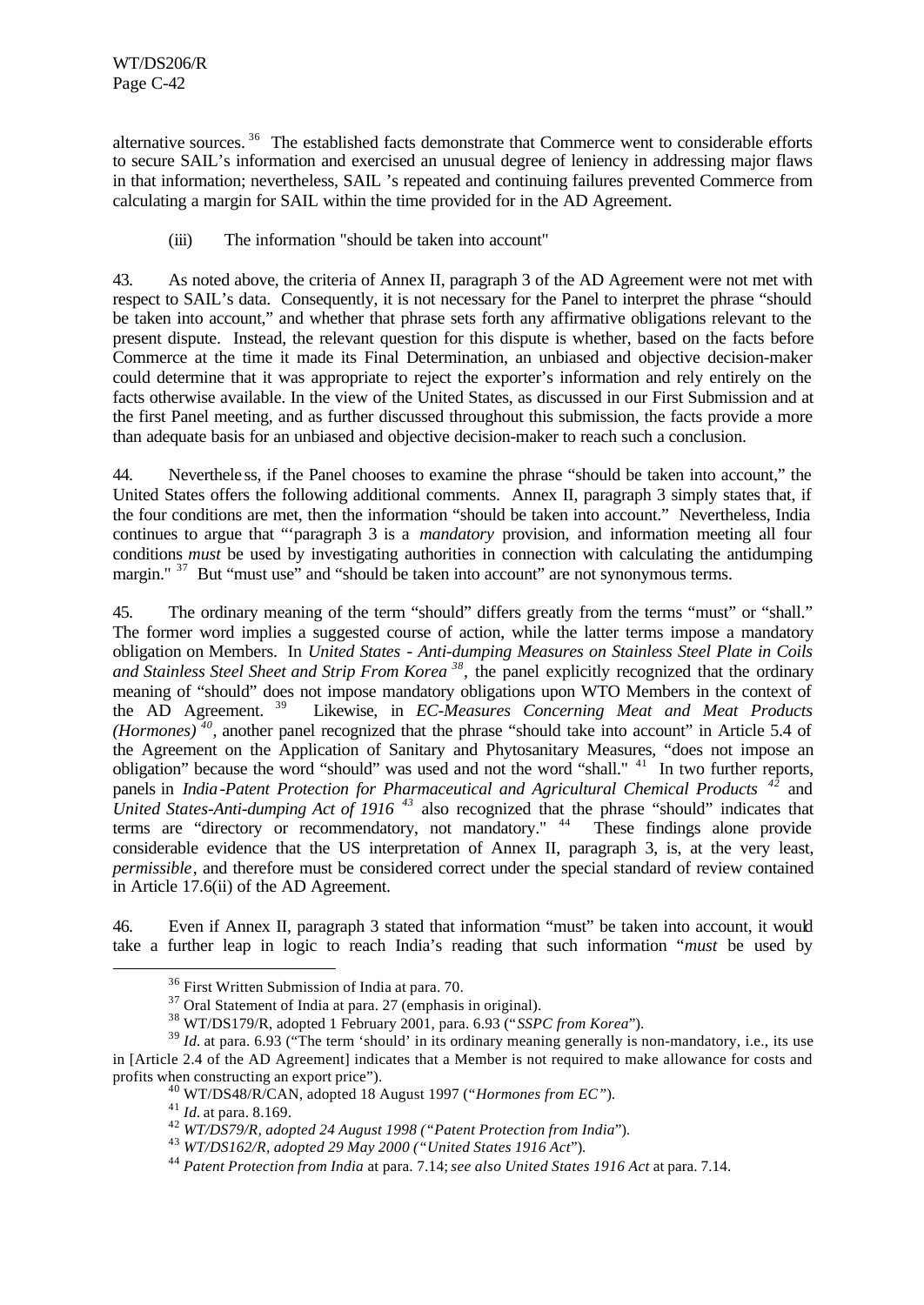investigating authorities in connection with calculating the antidumping margin." <sup>45</sup> The phrase "take into account" is defined as "take into consideration" or "notice." <sup>46</sup> An obligation to consider or take notice of something is distinct from an obligation to actually use that same thing.

### C. COMMERCE'S DECISION TO APPLY FACTS AVAILABLE WITH RESPECT TO SAIL WAS BASED ON AN UNBIASED AND OBJECTIVE EVALUATION OF THE FACTS

47. The portion of SAIL's information that India is arguing could have been used by Commerce to determine a dumping margin for SAIL seems to have shrunk over the course of the first Panel meeting. During the underlying proceeding, SAIL insisted that all of its data would be corrected, verified, and ready for use in an anti-dumping calculation. SAIL's promises were never fulfilled. In its papers subsequently filed with the US Court of International Trade, SAIL acknowledged that "resort to facts available arguably is justified (but not required) . . .for both SAIL's home market sales data and its cost data." <sup>47</sup> Before this Panel, India started by taking up SAIL's cause and arguing that its entire US sales database should have been used. However, faced with the fact that SAIL could not demonstrate the veracity of its reported cost information – information that would be required to make adjustments for physical differences between the US products and the normal value products pursuant to Article 2.4.2 of the AD Agreement – India modified its argument to then suggest the use of a small subset of US sales. Specifically, India's most recent theory is that Commerce should have used just the specific US sales that matched identically with the product upon which the normal value alleged in the petition was based.

48. Even India's fallback argument is belied by the facts of the case. As discussed previously, SAIL's US database contained recognized flaws, beyond the absence of usable cost information for making price adjustments. In fact, it would not have been possible for Commerce to identify the US transactions involving merchandise physically identical to the normal value merchandise using the database as submitted by SAIL. That database contained inaccurate information regarding the physical characteristics of the reported transactions. Thus, it would have been necessary for Commerce to manually identify and correct approximately 75 per cent of SAIL's database, before making any further effort to utilize that data. Given the repeated failure of SAIL to provide usable data and Commerce's verification that, at the very least, the vast majority of that data was completely unusable, it was neither unreasonable nor inconsistent with the United States' WTO obligations for Commerce not to have undertaken this additional burden.

49. In its Oral Statement, India concedes that there may be circumstances in which the lack of some aspect of the requested information renders the entire body of data to which that aspect pertains unreliable. India stated,

if a foreign respondent provided information on all export sales but did not provide information on a number of necessary characteristics of such sales (for example, their physical characteristics or the prices at which they were sold), the investigating authorities may be justified in finding that they cannot use that information without undue difficulty because it is too incomplete. <sup>48</sup>

We view this as a very significant concession by India because the foreign respondent in this case did not provide information on a necessary characteristic (for example, the cost of manufacture data required to measure the affect on price comparability caused by the differences in physical

<sup>45</sup> Oral Statement of India at para. 27 (emphasis in original).

<sup>46</sup> New Shorter Oxford Dictionary, Vol. 1 at 15.

<sup>47</sup> SAIL's USCIT Brief, Ex. IND-19, at 16.

<sup>48</sup> Oral Statement of India at para. 58.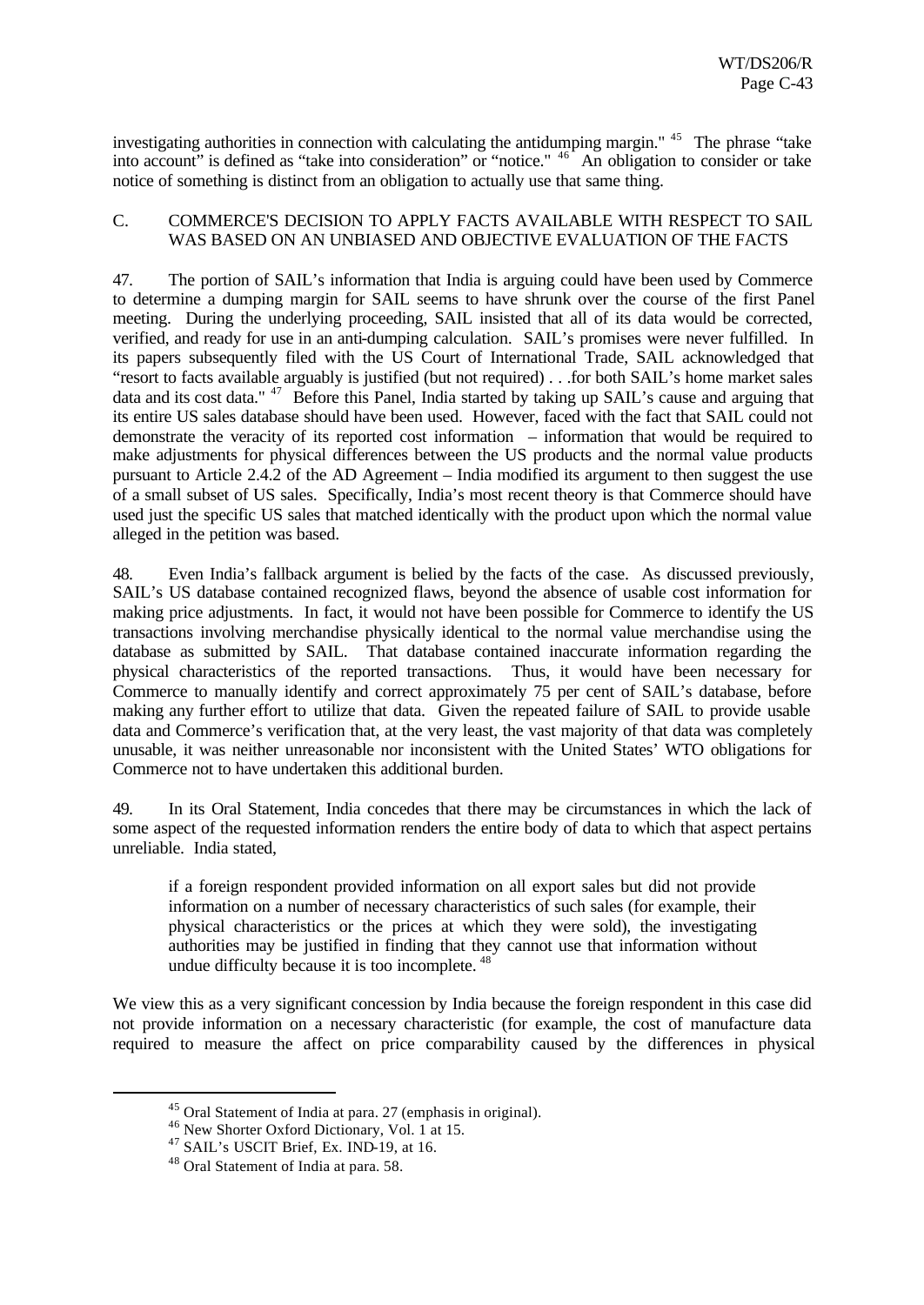characteristics of the merchandise). Therefore, India's own logic would support the rejection of the US sales data.

50. Finally, having rejected SAIL's attempt to resurrect its claim under Annex II, paragraph 7 – that Commerce allegedly failed to exercise "special circumspection" in relying on information in the petition as facts available – the Panel should reject India's arguments that the margins used in the petition were unreasonable. This was an unexpected issue for India to raise, since assessment or "corroboration" of the information in the petition used as facts available is a factual exercise and SAIL, the party that participated in the investigation, never objected to Commerce's corroboration of the petition during the investigation.  $49$ 

### **III. INDIA HAS FAILED TO ESTABLISH A** *PRIMA FACIE* **CASE THAT THE UNITED STATES VIOLATED ARTICLE 15 OF THE AD AGREEMENT**

51. The United States demonstrated in its first written submission that India has failed to establish a *prima facie* claim of breach of Article 15 of the AD Agreement. None of the points that India raised in the first meeting of the Panel changes this conclusion.

52. As the Panel noted in its written questions, India has focused its Article 15 claim on the second sentence of that provision.<sup>50</sup> It did not even mention the first sentence in the first meeting of the Panel. India's approach to this matter reflects the fact that the first sentence of Article 15 imposes no obligations on developed country Members. As India stated in the *Bed Linens* case, the first sentence "does not impose any specific legal obligation, but simply expresses a preference that the special situation of developing countries should be an element to be weighted when making that evaluation." <sup>51</sup> Since the first sentence of Article 15 imposes no obligations on developed country Members, there is no basis to conclude that a Member can breach that provision, and there is no need to address this point further.

53. With respect to the second sentence of Article 15, the United States has acknowledged that the provision creates an obligation to "explore constructive remedies." That obligation only arises, however, when the application of anti-dumping duties "would affect the essential interests of developing country Members." Until the United States noted this point in its first written submission, neither SAIL nor India ever claimed that applying anti-dumping duties to SAIL would affect India's essential interests. Nor did India or SAIL ever identify what essential interests – if any – might be implicated in this case.

54. India's arguments on this point during the first meeting of the Panel amount to little more than a bald assertion that the United States should have known that applying anti-dumping duties to SAIL would affect India's essential interests. It is unable, however, to point to any evidence on the factual record supporting its assertion. For example, since SAIL manufactures many different types of steel products and sells those products throughout the world, its citation of the total number of SAIL employees proves nothing.  $52$  Similarly, without knowing what percentage of the company's total sales were made up of steel plate exports to the United States, there is no way to evaluate the importance of those sales to the company, much less to determine whether the application of an

<sup>49</sup> *See* Commerce Corroboration Memorandum, Exh IND-30. This memorandum was issued more than four months prior to the date on which SAIL filed its brief commenting on Commerce's "facts available" determination and yet the company never raised any objection to the corroboration exercise.

<sup>50</sup> *See United States – Anti-Dumping and Countervailing Measures on Steel Plate from India*, Questions for the Parties, 1 January 2002, Question 25.

<sup>51</sup> Panel Report on *European Communities – Anti-Dumping Duties on Imports of Cotton-Type Bed Linens from India*, WT/DS141/R, adopted 12 March 2001, para. 6.220.

<sup>52</sup> Oral Statement of India at para. 70.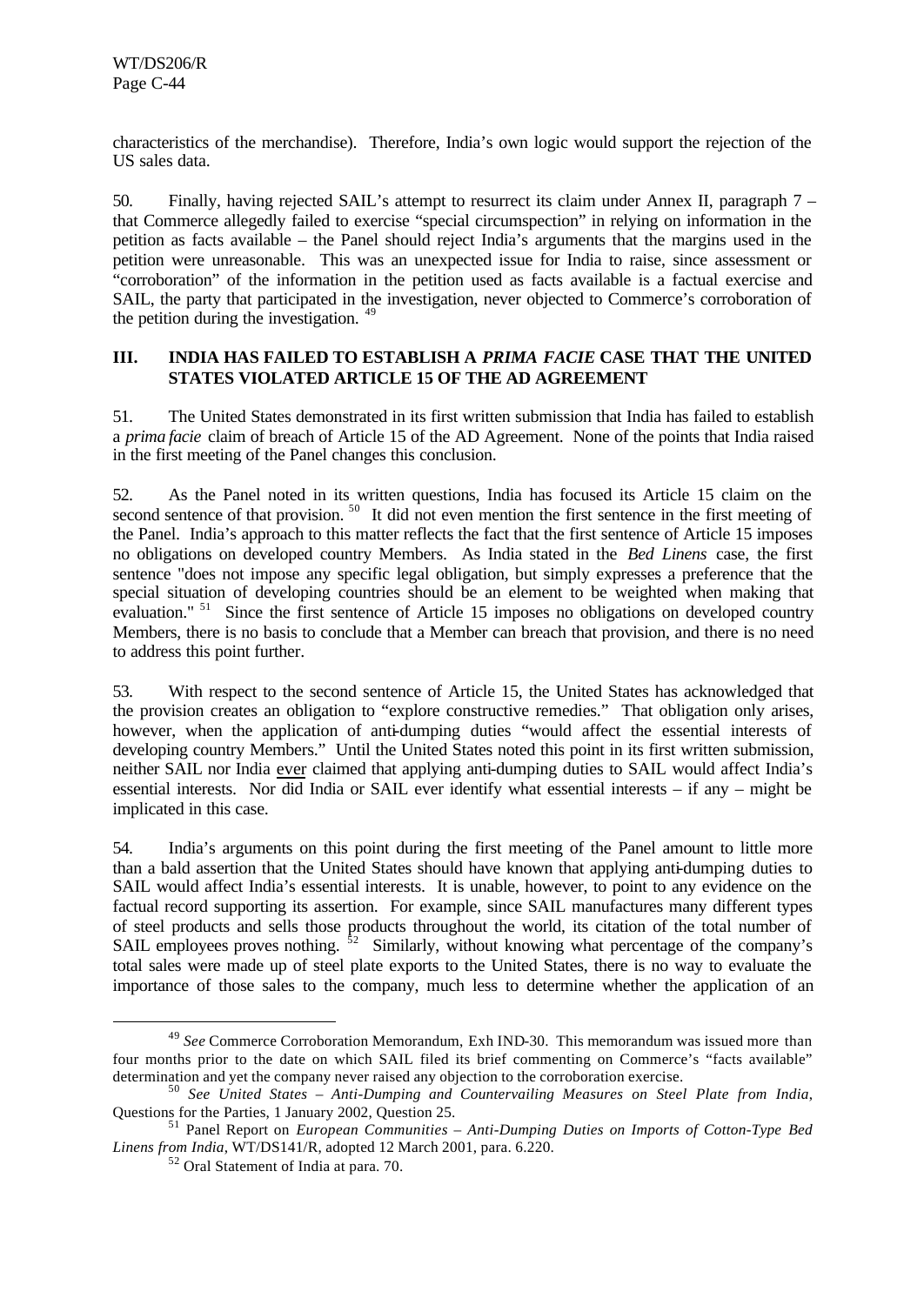anti-dumping measure to those sales would affect India's essential interests. If a company produces a variety of products that it sells to a variety of markets, the imposition of an anti-dumping measure on the export of a single product to a single export market may not even affect the company's essential interests, much less the developing country Member's essential interests.

55. In addition, India's arguments on this point evidence a lack of understanding of the US position. Contrary to India's assertion, the United States is not claiming that "a developing country private respondent must have its government initiate government-to-government contacts before the private respondent can seek a suspension agreement."  $53$  The fact that Commerce considered the possibility of a suspension agreement without any intervention of the Indian government demonstrates that the United States does not impose any such requirement. The United States is simply arguing that there is no WTO obligation to "explore constructive remedies" unless the application of an anti-dumping measure would affect the developing country Member's essential interests. There is no evidence on the record of the challenged investigation suggesting that this circumstance existed in the present case.

56. India claims that the Article 15 obligation is triggered "even when the developing country interested party or its government is silent."  $54$  It fails to explain, however, how a developed country Member would ever be in a position to identify what interests individual developing country Members view as "essential" in the absence of any claim from the private respondent or developing country government, and investigating authorities cannot realistically be expected to assess whether the application of an anti-dumping measure in a particular case would affect essential interests without such a claim.  $55$  If anything, the fact that a developing country Member or its private companies choose to remain silent should be viewed as *prima facie* evidence that the application of an anti-dumping measure would not affect the developing country Member's essential interests.

57. Nor has India found any support for its interpretation among the arguments of the third parties. In their written submissions, Japan and the European Communities took no position on the issue. In its oral statement, Chile asked the Panel to refrain from ruling on the claim, pointing out that the Doha Ministerial recognized that clarification was needed on how to "operationalize" Article 15. <sup>56</sup>

58. In any event, the facts on the record demonstrate that Commerce did actively explore the possibility of a suspension agreement in this case. The United States discussed this point at paragraphs 188-191 of its First Written Submission. As was explained, Commerce officials held a meeting with SAIL's representatives specifically to discuss the possibility of a suspension agreement. India's claim that Commerce was unwilling to consider a suspension agreement is not supported by the administrative record, nor did SAIL suggest during the investigation that the *ex parte* memorandum reflecting this meeting was in any way inaccurate or incomplete.

59. For these reasons, there is no factual or legal basis to find that the United States has acted inconsistently with Article 15.

<sup>53</sup> Oral Statement of India at para. 71.

<sup>54</sup> Oral Statement of India at para. 72.

<sup>&</sup>lt;sup>55</sup> The *India Steel* investigation is a case in point. As the United States noted in its first written submission (at para. 187), SAIL's letter addressing the possibility of a suspension agreement did not mention India's essential interests, and it did not claim that (or explain how) applying an anti-dumping measure to SAIL's exports of steel plate would affect those interests. *See Letter from SAIL's Counsel to USDOC Re: Request for a Suspension Agreement*, dated 29 July 1999 (Exh. IND-10).

<sup>56</sup> Oral Statement of Chile, 25 January 2002, para. 21.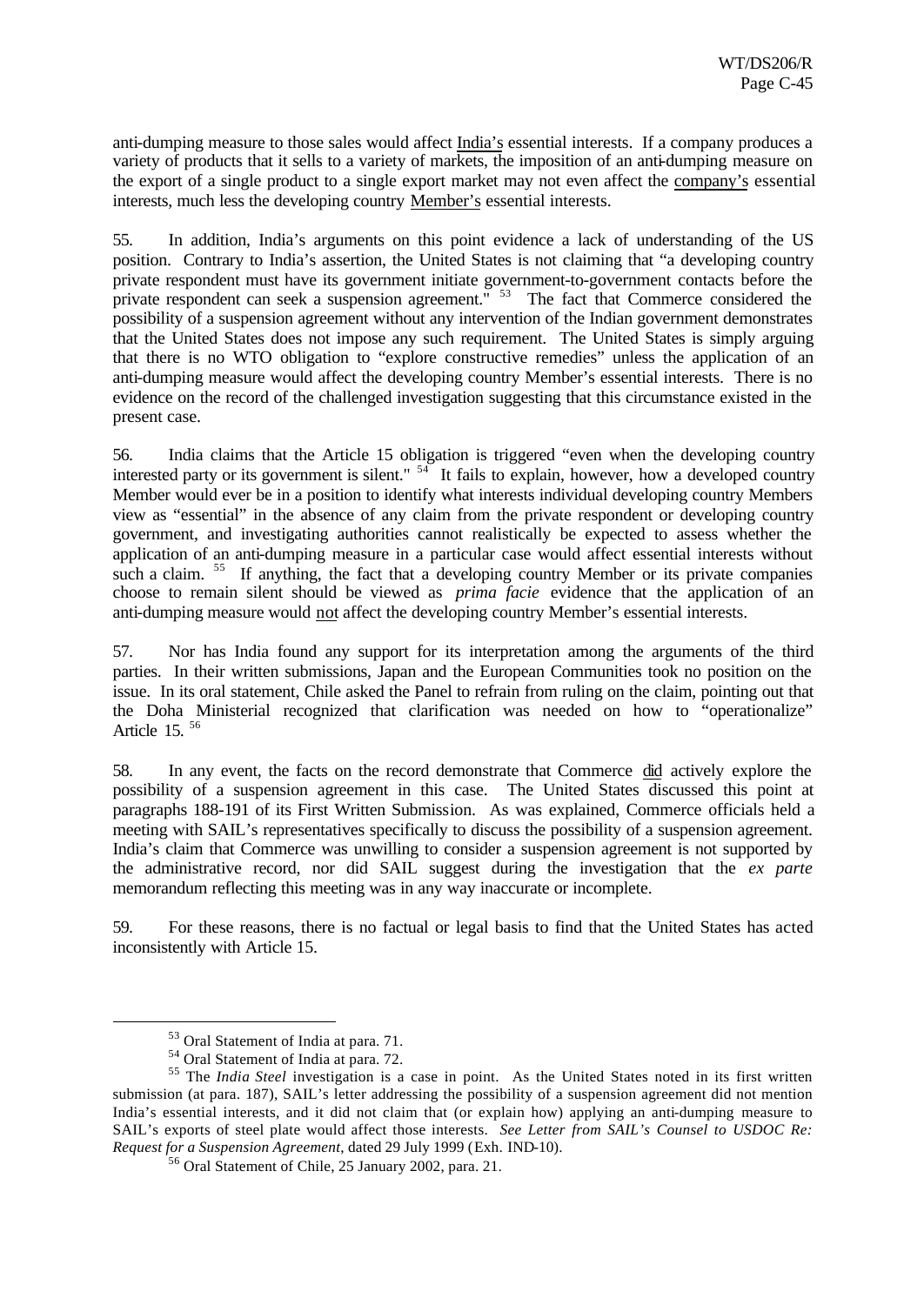WT/DS206/R Page C-46

# **CONCLUSION**

60. For the foregoing reasons, the United States requests that the Panel reject India's claims in their entirety.